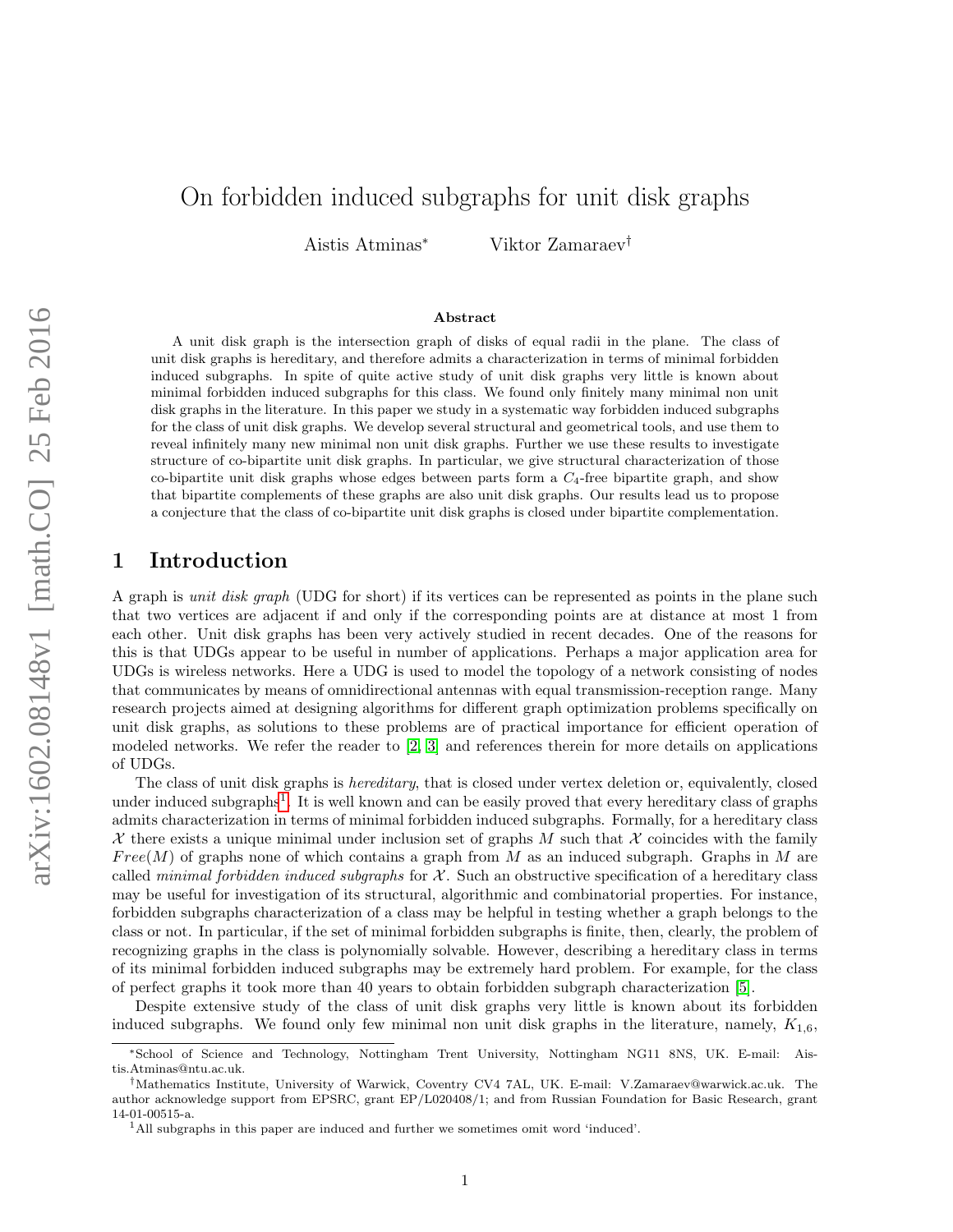$K_{2,3}$ , and five other graphs (see Figure [1\)](#page-1-0) [\[10,](#page-27-3) [11\]](#page-27-4). However, unless  $P = NP$ , the set of minimal forbidden induced subgraphs is infinite, since the problem of recognizing unit disk graphs is known to be NP-hard [\[4\]](#page-27-5). Interestingly, only the fact that unit disk graphs avoid  $K_{1,6}$  already turned out to be useful in algorithms design. For example, the fact was utilized in [\[13\]](#page-27-6) for obtaining 3-approximation algorithm for the maximum independent set problem and 5-approximation algorithm for the dominating set problem. In [\[7\]](#page-27-7) da Fonseca et al. used additional geometrical restrictions of UDGs to design an algorithm for the latter problem with better approximation factor 44/9. The authors pointed out that further improvement may require new information about forbidden induced subgraphs for UDGs, and in a subsequent paper [\[8\]](#page-27-8) they developed algorithm for recognizing UDGs. Unfortunately, (though, not surprising as the corresponding problem is NP-hard) in worst cases the algorithm works exponential time, and the experimental results are available only for small graphs and do not discover any new minimal forbidden subgraphs.

In the present paper we systematically study forbidden induced subgraphs for the class of unit disk graphs, and reveal infinitely many new minimal forbidden subgraphs. For example, we show that all complements of even cycles with at least eight vertices are minimal non-UDGs. In contrast, all complements of odd cycles are UDGs. We use the obtained results to investigate structure of co-bipartite unit disk graphs. Specifically, we characterize the class of  $C_4^*$ -free co-bipartite UDGs, that is co-bipartite UDGs whose edges between parts form a bipartite graph without cycle on four vertices. Further we show that bipartite complement of every  $C_4^*$ -free co-bipartite UDG is also (co-bipartite) UDG. This fact and the structure of the set of found obstructions leads us to pose a conjecture that the class of co-bipartite UDGs is closed under bipartite complementation.

The paper is organized as follows. In Section [2](#page-1-1) we introduce necessary definitions and notation. In Section [3](#page-2-0) we develop auxiliary geometrical and structural tools that may be of their own interest. Using these tools we derive new minimal forbidden induced subgraphs in Section [4.](#page-5-0) In Section [5](#page-7-0) we give structural characterization of certain classes of co-bipartite UDGs. In the last Section [6](#page-26-0) we discuss the results and open problems.

<span id="page-1-0"></span>

Figure 1: Known minimal non unit disk graphs

## <span id="page-1-1"></span>2 Preliminaries

Let  $(V, E)$  denote a graph with vertex set V and edge set E. An edge connecting vertices u and v is denoted w. For a graph G by  $V(G)$  and  $E(G)$  we denote the vertex set and the edge set of G, respectively. The complement of a graph G is denoted as  $\overline{G}$ . For a vertex v and a set  $A \subseteq V(G)$ ,  $N(v)$ denotes the set of neighbours of v, and  $N_A(v) = N(v) \cap A$ . Given a subset  $A \subseteq V(G)$ ,  $G[A]$  denotes the subgraph of G induced by A, and  $G \setminus A$  denotes a graph obtained from G by removing vertices in A. If  $A = \{v\}$ , then we omit braces and write  $G \setminus v$ . A vertex of a graph G is pendant if it has exactly one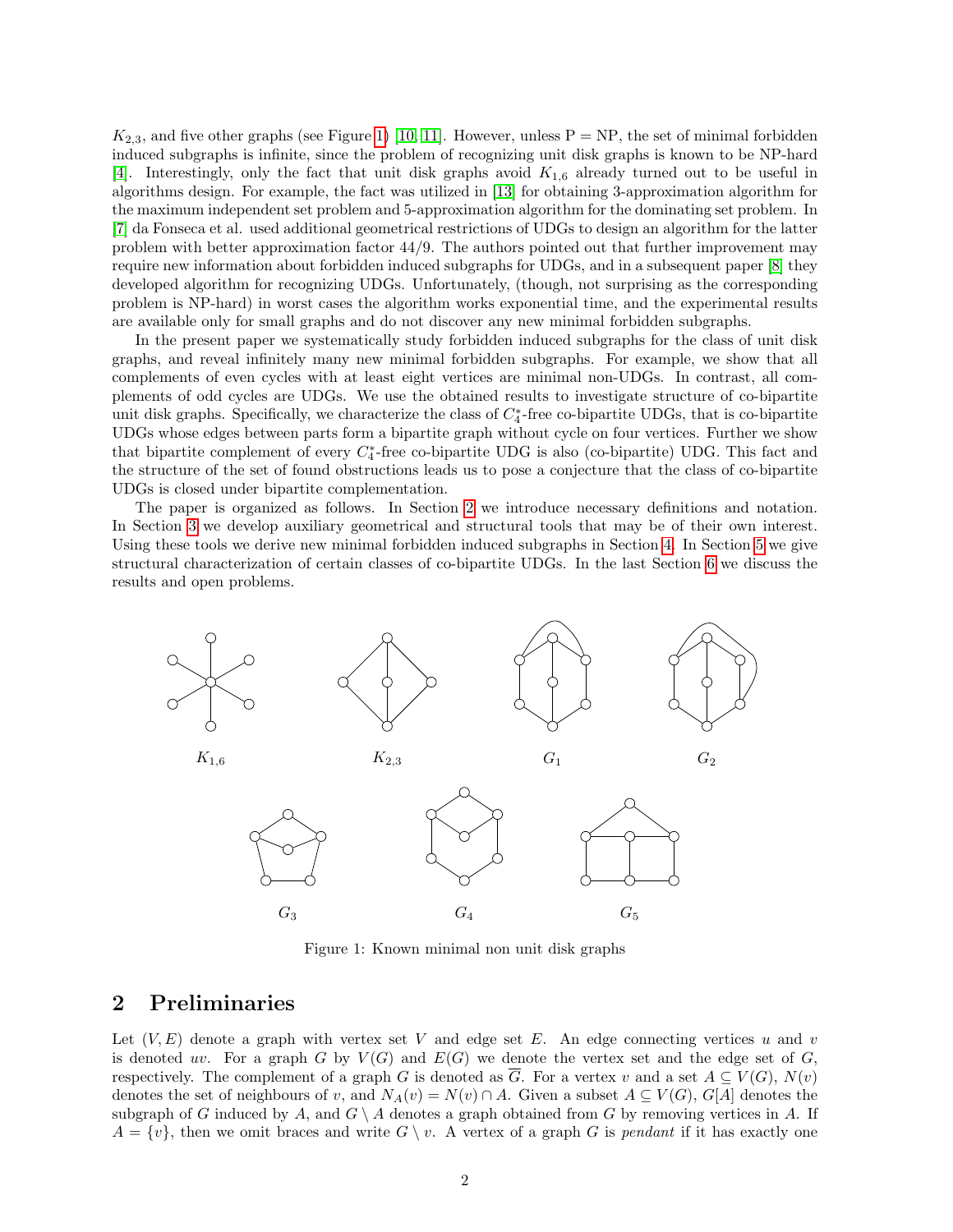neighbour in G. A set of pairwise non-adjacent vertices in a graph is called an independent set, and a set of pairwise adjacent vertices is a clique. A graph is bipartite if its vertex set can be partitioned into two independent sets. By  $(U, W, E)$  we denote a bipartite graph with fixed partition of its vertex set into two independent sets U and  $W$ , and edge set E. A graph is *co-bipartite* if its vertex set can be partitioned into two cliques. By  $(U, W, E)_{c}$  we denote a co-bipartite graph with fixed partition of its vertex set into two cliques U and W, and set E of edges connecting vertices in different parts of the graph. Let G be a bipartite graph  $(U, W, E)$  (a co-bipartite graph  $(U, W, E)$ <sub>c</sub>, respectively) with fixed bipartition  $U \cup W$ , then by  $\overline{G^b}$  we denote the *bipartite complement* of G, that is the bipartite graph  $(U, W, (U \times W) \setminus E)$  (the co-bipartite graph  $(U, W, (U \times W) \setminus E)_c$ , respectively). Also by  $G^*$  we denote the graph obtained from G by complementing its subgraphs  $G[U]$  and  $G[W]$ , i.e.  $G^* = (U, W, E)_c$   $(G^* = (U, W, E)$ , respectively). As usual,  $K_n$ ,  $P_n$  and  $C_n$  denote a complete *n*-vertex graph, a chordless path on *n* vertices and a chordless cycle on n vertices, respectively.

A graph  $G = (V, E)$  is a *unit disk graph* (UDG for short) if there exists a function  $f: V \to \mathbb{R}^2$  such that  $uv \in E$  if and only if  $\delta(f(u), f(v)) \leq 1$ , where  $\delta(a, b)$  is the Euclidean distance between two points  $a, b \in \mathbb{R}^2$ . Function f is called a UDG-representation (or simply representation) of G. For two vertices  $u, v \in V(G)$  the distance  $\delta(f(u), f(v))$  between the images of u and v under a representation f is denoted  $\delta_f(u, v)$ , or simply  $\delta(u, v)$ , when the context is clear. For a set of vertices  $U \subseteq V(G)$ ,  $f(U)$  denotes the set of images of vertices in U, i.e.  $f(U) = \{f(u) : u \in U\}.$ 

Let S be a finite set of points in  $\mathbb{R}^2$ . By Conv(S) we denote the convex hull of S. A point  $x \in S$ that does not belong to the convex hull  $Conv(S \setminus \{x\})$  is called an *extreme point* of  $Conv(S)$ . For two distinct points  $a, b \in \mathbb{R}^2$  we denote by  $L(a, b)$  the line through the points and by  $[a, b]$  the line segment joining a and b. The distance between two parallel lines  $L_1$  and  $L_2$  is denoted by  $\delta(L_1, L_2)$ . We say that two line segments  $[a, b]$  and  $[c, d]$  cross if their intersection consists of a single point different from a, b, c and d. For three non-collinear points a, b, c the triangle with vertices a, b, c is denoted by  $\triangle abc$ , and  $\angle abc$  denotes the angle between sides [a, b] and [b, c] of the triangle. We will denote a point in Cartesian coordinate system as  $(x, y)$ , and in polar as  $(r, \alpha)_p$  such that  $(r, \alpha)_p = (r \sin(\alpha), r \cos(\alpha)).$ 

In Sections [5.2-](#page-11-0)[5.4](#page-25-0) dealing with UDG-representations we will make frequent use of following basic inequalities and equations:

$$
1 - \frac{x}{2} - \frac{x^2}{2} \le \sqrt{1 - x} \le 1 - \frac{x}{2} \tag{1}
$$

$$
x - \frac{x^3}{6} \le \sin(x) \le x \tag{2}
$$

$$
\cos(2\beta) = \cos^2(\beta) - \sin^2(\beta) \tag{3}
$$

$$
\sin(2\beta) = 2\sin(\beta)\cos(\beta) \tag{4}
$$

$$
\delta(a,b)^2 + \delta(b,c)^2 - 2\cos(\angle abc)\delta(a,b)\delta(b,c) = \delta(a,c)^2
$$
\n(5)

The inequalities (1) and (2) hold for all  $x \in [-1,1]$  and  $x \ge 0$ , respectively. Both are coming from truncated Taylor series expansions, but one can also find direct proofs of these facts, by squaring (1) and considering derivatives in (2). The equations (3) and (4) are standard facts and hold for all  $\beta \in \mathbb{R}$ . The equation (5) is known as the Law of cosines and holds for any triangle abc.

### <span id="page-2-0"></span>3 Tools

In this section we develop several geometric and structural tools which are helpful in further sections, though may be of their own interest.

#### 3.1 Basic tools

We use the following obvious claim.

<span id="page-2-1"></span>**Claim 1.** Let  $a, b, c \in \mathbb{R}^2$  be three non-collinear points such that  $\delta(a, b) \leq 1$  and  $\delta(a, c) \leq 1$ . Then  $\delta(a, d) \leq 1$  for every point  $d \in \triangle abc$ .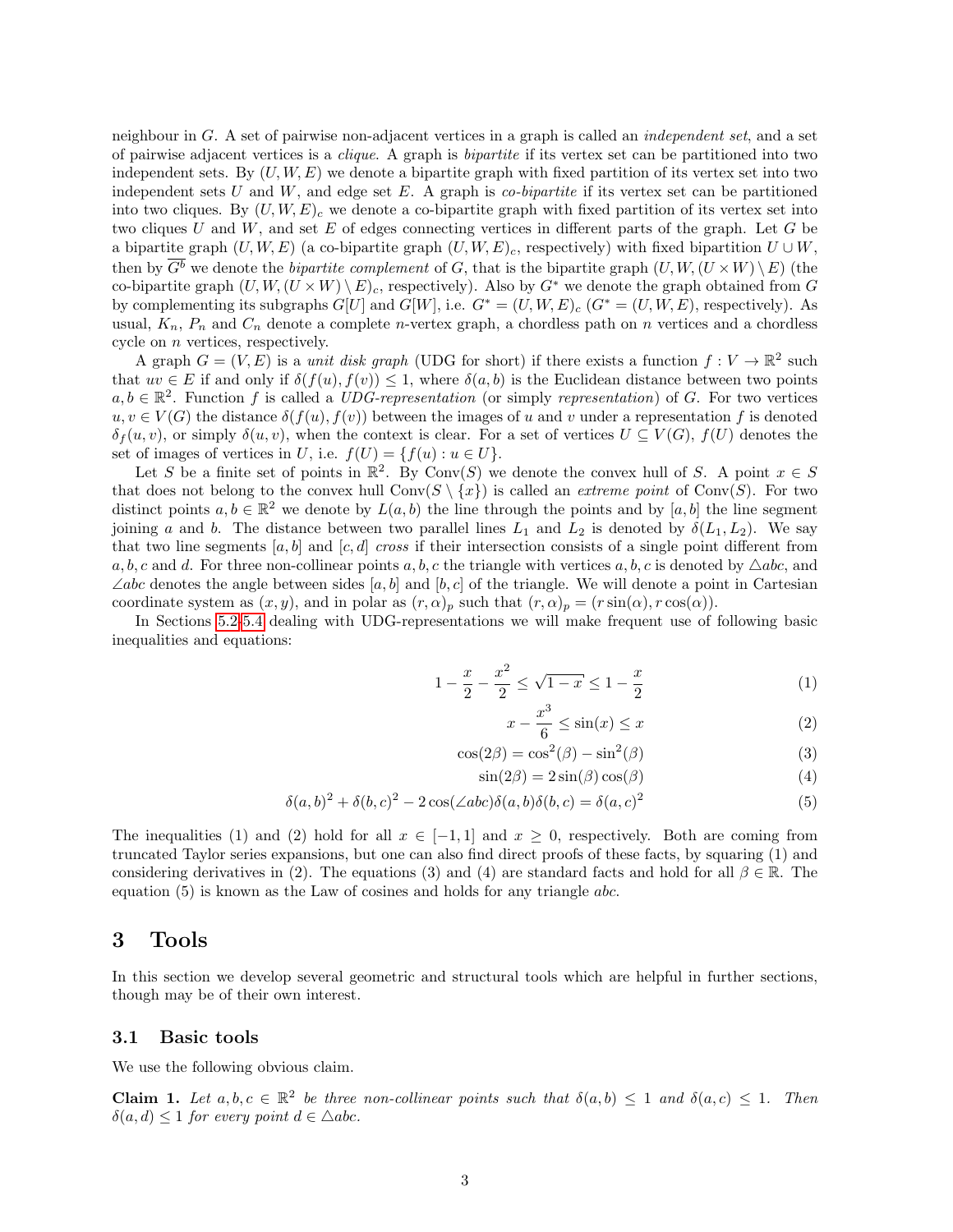Informally, the following lemma says that any UDG-representation of a  $C_4$  is a convex quadrilateral with sides corresponding to the edges of the  $C_4$ .

<span id="page-3-0"></span>**Lemma 1** (Convexity of  $C_4$ ). Let  $G = (V, E)$  be a UDG and let a subset  $\{v_1, v_2, v_3, v_4\} \subseteq V$  induces a  $C_4$  in G such that  $\{v_1v_2, v_2v_3, v_3v_4, v_4v_1\} \subseteq E$ . Then for any representation f of the graph, Conv $(p_1, p_2, p_3, p_4)$  is a quadrangle, and  $[p_1, p_3]$  and  $[p_2, p_4]$  cross, where  $p_i = f(v_i)$ ,  $i = 1, ..., 4$ .

*Proof.* First, let us show that no three points in  $S = \{p_1, p_2, p_3, p_4\}$  are collinear, i.e. no three points in S lie on the same line. Indeed, assume, that  $p_1, p_2$  and  $p_3$  lie on the same line. As  $v_1v_2$  and  $v_2v_3$  are edges of G and  $v_1v_3$  is a non-edge, we know that  $\delta(p_1, p_2) \leq 1$  and  $\delta(p_2, p_3) \leq 1$ , while  $\delta(p_1, p_3) > 1$ . From this it follows, that  $p_2$  must lie between  $p_1$  and  $p_3$ , and hence, in particular, belongs to the triangle  $\triangle p_4p_1p_3$ . Since  $v_4$  is adjacent to  $v_1$  and  $v_3$ , we have  $\delta(p_4, p_1) \leq 1$  $\delta(p_4, p_1) \leq 1$  and  $\delta(p_4, p_3) \leq 1$ . Hence, Claim 1 now applies to triangle  $\Delta p_4p_1p_3$  and we deduce that  $\delta(p_4, p_2) \leq 1$ . But this contradicts the assumption that  $v_2v_4$  is a non-edge. By symmetry the same conclusion follows for the other three tripples of points from S.

Suppose now that  $Conv(S)$  is a triangle. Without loss of generality let  $p_1, p_2, p_3$  be the extreme points of the triangle. As  $v_1v_2, v_2v_3$  are edges of G, we have  $\delta(p_2, p_1) \leq 1$  $\delta(p_2, p_1) \leq 1$  and  $\delta(p_2, p_3) \leq 1$ . By Claim 1 applied to triangle  $\Delta p_2 p_1 p_3$ , we deduce that  $\delta(p_2, p_4) \leq 1$ . But this contradicts the the assumption that  $v_2v_4$  is a non-edge.

Finally, suppose that  $Conv(S)$  is a quadrangle and  $[p_1, p_3]$  and  $[p_2, p_4]$  do not cross, i.e. these segments are two opposite sides of the quadrangle. As these segments have both length greater than 1, we'll show that this implies that one of the diagonals of the quadrangle must be of size greater than 1 as well and hence a contradiction. Consider the case when  $[p_1, p_4], [p_2, p_3]$  forms the diagonals of the quadrilateral and crosses at some point q. Without loss of generality, let  $\delta(q, p_3) \leq \delta(q, p_4)$ . By triangle inequality

$$
1 < \delta(p_1, p_3) \le \delta(p_1, q) + \delta(q, p_3) \le \delta(p_1, q) + \delta(q, p_4) = \delta(p_1, p_4) \le 1,
$$

a contradiction. Similarly, we arrive at a contradiction if we assume that the diagonals of the quadrangle are  $[p_1, p_2]$  and  $[p_3, p_4]$ . These contradictions prove that  $[p_1, p_3]$  and  $[p_2, p_4]$  must cross and finish the proof of the lemma.

<span id="page-3-2"></span>**Corollary 1.** Let  $G = (V, E)$  be a UDG and let a subset  $\{v_1, v_2, v_3, v_4\} \subseteq V$  induces a  $C_4$  in G such that  ${v_1v_2, v_2v_3, v_3v_4, v_4v_1} \subseteq E$ . Then for any representation f of the graph,  $p_3$  and  $p_4$  lie on the same side of the line  $L(p_1, p_2)$ , where  $p_i = f(v_i)$ ,  $i = 1, ..., 4$ .

When we deal with UDG-representations of complements of graphs the following form of Lemma [1](#page-3-0) is more convenient.

<span id="page-3-1"></span>**Lemma 2.** Let  $G = (V, E)$  be a graph and vertices  $v_1, v_2, v_3, v_4$  induce  $2K_2$  in G with edges  $v_1v_3, v_2v_4 \in E$ . If  $\overline{G}$  is UDG, then for any representation f of  $\overline{G}$ , Conv $(p_1, p_2, p_3, p_4)$  is a quadrangle and  $[p_1, p_3]$  and  $[p_2, p_4]$  cross, where  $p_i = f(v_i), i = 1, ..., 4$ .

<span id="page-3-3"></span>**Lemma 3.** Let  $G = (V, E)$  be a graph and let  $\{v_1, v_2, v_3, v_4, v_5, v_6\} \subseteq V$  induces a  $P_6$  in G with edges  $v_i v_{i+1} \in E$  for  $i = 1, \ldots, 5$ . If  $\overline{G}$  is a UDG then for any representation f of  $\overline{G}$  convex hull Conv $(p_2, p_3, p_4, p_5)$  is a quadrangle, and  $[p_2, p_3]$  and  $[p_4, p_5]$  cross, where  $p_i = f(v_i), i = 1, ..., 6$ .

*Proof.* First, let us note that neither  $p_3$  nor  $p_4$  lies on line  $L = L(p_2, p_5)$ . Indeed, suppose  $p_4$  lies on L, then  $Conv(p_1, p_2, p_4, p_5)$  is not a quadrangle. However, it should be a quadrangle by Lemma [2,](#page-3-1) as  $\{v_1, v_2, v_4, v_5\}$  induces a  $2K_2$  in G. This contradiction proves that  $p_4$  does not belong to the line L. By symmetry the same conclusion holds for  $p_3$ .

Further, we claim that  $p_3$  and  $p_4$  are on the same side of L. Suppose to the contrary, L separates  $p_3$ and  $p_4$ . By Lemma [2,](#page-3-1)  $[p_5, p_6]$  crosses  $[p_2, p_3]$ , hence we deduce that  $p_6$  must lie on the same side of L as  $p_3$  (see Figure [2a\)](#page-4-0). Also, by Lemma [2,](#page-3-1)  $[p_1, p_2]$  crosses  $[p_4, p_5]$ , hence,  $p_1$  must be on the same side of L as  $p_4$ . From this we deduce that  $p_1$  and  $p_6$  are separated by L and hence  $[p_1, p_2]$  and  $[p_5, p_6]$  lie in different half-planes and do not cross. The latter is impossible, since  $[p_1, p_2]$  and  $[p_5, p_6]$  cross by Lemma [2.](#page-3-1)

Let  $S = \{p_2, p_3, p_4, p_5\}$  and suppose that Conv(S) is a triangle. Since  $p_3$  and  $p_4$  are on the same side of L, either  $p_3$  or  $p_4$  is not an extreme point of Conv(S). Without loss of generality, assume  $p_3$  is

 $\Box$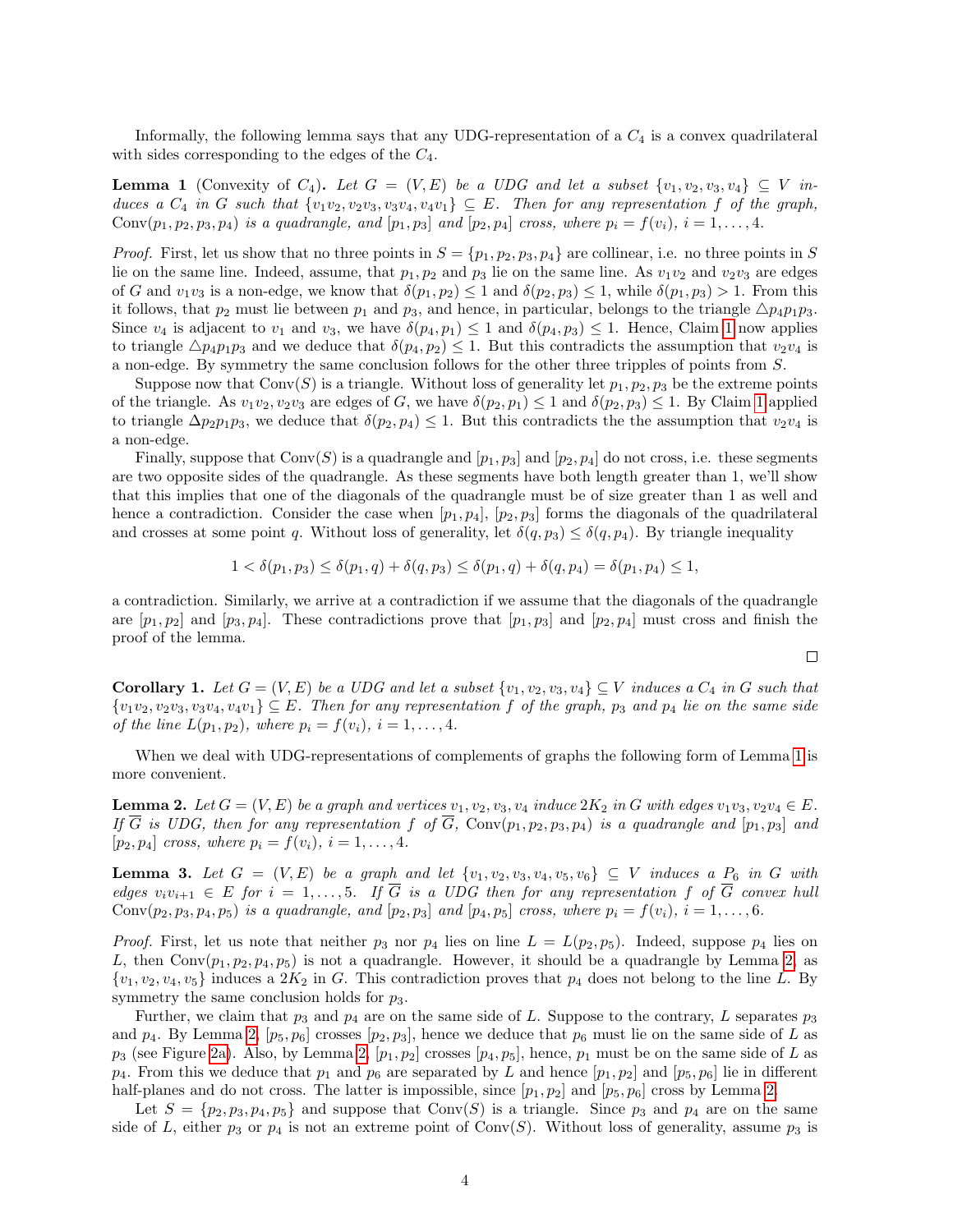not an extreme point of Conv(S) (see Figure [2b\)](#page-4-0). Since  $\delta(p_2, p_5) \leq 1$  $\delta(p_2, p_5) \leq 1$  and  $\delta(p_2, p_4) \leq 1$ , by Claim 1 we obtain  $\delta(p_2, p_3) \leq 1$ . This is a contradiction as  $v_2v_3$  is a non-edge in  $\overline{G}$ . This shows that Conv $(S)$  is a quadrangle.

<span id="page-4-0"></span>

Figure 2

Finally, suppose that  $Conv(S)$  is a quadrangle, but  $[p_2, p_3]$  and  $[p_4, p_5]$  do not cross. Since  $p_3$  and  $p_4$ are on the same side of L,  $[p_2, p_4]$  crosses  $[p_3, p_5]$ . Let q be the crossing point of these intervals. Without loss of generality, assume  $\delta(p_3, q) \geq \delta(p_4, q)$ . Then

$$
1 < \delta(p_4, p_5) \le \delta(p_4, q) + \delta(q, p_5) \le \delta(p_3, q) + \delta(q, p_5) = \delta(p_3, p_5) \le 1,
$$

 $\Box$ 

a contradiction. This finishes the proof of the lemma.

#### 3.2 Edge-asteroid triples

A set of three edges in a graph is called an edge-asteroid triple if for each pair of the edges, there is a path containing both of the edges that avoids the neighbourhoods of the end-vertices of the third edge.

<span id="page-4-1"></span>**Lemma 4.** Let  $G = (U, W, E)_{c}$  be a co-bipartite UDG. Then  $\overline{G}$  contains no edge-asteroid triples.

*Proof.* Let f be a representation of the unit disk graph G, and for  $v \in V(G)$  let  $p_v = f(v)$ . Suppose to the contrary that  $\overline{G}$  contains an edge-asteroid triple  $\{e_1, e_2, e_3\} \subset E$ . Denote by  $u_i$  and  $w_i$  the end-vertices of  $e_i$ , where  $u_i \in U$ ,  $w_i \in W$ ,  $i \in \{1,2,3\}$ . For distinct  $i, j, k \in \{1,2,3\}$ , let  $P_i$  be a path in G that avoids the neighbourhood of  $u_i$  and the neighbourhood  $w_i$ , and whose terminal edges are  $e_j$  and  $e_k$ . By Lemma [2](#page-3-1) the interval corresponding to an edge of  $P_i$  crosses  $[p_{u_i}, p_{w_i}]$ . Since G is bipartite, this implies that the images of the vertices in  $V(P_i) \cap U$  lie on one side of  $L_i = L(p_{u_i}, p_{w_i})$  and the images of the vertices in  $V(P_i) \cap W$  lie on the other side of  $L_i$ . In particular,  $p_{u_j}$  and  $p_{u_k}$  lie on one side of  $L_i$  and  $p_{w_j}$  and  $p_{w_k}$ lie on the other side.

On the other hand, since, by Lemma [2,](#page-3-1) the intervals corresponding to  $e_1, e_2, e_3$  pairwise cross, there exists  $i \in \{1,2,3\}$  such that  $p_{u_j}$  and  $p_{w_k}$  are on the same side of  $L_i$ . Indeed, if, say,  $p_{u_1}$  and  $p_{u_2}$  lie on the same side of  $L_3$  and  $p_{w_1}$  and  $p_{w_2}$  lie on the other side, then necessarily either  $L_1$  has  $p_{u_2}$  and  $p_{w_3}$  on one of its sides or  $L_2$  has  $p_{u_1}$  and  $p_{w_3}$  on one of its sides (see Figure [3a\)](#page-5-1). This contradiction establishes the lemma.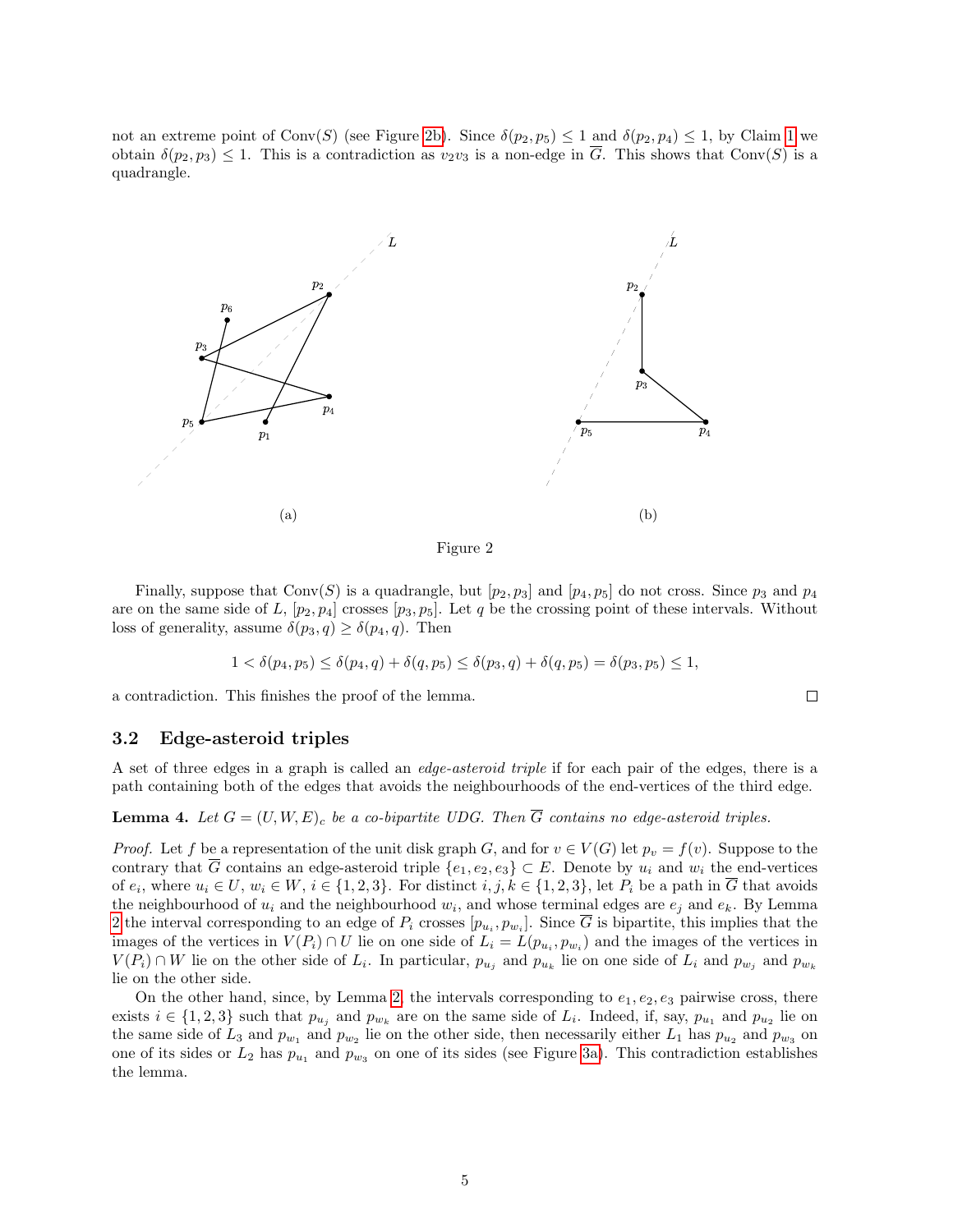<span id="page-5-1"></span>

<span id="page-5-2"></span>**Lemma 5.** Let  $G = (U, W, E)$  be a bipartite graph. If co-bipartite graph  $G^* = (U, W, E)_c$  is UDG, then G contains no edge-asteroid triples.

*Proof.* Let f be a representation of unit disk graph  $G^*$ , and for  $v \in V(G^*)$  let  $p_v = f(v)$ . Suppose to the contrary that G contains an edge-asteroid triple  $\{e_1, e_2, e_3\} \in E$ . Denote by  $u_i$  and  $w_i$  the endvertices of  $e_i$ , where  $u_i \in U$ ,  $w_i \in W$ ,  $i \in \{1,2,3\}$ . For distinct  $i, j, k \in \{1,2,3\}$ , let  $P_i$  be a path in G that avoids the neighbourhoods of  $u_i$  and  $w_i$ , and whose terminal edges are  $e_j$  and  $e_k$ . Corollary [1](#page-3-2) implies that for every edge vu of  $P_i$  both  $p_v$  and  $p_u$  lie on the same side of  $L_i = L(p_{u_i}, p_{w_i})$ . Therefore all the images of the vertices of  $P_i$  lie on the same side of  $L_i$ . In particular,  $p_{u_j}, p_{w_j}, p_{u_k}$  and  $p_{w_k}$  lie on the same side of  $L_i$ . The latter fact means that  $p_{u_1}, p_{w_1}, p_{u_2}, p_{w_2}, p_{u_3}, p_{w_3}$  are extreme points of  $C = \text{Conv}(p_{u_1}, p_{w_1}, p_{u_2}, p_{w_2}, p_{u_3}, p_{w_3})$  and for every  $i \in \{1, 2, 3\}$   $p_{u_i}$  and  $p_{w_i}$  are adjacent extreme points of the convex hull (see Figure [3b\)](#page-5-1).

Now we'll show that  $p_{u_i}$  and  $p_{w_j}$  for  $j \neq i$  cannot be adjacent extreme points of the convex hull. Indeed, assume for contradiction,  $p_{u_i}$  is adjacent to  $p_{w_j}$  for  $j \neq i$ . Then, as we proved above,  $p_{w_i}, p_{u_i}, p_{w_j}, p_{u_j}$ must be a sequence of consecutive extreme points in the convex hull. However,  $\{w_i, u_i, w_j, u_j\}$  forms a  $C_4$  in  $G^*$  and by Lemma [1,](#page-3-0)  $[p_{w_i}, p_{u_j}]$  must be crossing  $[p_{w_j}, p_{u_i}]$ , a contradiction. Hence, we deduce, that  $p_{u_i}$  is adjacent to  $p_{w_j}$  if and only if  $i = j$ .

Now assume, without loss of generality, that  $p_{w_1}$  is adjacent to  $p_{w_2}$  in C. This gives us a sequence of extremal points in the convex hull  $p_{u_1}, p_{w_1}, p_{w_2}, p_{u_2}$ . But then  $p_{w_3}$  is adjacent to either  $p_{u_1}$  or to  $p_{u_2}$  in C (see Figure [3b\)](#page-5-1), a contradiction.

 $\Box$ 

 $\Box$ 

### <span id="page-5-0"></span>4 Minimal forbidden induced subgraphs

**Theorem 6.** For every integer  $k \geq 1$ ,  $\overline{K_2 + C_{2k+1}}$  is a minimal non-UDG.

*Proof.* Let  $G = (V, E)$  be a graph isomorphic to  $K_2 + C_{2k+1}$ , where  $V = \{u, w, c_1, \ldots, c_{2k+1}\}\$  and  $E = \{c_ic_j : |i-j|=1\} \cup \{uw, c_1c_{2k+1}\}.$  Suppose to the contrary  $\overline{G}$  is a UDG and let f be a representation of  $\overline{G}$ , and let  $p_v$  denotes  $f(v)$  for  $v \in V$ . By Lemma [2](#page-3-1) every linear interval corresponding to an edge of the cycle  $C_{2k+1}$  crosses  $[p_u, p_w]$ . That means that the vertices of the cycle are partitioned into two parts, according to the side of line  $L(p_u, p_w)$  the image of a vertex belongs to. Moreover, there are no edges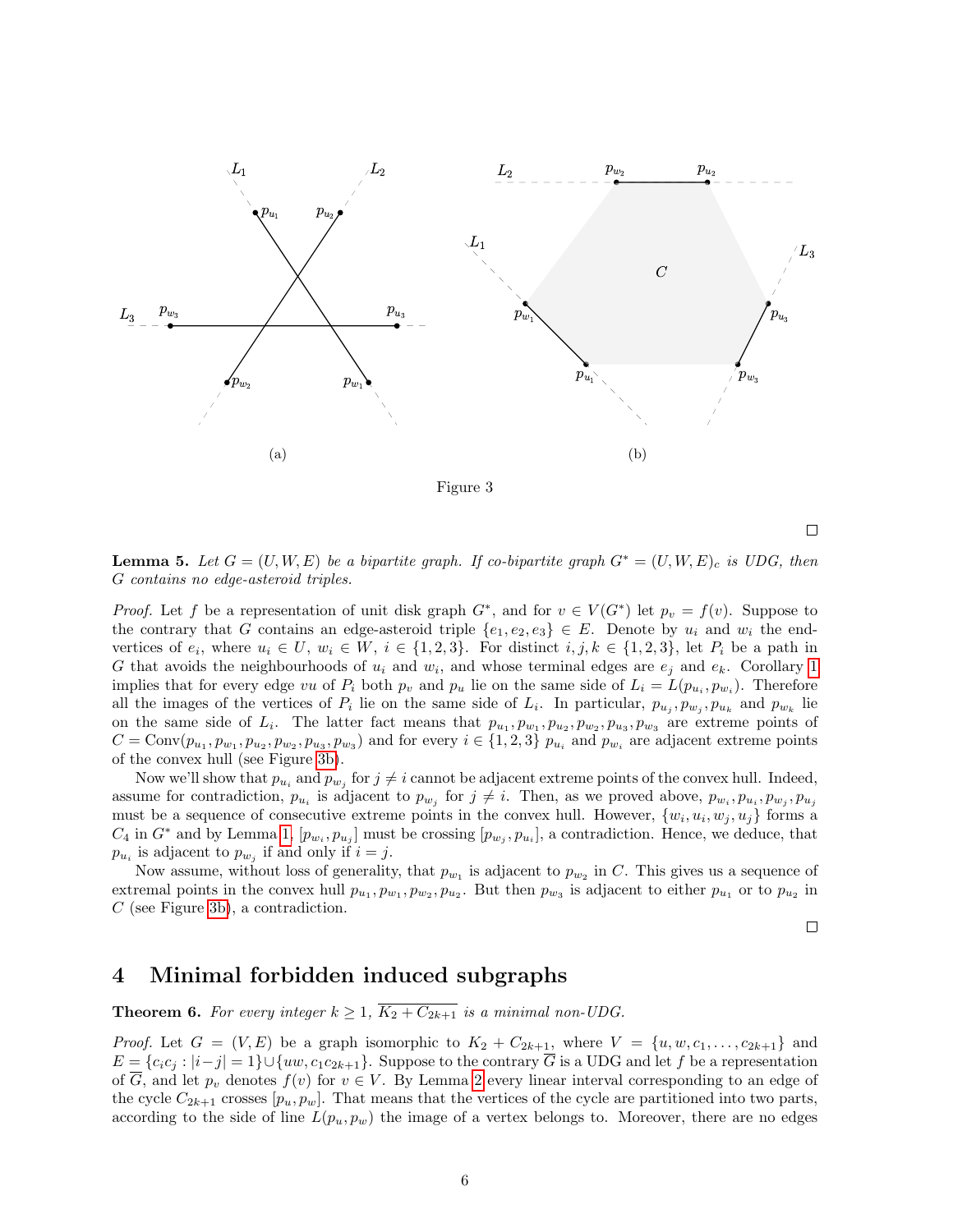between vertices in the same part. This leads to the contradictory conclusion that  $C_{2k+1}$  is a bipartite graph.

To prove the minimality of the graphs it is sufficient to show that  $\overline{K_1 + C_{2k+1}}$  is a UDG for any natural k. Indeed, notice that by removing a vertex from  $\overline{K_2 + C_{2k+1}}$  we get a graph which is either  $\overline{K_1+C_{2k+1}}$  or  $\overline{K_2+P_{2k}}$ . The latter one is, in turn, an induced subgraph of  $\overline{K_1+C_{2k+5}}$ . To show that  $K_1 + C_{2k+1}$  is a UDG, put  $2k+1$  points  $p_0, p_1, \ldots, p_{2k}$  equally spaced on the circle of radius r, i.e. in polar coordinates these points can be written as  $(r,0)_p$ ,  $(r, \frac{2\pi}{2k+1})_p$ ,  $(r, 2\frac{2\pi}{2k+1})_p$ ,  $\ldots$ ,  $(r, 2k\frac{2\pi}{2k+1})_p$ . We also add one point  $p_c$  at the center (0,0). Choose the radius r of the circle such that the distance between  $p_0$ and  $p_k$ , and between  $p_0$  and  $p_{k+1}$  is greater than 1, and the distances between  $p_0$  and the other points is at most 1. It is easy to see that the UDG represented by these points is  $K_1 + C_{2k+1}$ . See Figure [4](#page-6-0) for an example of the representation of  $\overline{K_1 + C_7}$ .

<span id="page-6-0"></span>

Figure 4: The UDG-representation of  $\overline{K_1 + C_7}$ 

 $\Box$ 

<span id="page-6-1"></span>**Corollary 2.** For every integer  $k \geq 1$ ,  $\overline{P_k}$  is UDG.

<span id="page-6-2"></span>**Theorem 7.** For every integer  $k \geq 4$ ,  $\overline{C_{2k}}$  is a minimal non-UDG.

*Proof.* Note that by removing a vertex from  $\overline{C_{2k}}$  we get  $\overline{P_{2k-1}}$ , which is UDG by Corollary [2.](#page-6-1) Therefore it remains to show that  $C_{2k}$  is not UDG. For  $k \geq 5$  the desired result immediately follows from Lemma [4](#page-4-1) and the fact that  $C_{2k}$  contains an edge-asteroid triple. To prove the result for  $k = 4$ , consider  $G = (V, E)$ with  $V = \{v_1, \ldots, v_8\}$  and  $E = \{(v_1, v_8)\} \cup \{(v_i, v_j) : |i - j| = 1\}$ , and let f be a representation of G, and let  $p_v$  denotes  $f(v)$ , as before. By Lemma [2](#page-3-1) the linear interval corresponding to an edge of G, different from  $v_1v_2$ ,  $v_1v_8$  and  $v_2v_3$ , crosses  $[p_{v_1}, p_{v_2}]$ . This leads to the conclusion that  $p_{v_3}$  and  $p_{v_8}$  are on different sides of  $L(p_{v_1}, p_{v_2})$ . Therefore  $[p_{v_1}, p_{v_8}]$  and  $[p_{v_2}, p_{v_3}]$  do not cross, which contradicts Lemma [3.](#page-3-3)  $\Box$ 

**Theorem 8.** For every integer  $k \geq 4$ ,  $C_{2k}^*$  is a minimal non-UDG.

*Proof.* For  $k \geq 5$  $k \geq 5$  the theorem immediately follows from Lemma 5 and the fact that  $C_{2k}$  contains an edge-asteroid triple. Notice that  $C_8^* = \overline{C_8}$  and hence the conclusion follows from Theorem [7.](#page-6-2) We remark that one can also prove that  $C_8^*$  is not a unit disk graph by similar means as in Theorem [7](#page-6-2) by proving a \*-analog of Lemma [3.](#page-3-3)

To prove the minimality of  $C_{2k}^*$  it is sufficient to show that  $P_s^*$  is UDG for every natural s. Such a representation could be seen in the Figure [8c](#page-13-0) with a description in Theorem [15.](#page-12-0)  $\Box$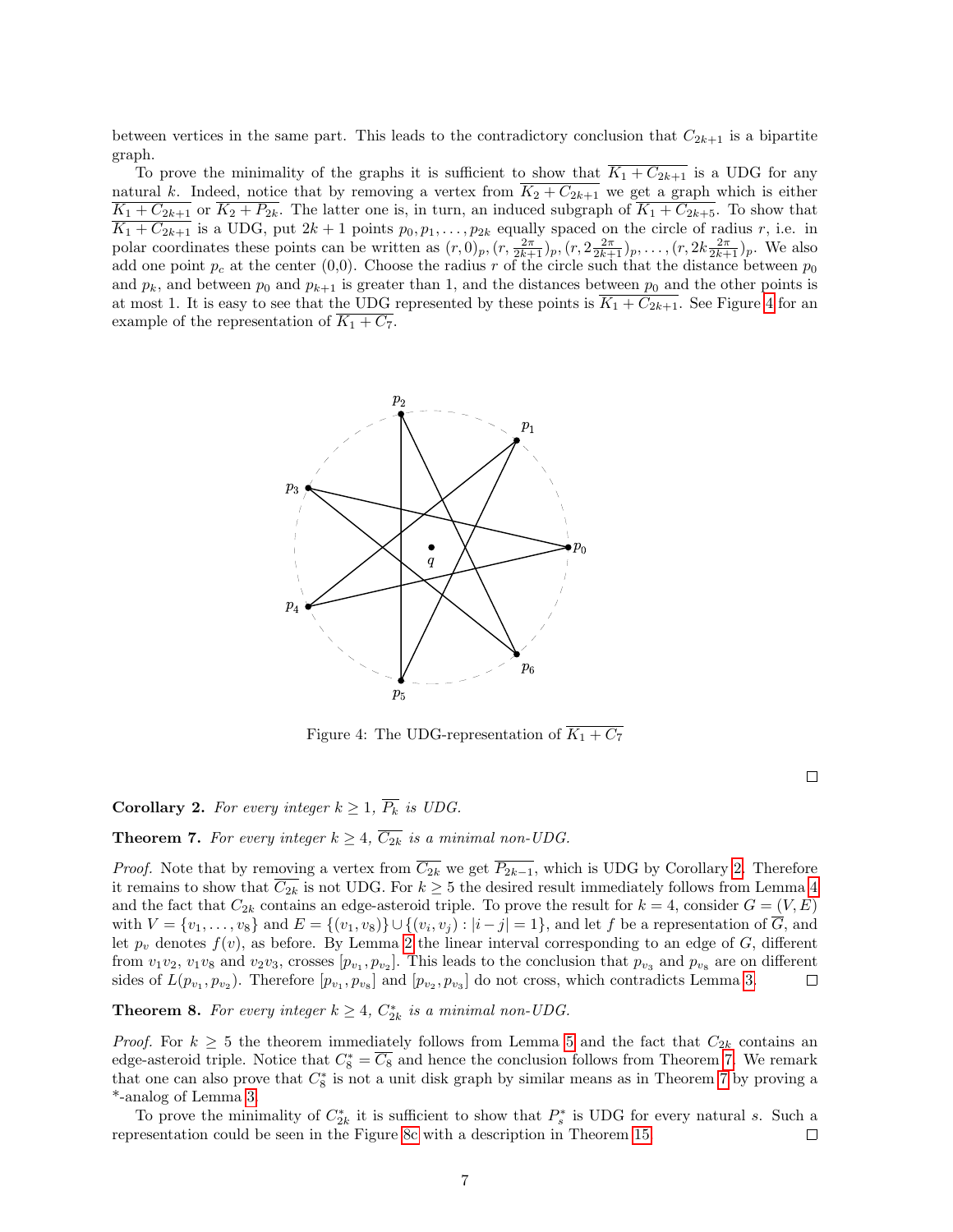Using Lemmas [4](#page-4-1) and [5](#page-5-2) one can find more forbidden (not necessarily minimal) induced subgraphs for the class of unit disk graphs. For example,  $\overline{S_{3,3,3}}$ ,  $\overline{F_1}$ ,  $\overline{F_2}$ ,  $\overline{F_3}$ ,  $S_{3,3,3}^*$ ,  $F_1^*$ ,  $F_2^*$  and  $F_3^*$  are forbidden, since each of the graphs  $S_{3,3,3}$ ,  $F_1$ ,  $F_2$  and  $F_3$  (see Figure [5\)](#page-7-1) contains an edge-asteroid triple. Also,  $\overline{F_4}$  and  $F_4^*$ are forbidden, as they coincide with  $F_1^*$  and  $\overline{F_1}$ , respectively. The results of the next section imply that all the mentioned forbidden graphs are in fact minimal.

<span id="page-7-1"></span>

Figure 5: Bipartite graphs  $S_{3,3,3}$ ,  $F_1$ ,  $F_2$  and  $F_3$  contain an edge-asteroid triple. Graph  $F_4$  is the bipartite complementation of  $F_1$ .

### <span id="page-7-0"></span>5 Structure of some subclasses of co-bipartite unit disk graphs

For easier reference, let  $C_6^{+3c}$  denotes  $F_4$  which reads "cycle on 6 vertices plus 3 consecutive (pendant) vertices",  $C_6^{+3nc}$  denotes  $F_2$  which reads "cycle on 6 vertices plus 3 non-consecutive (pendant) vertices" and let  $C_6^{+2l_2}$  denotes  $F_3$  which reads "cycle on 6 vertices plus 2 (consecutive pendant) paths of length 2". It follows from the previous section that for every co-bipartite unit disk graph  $G = (U, W, E)_{c}$ , both  $G^*$  and  $\overline{G}$  lie in the class  $Free(S_{3,3,3},\overline{C_3},C_5,C_6^{+3c},C_6^{+3nc},C_6^{+2l2},C_7,C_8,\ldots)$ , i.e. the class of bipartite graphs which do not contain  $S_{3,3,3}$ ,  $C_6^{+3c}$ ,  $C_6^{+3nc}$ ,  $C_6^{+2l2}$  and  $C_k$  for  $k \geq 8$  as induced subgraphs. Thus, obtaining the structure of the graphs in this class and showing which of them give rise to co-bipartite UDGs, would give complete characterization of the class of co-bipartite UDGs. As a step to the desired characterization of co-bipartite UDGs we additionally forbid  $C_4$  and get structural characterization of graphs in the resulting class

$$
\mathcal{X} = Free(S_{3,3,3}, C_3, C_4, C_5, C_6^{+3c}, C_6^{+3nc}, C_6^{+2l2}, C_7, C_8, \ldots).
$$

Further, we show that for every graph  $G = (U, W, E) \in \mathcal{X}$  both  $G^*$  and  $\overline{G}$  are UDGs. In other words we obtain both structural and forbidden induced subgraph characterizations for the following two classes of co-bipartite UDGs:

- $\mathcal{Y}$  the class of  $C_4^*$ -free co-bipartite UDGs, i.e. co-bipartite UDGs  $G = (U, W, E)_c$  such that  $G^*$  $(U, W, E)$  do not contain  $C_4$ ;
- $Z$  the class of  $2K_2$ -free co-bipartite UDGs.

In Section 5.1 we describe the structure of the graphs in the class  $\mathcal{X}$ . By the results of the previous section it follows that  $\mathcal{Y} \subseteq \mathcal{X}^*$  and  $\mathcal{Z} \subseteq \overline{\mathcal{X}}$ , where  $\mathcal{X}^* = \{G^* : G = (U, W, E) \in \mathcal{X}\}$  and  $\overline{\mathcal{X}} = \{\overline{G} : G \in \mathcal{X}\}\$ . In Section 5.2 we use the structure of graphs in  $\mathcal X$  to obtain a UDG-representation of every graph in  $\mathcal X^*$ . This implies that  $\mathcal{Y} = \mathcal{X}^*$ , and gives both structural and induced forbidden subgraph characterization for the class  $\mathcal Y$ . In Section 5.3 we show that a UDG-representation of  $G^*$  can be transformed to a UDG-representation of  $\overline{G}$ , provided that the former representation satisfies certain conditions. Finally, in section 5.4, we use this transformation to deduce UDG-representation for every graph in  $\mathcal{X}$ , which implies that  $\mathcal{Z} = \overline{\mathcal{X}}$ . As before this gives both structural and forbidden subgraph characterization for the graphs in  $Z$ .

#### <span id="page-7-2"></span>5.1 Structure of graphs in  $\mathcal X$

Notice that the only cycle which is allowed in the class  $\mathcal X$  is a  $C_6$ , which we call a hexagon. It follows that a graph  $G \in \mathcal{X}$  which do not contain a hexagon is a forest without  $S_{3,3,3}$ . It is not hard to convince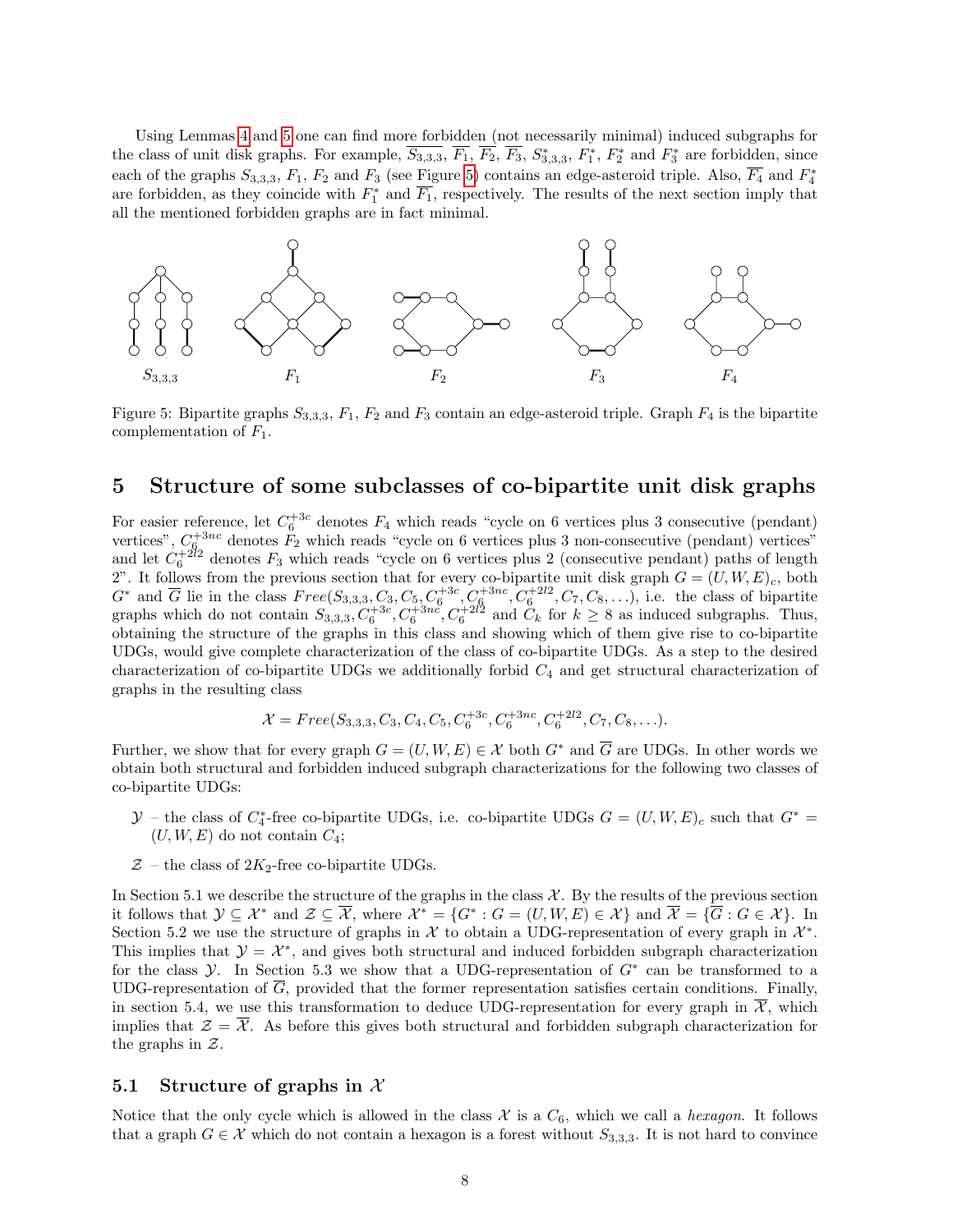oneself that every connected component of a  $S_{3,3,3}$ -free forest contains a path such that all other vertices are within distance 2 from the vertices of the path. Such graphs consist of caterpillar-like connected components which are known in the literature as lobsters. Gluing vertices of a lobster are the endpoints of a shortest path whose second neighbourhood dominates the graph. See Figure [7b](#page-11-1) for an example of lobster with highlighted gluing vertices. Now we turn to the general case, where  $G \in \mathcal{X}$  is allowed to contain a hexagon.

Let H be a hexagon. We say that vertices of a set  $S \subseteq V(H)$  of hexagon H are consecutive, if H[S] is connected. Any two vertices of  $H$  which are distance 3 away from each other we call a *diagonal* of  $H$ . Two hexagons  $H_1$  and  $H_2$  are disjoint if  $S = V(H_1) \cap V(H_2) = \emptyset$ , otherwise we say that they share the set S. If  $|S| = 2$  and the two vertices in S are adjacent, we say that the hexagons share an edge.

<span id="page-8-0"></span>**Lemma 9.** If two hexagons  $H_1$  and  $H_2$  of  $G \in \mathcal{X}$  are not disjoint then one of the following holds:

- They share exactly one vertex.
- They share an edge.
- They share two vertices that form a diagonal in each of the hexagons.
- They share 4 consecutive vertices, i.e. the intersection of two hexagons is a  $P_4$ .

 $Further, E(G[V(H_1) \cup V(H_2)]) = E(G[V(H_1)]) \cup E(G[V(H_2)]).$ 

Proof. It can be easily checked that in all the other cases a cycle of forbidden length 3, 4, 5, 7 or 8 would arise.  $\Box$ 

For  $k \geq 2$  let us define the graph  $C_{6,k}$  to be a graph with  $V(C_{6,k}) = \{a, b, a_j, b_j : 1 \leq j \leq k\}$  and  $E(C_{6,k}) = \{aa_j, a_j b_j, b_j b : 1 \leq j \leq k\}$  (see Figure [6a\)](#page-9-0). In particular,  $C_{6,2}$  is isomorphic to  $C_6$ . A connected graph is 2-connected if there is no vertex whose removal disconnects the graph. A maximal 2-connected subgraph of a graph is called 2-connected component of this graph.

<span id="page-8-1"></span>**Lemma 10.** Let  $G \in \mathcal{X}$  be a 2-connected graph with no two hexagons sharing an edge. Then the graph G is isomorphic to  $C_{6,k}$  for some k.

Proof. First we will show that there are no two hexagons sharing one vertex. Suppose, for contradiction, there are two hexagons  $H_1$  and  $H_2$  with one vertex in common, say  $V(H_1) \cap V(H_2) = \{v\}$  for some  $v \in V(G)$ . By Lemma [9,](#page-8-0) apart from the 12 edges forming two cycles of length 6, there are no other edges in  $G[V(H_1) \cup V(H_2)]$ . Further, one can observe that any vertex  $w \in V(G)$  outside the hexagons is adjacent to at most one vertex in  $V(H_1) \cup V(H_2)$ . Indeed, if it has at least two neighbours in  $H_1$  or at least two neighbours in  $H_2$  then a cycle of length at most 5 arises. Also, if w is adjacent to one vertex in  $H_1 \setminus v$  and to one vertex in  $H_2 \setminus v$ , then either w creates a cycle of length not equal to 6 or w is adjacent to a neighbour of v in one of  $H_1$  and  $H_2$ , and to the vertex which is diagonally opposite to v in the other hexagon, in which case we have two hexagons sharing an edge, hence again a contradiction. Now, as the graph is 2-connected, there is a path from  $V(H_1)\setminus \{v\}$  to  $V(H_2)\setminus \{v\}$ . We pick a path  $p = h_1v_1v_2...v_kh_2$ of minimal length, where  $h_1 \in V(H_1) \setminus \{v\}$ ,  $h_2 \in V(H_2) \setminus \{v\}$ ,  $v_1, v_2, \ldots, v_k \notin V(H_1) \cup V(H_2)$ , and  $k \geq 2$ . Then,  $v_i$  has at most one neighbour in  $V(H_1) \cup V(H_2)$  with the neighbour of  $v_1$  being  $h_1$ , neighbour of  $v_k$ being  $h_2$ , and  $v_2, v_3, \ldots, v_{k-1}$  can only be adjacent to v by minimality of the path. Also, by minimality, the path  $p$  does not have chords, i.e. edges connecting two non-consecutive vertices of  $p$ . Now, if  $v_i$  is adjacent to  $v$  for some  $i$ , then either a cycle of length not equal to 6 arises or there are two hexagons sharing the edge  $vv_i$ . Otherwise, p together with the shortest path between  $h_1$  and  $h_2$  in  $V(H_1) \cup V(H_2)$ either induce a cycle of length more than 6, or one of  $h_1$  or  $h_2$  is a neighbour of v in which case we have two hexagons sharing an edge  $(vh_1$  or  $vh_2)$ . The contradiction shows that there are no two hexagons sharing a vertex.

Now, as G is 2-connected it contains a cycle of length 6. Let us consider the maximal subgraph  $G'$ isomorphic to  $C_{6,k}$  containing this cycle. We will show that G coincides with  $G'$ . Suppose not, then there is another hexagon  $C$  sharing some vertices with some of the hexagons of  $G'$ . If  $C$  shares 4 consecutive vertices with some hexagon, then it must share at least one vertex with each of the hexagons of  $G'$ , which is possible only if  $V(C) \cup V(G')$  induces  $C_{6,k+1}$  in G. But this contradicts maximality of G'. Otherwise,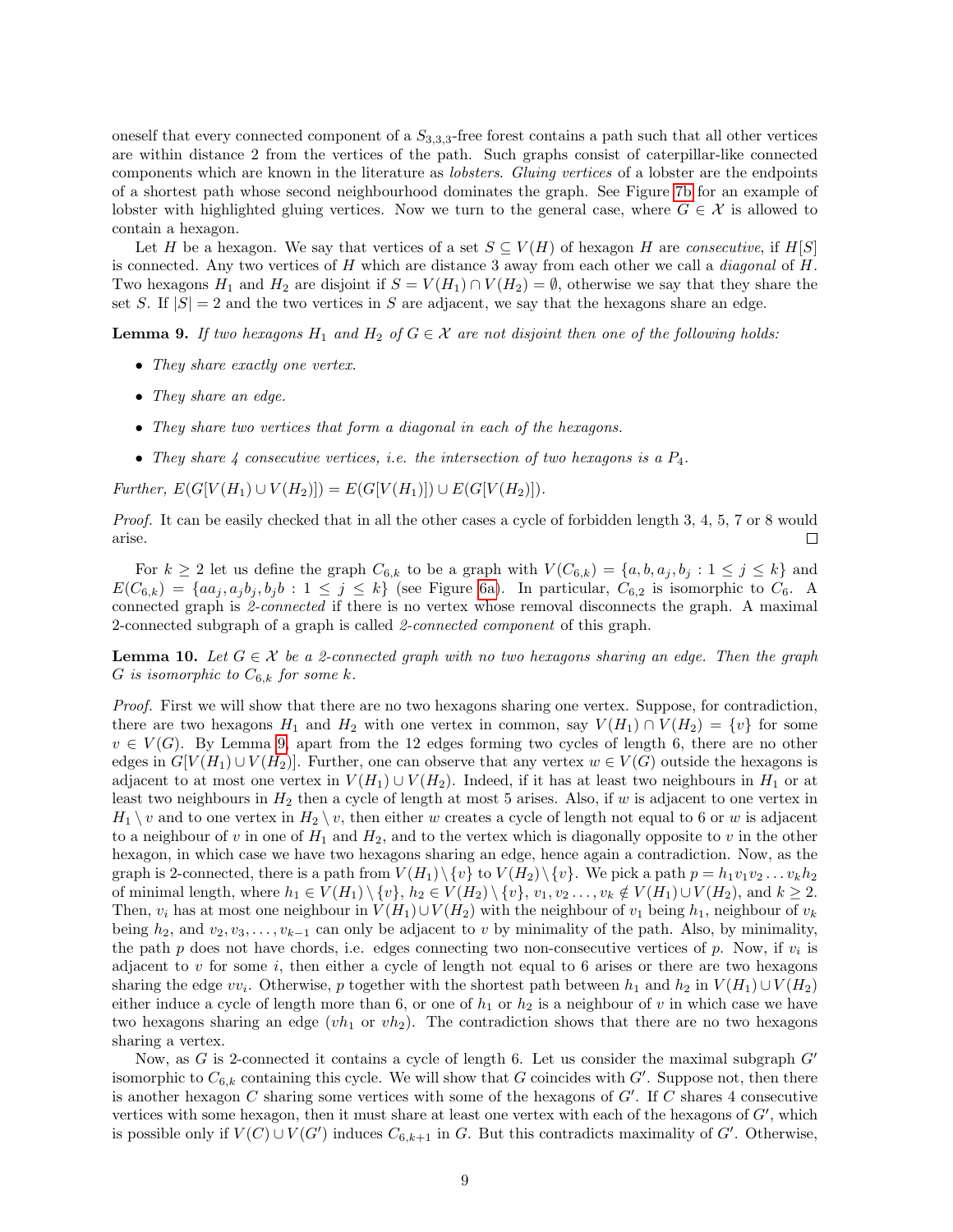if  $C$  shares a diagonal with some of the hexagons of  $G'$ , then it either shares a diagonal with all hexagons or it shares one vertex with some hexagon. The latter case is impossible by the previous paragraph, and the former case proves that  $V(C) \cup V(G')$  induces  $C_{6,k+2}$  contradicting the maximality of  $G'$ . Thus, we deduce that G is isomorphic to  $C_{6,k}$ .  $\Box$ 

We say that an edge xy of a graph G is a cutset if  $G \setminus \{x, y\}$  has more connected components than G.

<span id="page-9-1"></span>**Lemma 11.** If  $G \in \mathcal{X}$  has two hexagons  $H_1$  and  $H_2$  sharing an edge, then the edge is a cutset.

*Proof.* Let two hexagons share an edge, i.e.  $V(H_1) \cap V(H_2) = \{v_1, v_2\}$  with  $v_1v_2 \in E(G)$ . Notice that each vertex in  $V(G) \setminus (V(H_1) \cup V(H_2))$  has at most 1 neighbour in  $V(H_1) \cup V(H_2)$ . Indeed, if a vertex has two neighbours in one of the hexagons, then a cycle of length less than 6 arises. If vertex is adjacent to a vertex  $h_1$  in  $H_1 \setminus \{v_1, v_2\}$  and a vertex  $h_2$  in  $H_2 \setminus \{v_1, v_2\}$ , then the longer path from  $h_1$  to  $h_2$  in  $G[V(H_1) \cup V(H_2)] \setminus \{v_1\}$  or in  $G[V(H_1) \cup V(H_2)] \setminus \{v_2\}$  together with v would make a chordless cycle of length more than 6.

Now suppose to the contrary that  $G \setminus \{v_1, v_2\}$  is connected. Then, there is a path between  $V(H_1) \setminus$  $\{v_1, v_2\}$  and  $V(H_2) \setminus \{v_1, v_2\}$ . Let  $p = h_1w_1w_2 \ldots w_kh_2$  be such a path of minimal length, where  $h_1 \in$  $V(H_1) \setminus \{v_1, v_2\}$  and  $h_2 \in V(H_2) \setminus \{v_1, v_2\}$ . The above discussion implies that  $k \geq 2$ . Moreover, by minimality of p, none of the vertices  $w_1, \ldots, w_k$  belongs to  $V(H_1) \cup V(H_2)$ ; for  $i = 2, \ldots, k-1$ , if  $w_i$  has a neighbour in the hexagons, then this neighbour is either  $v_1$  or  $v_2$ ; and the path p does not have chords. Now, let us denote the vertices of  $H_1$  by  $v_1, v_2, \ldots, v_6$  and vertices of  $H_2$  by  $v_1, v_2, v'_3, v'_4, v'_5, v'_6$  with the edges  $\{v_1v_2, v_2v_3, v_3v_4, v_4v_5, v_5v_6, v_6v_1, v_2v'_3, v'_3v'_4, v'_4v'_5, v'_5v'_6, v'_6v_1\}.$  Then, note that  $h_1 \notin \{v_3, v_6\}$  as otherwise  $V(H_1) \cup \{w_1, v_3', v_6'\}$  induce a  $C_6^{+3c}$ . Similarly,  $h_2 \notin \{v_3', v_6'\}$ . So without loss of generality we can assume  $h_1 = v_4$  and  $h_2 \in \{v'_4, v'_5\}$ . Then the paths connecting  $h_1$  and  $h_2$  in  $G[V(H_1) \cup V(H_2)] \setminus \{v_1\}$ and in  $G[V(H_1)\cup V(H_2)] \setminus \{v_2\}$  both have at least 5 vertices. Each of these paths together with the path p form a cycle of length more than 6, and hence each of the cycles has a chord. Let  $v_1w_i$  be a chord in one of the cycles, and  $v_2w_j$  be a chord in the other cycle, such that i and j are smallest possible. Then both  $v_1v_6v_5v_4w_1w_2...w_i$  and  $v_2v_3v_4w_1w_2...w_i$  are chordless cycles. Since every chordless cycle in G is a hexagon, we conclude that  $i = 2$  and  $j = 3$ . But then  $v_1v_2w_2w_3$  induce a  $C_4$ . This contradiction finishes the proof.  $\Box$ 

Let  $n \in \mathbb{N}$ , and  $k_i \in \mathbb{N}$ ,  $k_i \geq 2$  for every  $i = 1, \ldots, n$ , and  $d_1, \ldots, d_{n-1} \in \{1, -1\}$ . Let  $C^i_{6, k_i}$  be a graph isomorphic to  $C_{6,k_i}$  with  $V(C_{6,k_i}^i) = \{a^i, b^i, a_j^i, b_j^i : 1 \leq j \leq k_i\}$  and  $E(C_{6,k_i}^i) = \{a^i a_j^i, a_j^i b_j^i, b_j^i b^i : 1 \leq j \leq k_i\}$  $j \leq k_i$ . A hexagonal strip  $H(k_1, d_1, k_2, d_2, \ldots, k_{n-1}, d_{n-1}, k_n)$  is the graph obtained by gluing together  $C_{6,k_1}^1, \ldots, C_{6,k_n}^n$  in such a way that the edge  $b_2^i b^i$  is glued to  $a^{i+1} a_1^{i+1}$  and the direction is described by  $d_i$ :

- if  $d_i = 1$ , then  $b_2^i$  is identified with  $a^{i+1}$  and  $b^i$  is identified with  $a_1^{i+1}$ ;
- if  $d_i = -1$ , then  $b_2^i$  is identified with  $a_1^{i+1}$  and  $b^i$  is identified with  $a^{i+1}$ .

<span id="page-9-0"></span>

(a) The graph  $C_{6,k}$ 

(b) The graph  $H(k, 1, k, -1, k, -1, k)$ 

Figure 6: The graphs  $C_{6,k}$  and  $H(k, 1, k, -1, k, -1, k)$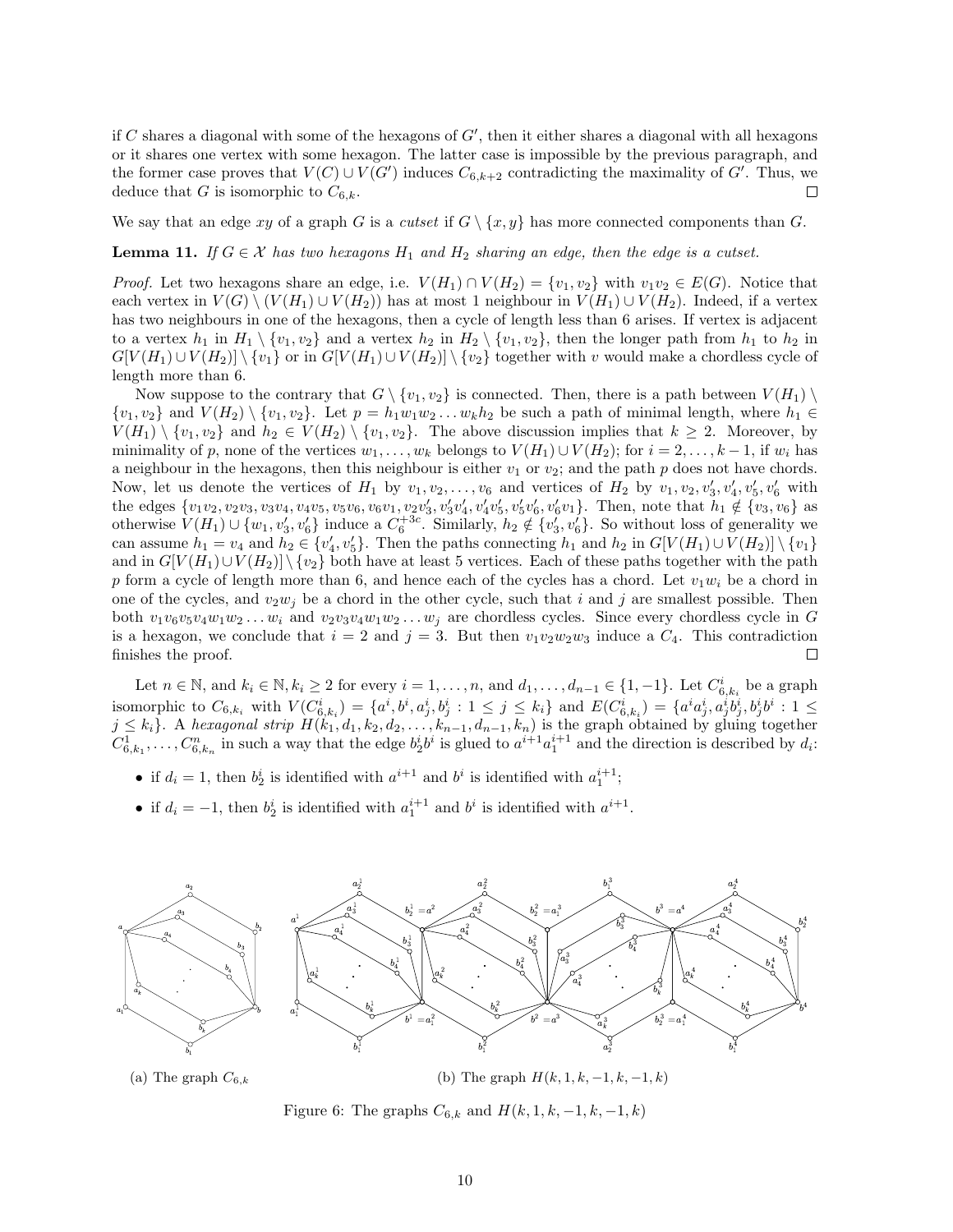<span id="page-10-0"></span>**Lemma 12.** Let G be a 2-connected graph in X. Then G is isomorphic to  $H(k_1, d_1, \ldots, k_{n-1}, d_{n-1}, k_n)$ , for some  $n \in \mathbb{N}$ , and  $k_i \in \mathbb{N}$ ,  $k_i \geq 2$ ,  $d_i \in \{1, -1\}$ ,  $i = 1, ..., n$ .

Proof. If two hexagons intersect at an edge then we call such an edge shared. We prove the statement by induction on the number of shared edges. If there are no shared edges, then the conclusion follows from Lemma [10.](#page-8-1) So suppose there is a shared edge  $v_1v_2$ . By the Lemma [11](#page-9-1) we know that such an edge is a cutset. Let  $C'_1, C'_2, \ldots, C'_k$  be the components of  $G \setminus \{v_1, v_2\}$ , and let  $C_i = G[V(C'_i) \cup \{v_1, v_2\}]$ . It is easy to see that each of  $C_1, C_2, \ldots, C_k$  is 2-connected and has less shared edges than G. Hence, by induction, each of this graphs is a hexagonal strip. Further, we conclude that  $k = 2$  and  $C_1$  and  $C_2$  are properly glued along  $v_1v_2$  to form a hexagonal strip, because otherwise an induced copy of forbidden  $C^{+2l2}$  would arise.

<span id="page-10-1"></span>**Lemma 13.** Let G be a graph in X and H be a 2-connected component of G. Then H is isomorphic to some hexagonal strip  $H(k_1, d_1, k_2, d_2, \ldots, k_{n-1}, d_{n-1}, k_n)$  and vertices  $a^i, b^i, a_1^i, b_2^i$  can only be additionally adjacent to some pendant vertices of G, with exception of one of  $\{a^1, a_1^1\}$  and  $\{b^n, b_2^n\}$ . Further, all the other vertices of G do not have any more neighbours in  $G \setminus V(H)$ .

*Proof.* The structure of the  $H$  follows from Lemma [12,](#page-10-0) so we only need to argue about the adjacencies between the vertices in  $V(G)\backslash V(H)$  and the vertices in  $V(H)$ . Consider a connected component C of  $G\setminus V(H)$ . As H is maximal 2-connected subgraph, the vertices of C can only be adjacent to at most one vertex of H. If C has some vertices adjacent to  $v \in V(H)$ , we will refer to C as a v-component. Since G is  $C_3$ -free, we have that every v-component of size at least 2, must have two vertices  $u, w$  such that  $uw, wv \in E(G)$ , u is non-adjacent to any vertex of H, and w is non-adjacent to any vertex of H other than v.

Let us first consider a v-component for  $v \in \{a^i, b^i, a_1^i, b_2^i : 1 \le i \le n\} \setminus \{a^1, a_1^1, b^n, b_2^n\}$ . Suppose the component has size at least 2, hence, by the above argument, the  $v$ -component has two vertices  $u, w \in V(G) \backslash V(H)$  such that  $uw, wv \in E(G)$ . But then  $u, w$  and the two hexagons of H, which share an edge containing v, form a subgraph containing an induced  $C_6^{+2l2}$ . We conclude that any  $v \in \{a^i, b^i, a_1^i, b_2^i :$  $1 \leq i \leq n \} \setminus \{a^1, a_1^1, b^n, b_2^n\}$  is adjacent to pendant vertices of G only.

Now, consider a vertex  $b_k^i$  for any  $i \neq n$  and  $k \neq 2$ . Suppose to the contrary, that there is a vertex  $w \in V(G) \setminus V(H)$  which is adjacent to  $b_k^i$ . Then,  $w, b_k^i, a_2^i, a^i$  together with  $a^{i+1}, a_1^{i+1}, a_2^{i+1}, b^{i+1}, b_1^{i+1}, b_2^{i+1}$ induce a  $C_6^{+2l_2}$ . Hence, vertices  $b_k^i$  for any  $i \neq n$  and  $k \neq 2$ , have no neighbours outside H. Similarly, one can deduce that  $a_k^i$  has no neighbours for any  $i \neq 1$ ,  $k \neq 1$ .

We are left to argue about adjacencies of the vertices  $a^1, a_i^1$  and  $b^n, b_i^n$ . Consider the case when  $n > 1$ . Notice that if  $a_i^1$  and  $a_j^1$  each have a neighbour outside H, for some  $i \neq j$ , then taking the two neighbours together with hexagon  $G[a^1, a_i^1, a_j^1, b_i^1, b_j^1, b_1]$ , and together with a neighbour of  $b^1$  either  $b_1^2$  or  $a_2^2$  (depending on wether  $a_1^2$  or  $a_2$  gets identified with  $b^1$ , respectively), we get an induced  $C_6^{+3nc}$ . This contradiction proves that only one of  $a_i^1$  may have a neighbour outside H. Moreover,  $a_2^1$  does not have a neighbour outside H, as otherwise an induced  $C_6^{+3c}$  would arise. Therefore, without loss of generality we can assume that if  $a_i^1$  has a neighbour outside H, then  $i = 1$ . It is clear that if there is an  $a^1$ -component and an  $a_1^1$ -component which both have sizes at least 2, then we have an induced  $C_6^{+2l_2}$ . The analogous arguments holds for  $b^n, b_i^n$ . This finishes the proof for  $n > 1$ . The case  $n = 1$  can be shown to hold by similar analysis.

 $\Box$ 

 $\Box$ 

Let G be a graph consisting of a hexagonal strip  $H(k_1, d_1, k_2, d_2, \ldots, k_{n-1}, d_{n-1}, k_n)$  together with some pendant vertices attached to  $a^i, b^i, a_1^i, b_2^i$  and with some radius 2 trees attached to a vertex  $a \in$  ${a<sup>1</sup>, a<sub>1</sub><sup>1</sup>}$  and a vertex  $b \in {b<sup>n</sup>, b<sub>2</sub><sup>n</sup>}$ . Then we call G a hexagonal caterpillar with gluing vertices a and b. Further let  $H_1, H_2, \ldots, H_k$  be a set of vertex disjoint hexagonal caterpillars or lobsters, with  $a_i$  and  $b_i$  being gluing vertices of  $H_i$ , for  $i = 1, ..., k$ . Then the *generalized hexagonal caterpillar*  $(H_1, b_1, a_2, H_2, b_2, a_3, H_3, \ldots, b_{k-1}, a_k, H_k)$  is the graph obtained from  $H_1, H_2, \ldots, H_k$  by identifying pairs of vertices  $b_i$  and  $a_{i+1}$  for every  $i = 1, \ldots, k - 1$ .

This description gives us a universal structure for the graphs in  $X$ . One can deduce this by noting that any graph in  $\mathcal X$  should consist of 2-connected components provided by Lemma [13](#page-10-1) and lobsters glued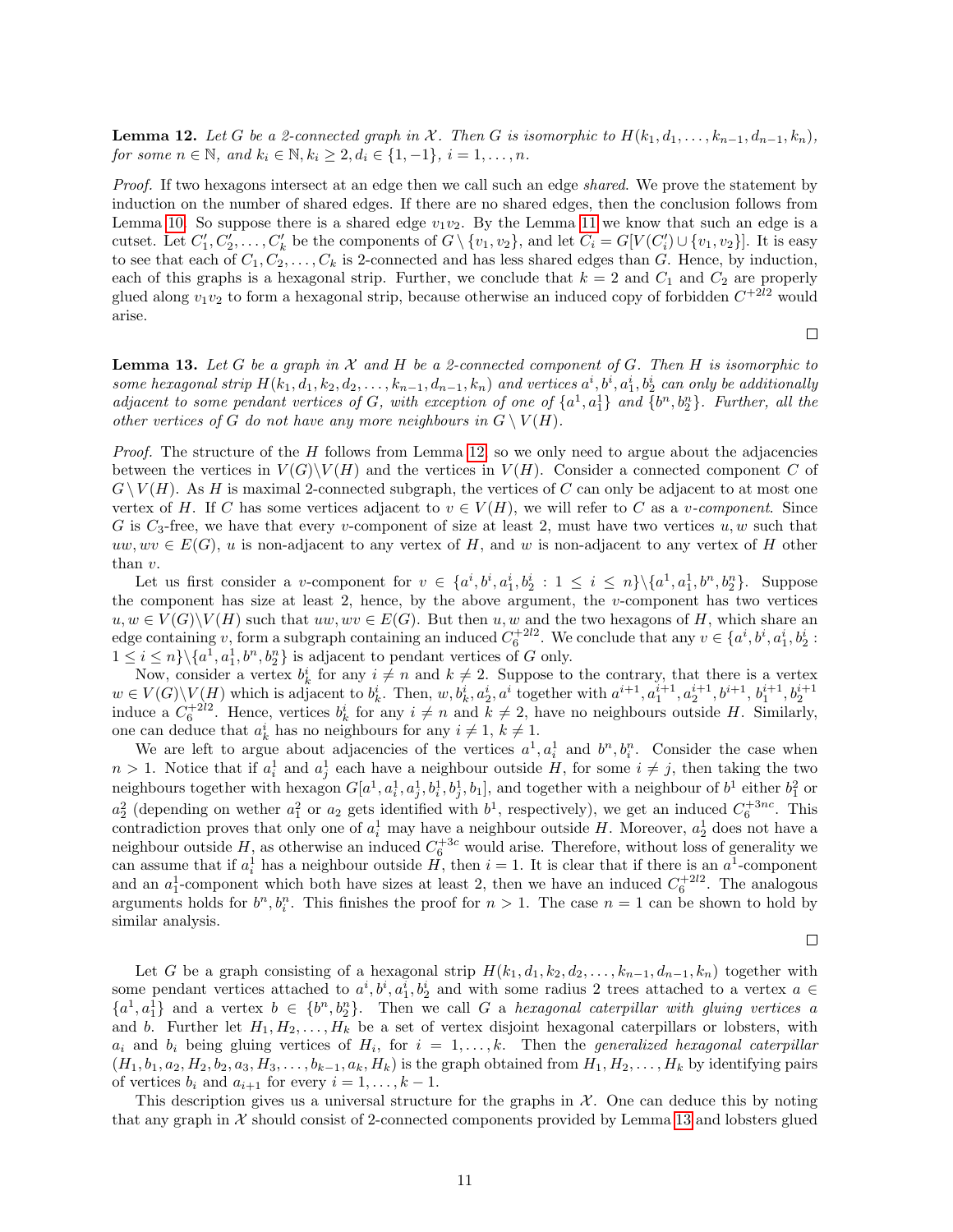together, and that the generalized hexagonal caterpillars described above are the most general graphs we can obtain with this gluing without forming  $S_{3,3,3}$ . We state this as the main result of this section.

<span id="page-11-2"></span>**Theorem 14.** Generalized hexagonal caterpillars are universal graphs for the class  $\mathcal{X}$ , that is each such graph belongs to X and every graph  $G \in \mathcal{X}$  is an induced subgraph of some generalized hexagonal caterpillar.

In further sections we will use the structural characterization of graphs in  $\mathcal X$  to show that for every  $G \in \mathcal{X}$  both  $G^*$  and  $\overline{G}$  are UDGs. First, by Theorem [14](#page-11-2) it is enough to prove the result only for generalized hexagonal caterpillars. Further, without loss of generality we can restrict our consideration to those graphs in  $\mathcal X$  in which no vertex is adjacent to more than one pendant vertex. Indeed, assume a graph  $G \in \mathcal{X}$  has a vertex with two pendant neighbours a and b. Then a and b belong to the same part in G, and therefore to the same part in both  $G^*$  and  $\overline{G}$ , in particular a and b are adjacent in these graphs. Moreover, in each of the graphs  $N(a) \setminus \{b\} = N(b) \setminus \{a\}$ . This implies that if we have a UDG-representation f for  $H \setminus \{b\}$ , where H is one of  $G^*$  and  $\overline{G}$ , then an extension f' of f to  $V(H)$  with  $f'(b) = f(a)$  is the UDG-representation for H. Therefore, from now on when we refer to a graph in X we mean a generalized hexagonal caterpillar which is constructed from hexagonal caterpillars or lobsters whose vertices have at most one pendant neighbour (see Figure [7\)](#page-11-1).

<span id="page-11-1"></span>

(a) Hexagonal caterpillar with gluing vertices (filled vertices)



(b) Lobsters with gluing vertices (filled vertices)

#### <span id="page-11-0"></span> $5.2$ ∗ 4 -free co-bipartite unit disk graphs

In this section we show that for a graph  $G \in \mathcal{X}$  the graph  $G^*$  is UDG. We do this in two steps. First, we represent basic graphs in  $\mathcal{X}^*$  and then show how representation of a general graph in  $\mathcal{X}^*$  can be obtained from a representation of a basic graph. To explain this formally we introduce some definitions.

Let G be a bipartite or co-bipartite graph with parts U and W, and let uw be an edge of G with  $u \in U$ and  $w \in W$ . An edge u'w' of G with  $u' \in U$  and  $w' \in W$  is a twin of uw if  $N_W(u) \triangle N_W(u') = \{w, w'\}$ and  $N_U(w) \triangle N_U(w') = \{u, u'\}$ , where  $P \triangle Q$  is the symmetric difference of sets P and Q. In this case we also say that the vertex  $u'$  is a twin of the vertex u and the vertex  $w'$  is a twin of the vertex w. Notice that the relation of being twins is symmetric and transitive. The graph  $G$  is basic if it does not contain twin edges. The operation of *duplication* of the edge uw is to add one or more new edges to  $G$  each of which is a twin of uw. Note that uw and u'w' are twins in G if and only if they are twins in  $G^*$ . Each of the thick

Figure 7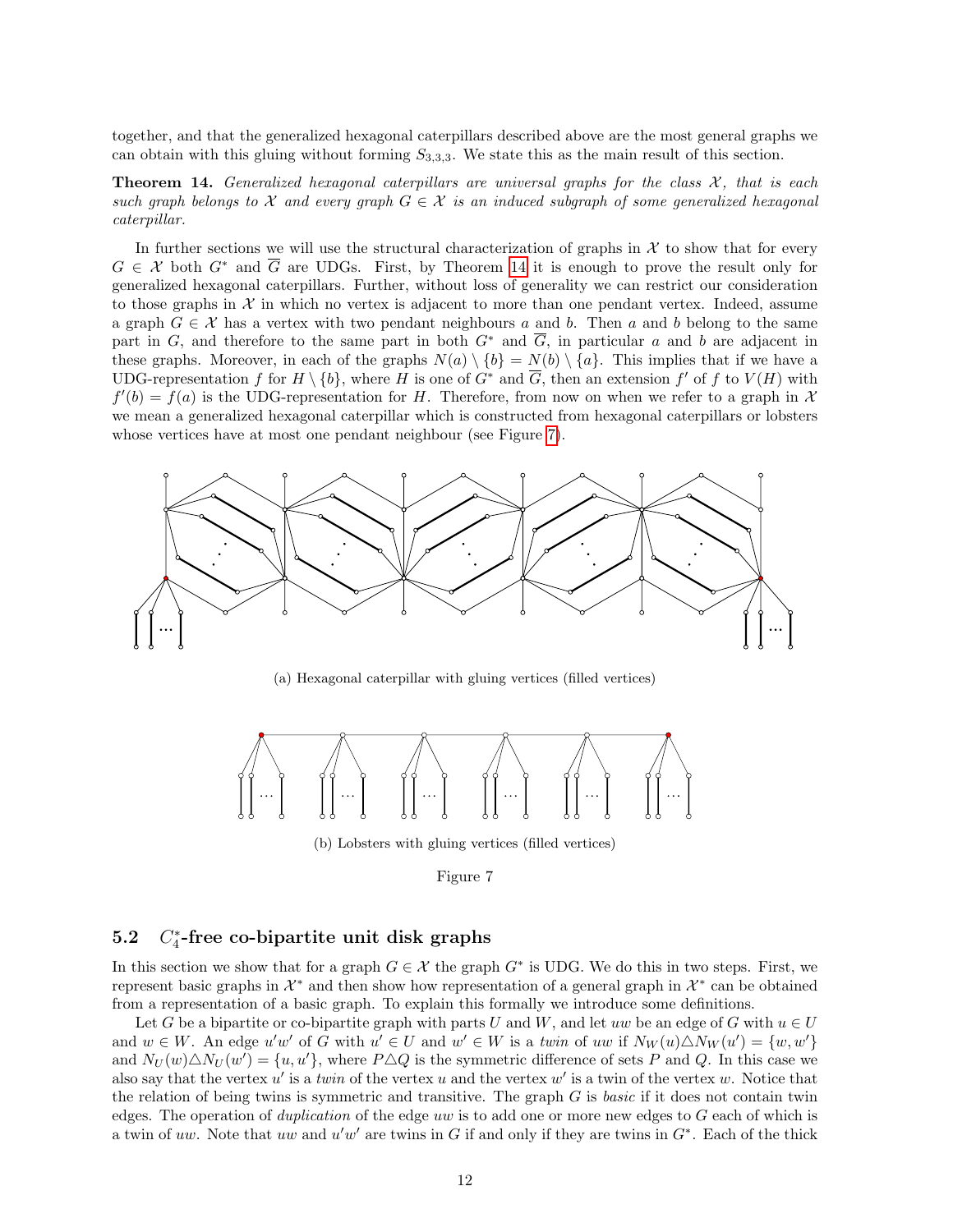edges in Figures [7a](#page-11-1) and [7b](#page-11-1) is called parallel edge of hexagonal caterpillar or lobster, respectively. Let H be a generalized hexagonal caterpillar obtained from  $H_1, \ldots, H_k$ , then an edge of H is called *parallel*, if it is parallel edge of one of the graphs  $H_1, \ldots, H_k$ . Similarly, an edge of  $H^*$  is parallel, if it is parallel edge in H. It follows from the results of Section [5.1](#page-7-2) that a generalized hexagonal caterpillar is either basic or can be obtained from a basic one by duplicating some of its parallel edges. In Section [5.2.1](#page-12-1) we show how to represent graphs in  $\mathcal{X}^*$  corresponding to basic generalized hexagonal caterpillars, and in Section [5.2.2](#page-18-0) we extend this representation to the case of arbitrary generalized hexagonal caterpillars.

#### <span id="page-12-1"></span>5.2.1 Representation of basic graphs

<span id="page-12-0"></span>Theorem 15. Let  $G$  be a basic lobster in  $X$ . Then  $G^*$  is UDG.

*Proof.* We will show how to obtain UDG-representation  $f$  of  $G^*$  for the lobster  $G$  with the vertex set  $V(G) = \{g_i, b_i, r_i : 1 \leq i \leq n\}$  and edge set  $E(G) = \{g_ig_{i+1} : 1 \leq i \leq n-1\} \cup \{g_ib_i, b_ir_i : 1 \leq i \leq n\}.$ We will refer to the vertices  $\mathcal{G} = \{g_i : 1 \leq i \leq n\}$ ,  $\mathcal{B} = \{b_i : 1 \leq i \leq n\}$  and  $\mathcal{R} = \{r_i : 1 \leq i \leq n\}$  and to their images in the plane as to green, blue and red, respectively (see Figure [8,](#page-13-0) for the visualization of the proof). Let us denote the parts of bipartition of G by  $C_1 = \{b_i, g_j, r_k : 1 \le i, j, k \le n, i - \text{odd}, j, k - \text{even}\}\$ and  $C_2 = \{b_i, g_j, r_k : 1 \le i, j, k \le n, i - \text{even}, j, k - \text{odd}\}\.$  Finally, denote by  $\mathcal{G}_1, \mathcal{B}_1, \mathcal{R}_1$  and  $\mathcal{G}_2, \mathcal{B}_2, \mathcal{R}_2,$ the green, blue and red vertices belonging to parts  $C_1$  and  $C_2$ , respectively.

To put the points on the plane, we first fix some  $\mu \in (0, \frac{1}{n})$  and draw parallel lines  $L_1, L_2, L_3, L_4$  such that  $L_2$  and  $L_3$  are between  $L_1$  and  $L_4$  and  $\delta(L_1, L_4) = 1$ ,  $\delta(L_2, L_3) = \sqrt{1 - \mu^2}$ ,  $\delta(L_1, L_2) = \delta(L_3, L_4) =$  $(1 - \sqrt{1 - \mu^2})/2$ . Then we draw k lines  $\{M_i : 1 \le i \le n\}$  perpendicular to line  $L_1$  and evenly spaced with distance  $\mu$  between consecutive ones, i.e.  $\delta(M_1, M_i) = (i - 1)\mu$  for all  $1 \le i \le n$  and all  $M_i$ 's are on one side of  $M_1$ . The intersections between  $M_i$ 's an  $L_j$ 's define the points of our UDG-representation of  $G^*$  as follows:

- if i is odd, then  $f(b_i) = M_i \cap L_1$ ,  $f(r_i) = M_i \cap L_4$ ,  $f(q_i) = M_i \cap L_3$ ;
- if *i* is even, then  $f(b_i) = M_i \cap L_4$ ,  $f(r_i) = M_i \cap L_1$ ,  $f(q_i) = M_i \cap L_2$ .

It is not hard to see that  $f(C_1) \subseteq L_1 \cup L_2$  and  $f(C_2) \subseteq L_3 \cup L_4$ . The diameter of  $f(C_1)$  is bounded by  $\frac{\sqrt{1-\mu^2}}{2} \leq \frac{1-(1-\mu^2)}{2} = \frac{\mu^2}{2}$  $\sqrt{\delta(L_1, L_2)^2 + \delta(M_1, M_n)^2}$ . As  $\delta(L_1, L_2) = \frac{1 - \delta(L_1, L_2)}{2}$ .  $\frac{d^2}{2}$  and  $\delta(M_1, M_n) = (n-1)\mu$ , we deduce that the diameter of  $f(C_1)$  is at most  $n\mu$ . By symmetry, the diameter of  $f(C_2)$  is also bounded by  $n\mu$ . Thus, as  $\mu \leq 1/n$ , the diameter of each of  $f(C_1)$  and  $f(C_2)$  is at most 1, which correspond to cliques  $C_1$  and  $C_2$  in  $G^*$ . It remains to show that  $u \in C_1$  and  $v \in C_2$  are adjacent in  $G^*$  if and only if the distance between the corresponding points  $f(u)$  and  $f(v)$  is at most 1. Since this is mostly technical task, we moved the confirming calculations to Appendix [A.](#page-28-0)  $\Box$ 

#### <span id="page-12-2"></span>**Theorem 16.** Let G be a basic graph in  $X$ . Then  $G^*$  is UDG.

*Proof.* We will abuse the notation and instead of calling the image of a vertex v by  $f(v)$ , we will refer to it simply by v. Thus, when talking about adjacencies, v will be considered as a vertex of the graph  $G^*$ , and when talking about distances, or some other geometric properties, v will mean the point  $f(v)$ . We denote  $n = |V(G)|$  and we fix a positive parameter  $\epsilon < \min\left\{\frac{1}{15n}, \frac{1}{128}\right\}$ .

**Single hexagon.** We start by representing graph  $G^*$  when G is isomorphic to  $C_{6,1}$  (see Figure [9a\)](#page-14-0). Let  $V(G) = \{g_1, g_2, g_3, b_1, b_2, b_3, r_1, r_2\}$  and  $E(G) = \{g_1g_2, g_2g_3, g_3b_3, b_3b_2, b_2b_1, b_1g_1, b_1r_1, r_1r_2, r_2g_3\}$ . To construct a UDG-representation f of  $G^*$ , first, we place 6 points  $\{x_{12}, b_2, x_{23}, y_{12}, g_2, y_{23}\}$  in the plane forming two rectangles as follows (see Figure [9b\)](#page-14-0):

- ${x_{12}, b_2, y_{23}, g_2}$  forms a  $1 \times \epsilon$  rectangle, where  $\delta(x_{12}, g_2) = \delta(b_2, y_{23}) = 1, \delta(x_{12}, b_2) = \delta(g_2, y_{23}) = \epsilon$ and  $[x_{12}, g_2]$  is perpendicular to  $[g_2, y_{23}]$ .
- ${b_2, x_{23}, g_2, y_{12}}$  forms a  $1 \times \epsilon$  rectangle, where  $\delta(b_2, y_{12}) = \delta(x_{23}, g_2) = 1, \delta(b_2, x_{23}) = \delta(y_{12}, g_2) = \epsilon$ and  $[b_2, x_{23}]$  is perpendicular to  $[x_{23}, g_2]$ , and  $x_{23} \neq x_{12}$ .

Further, we place points  $\{g_1, g_3, b_1, b_3\}$  as shown in Figure [9b](#page-14-0) such that: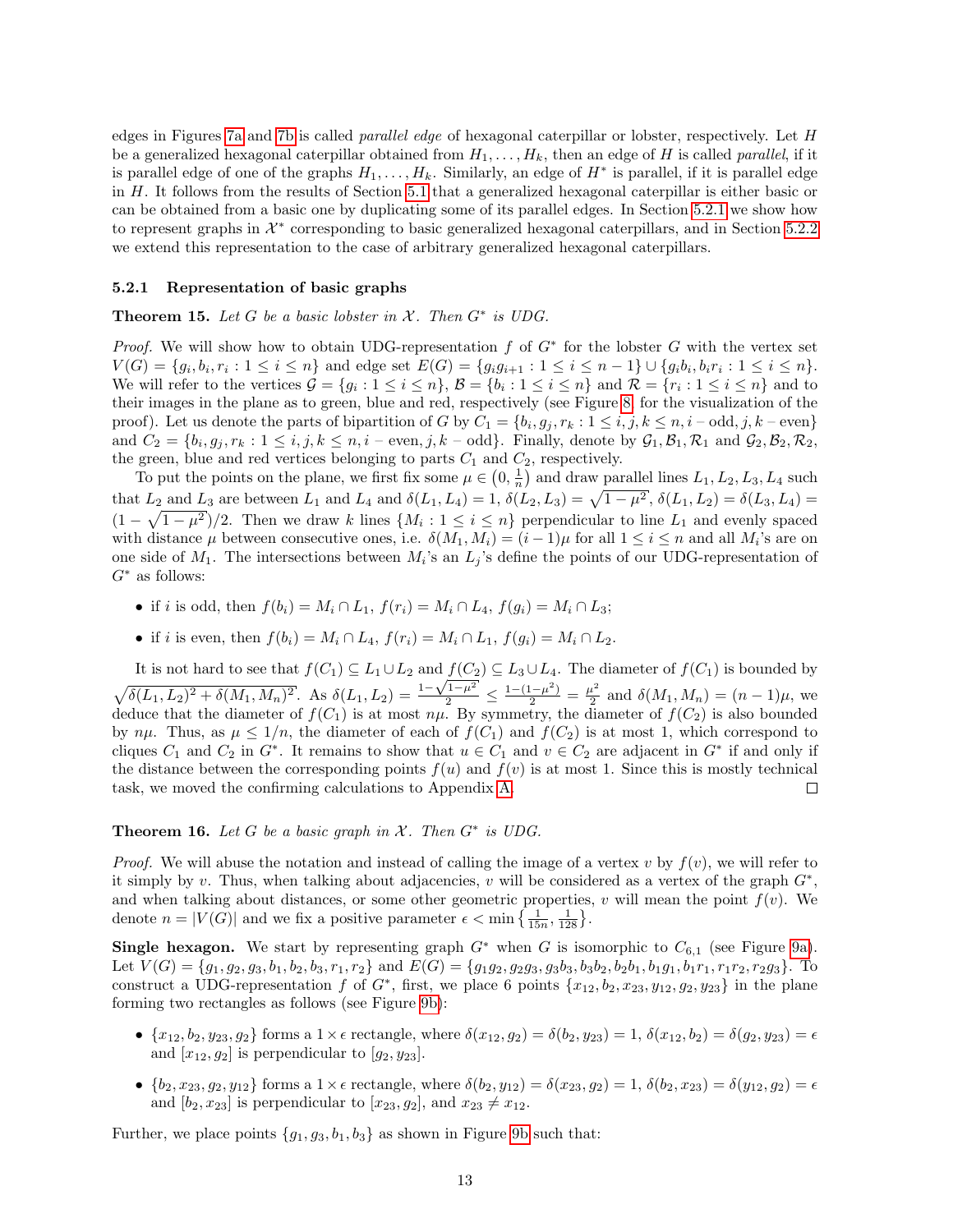<span id="page-13-0"></span>



(a) Basic lobster G of length 7

(b) The graph  $G^*$ . Vertices in a gray area form a clique



(c) The UDG-representation of  $G^*$ 

Figure 8

- $\delta(q_1, q_2) = \delta(q_2, q_3) = \delta(b_1, b_2) = \delta(b_2, b_3) = 1.$
- $\delta(q_1, x_{12}) = \delta(q_3, x_{23}) = \delta(b_1, y_{12}) = \delta(b_3, y_{23}) = 2\epsilon.$

Finally, we place the points  ${r_1, r_2}$  as follows:

•  $r_1$  in the middle of the segment  $[x_{12}, b_2], r_2$  in the middle of the segment  $[g_2, y_{23}]$ .

We argue that this is indeed a UDG-representation of  $G^*$ . First of all, observe that the two parts of bipartition of G are  $C_1 = \{g_1, g_3, b_2, r_1\}$  and  $C_2 = \{b_1, b_3, g_2, r_2\}$ . By triangle inequalities, one may obtain that the distances between the points in  $f(C_1)$  (resp.  $f(C_2)$ ) are at most  $6\epsilon < 1$ . Hence we only need to deal with distances between  $f(C_1)$  and  $f(C_2)$ . Note that  $\{b_2, r_1, g_2, r_2\}$  belongs to the rectangle Conv $(x_{12}, b_2, y_{23}, g_2)$  and then it is easy to see that  $\delta(r_1, r_2) = 1$  and the other distances  $\delta(r_1, g_2), \delta(r_2, b_2), \delta(b_2, g_2)$  between these points are at least  $\sqrt{1 + (\epsilon/2)^2} \geq 1 + \epsilon^2/16$ . The rest of the pairs of vertices in the different parts  $C_1$  and  $C_2$  include a "corner" vertex –  $g_1, g_3, b_1$  or  $b_3$ , and by symmetry, it is enough to show

**Claim 1.**  $\delta(q_1, y) \leq 1$  for all  $y \in [b_1, y_{12}] \cup [y_{12}, q_2]$ ; and

Claim 2.  $\delta(q_1, y) > 1$  for all  $y \in (q_2, y_{23}] \cup [y_{23}, b_3]$ .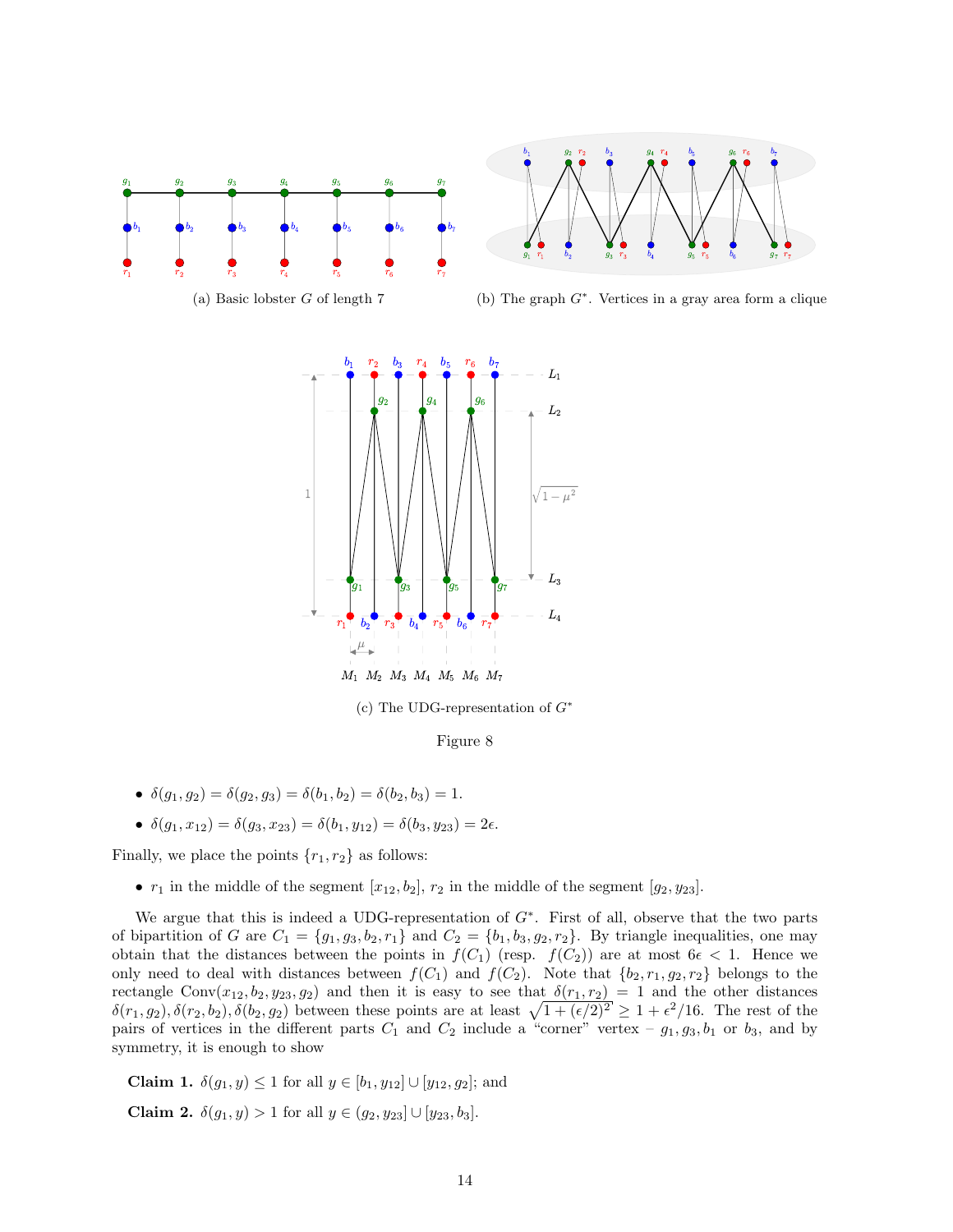<span id="page-14-0"></span>

Figure 9

One can see that Claim 1 holds, by extending the segment  $[g_1, b_1]$  to  $[g_1, b]$  such that  $\Delta g_1bg_2$  is a rightangled triangle with diagonal  $[g_1, g_2]$  of length 1, and  $[g_1, b]$  being perpendicular to  $[b, g_2]$ . Then, noticing that  $y_{12}$  and  $b_1$  lie inside this triangle, we conclude, that all the points of  $[b_1, y_{12}] \cup [y_{12}, g_2]$  lie inside this triangle and have distances at most 1 to any vertex of the triangle (in particular to  $g_1$ ). We note that one can be more precise and by estimating the projections calculate that the distance between  $g_1$  and  $y_{12}$  is at most  $\sqrt{1 - (\epsilon/2)^2} \le 1 - \epsilon^2/8$  and the distance between  $g_1$  and the midpoint of  $[y_{12}, g_2]$  is at most  $\sqrt{1 - (\epsilon/4)^2} \le 1 - \epsilon^2/32$ . Also, one can calculate that the distance between  $g_1$  and  $b_1$  is between  $1 - 10\epsilon^2$  and  $1 - 9\epsilon^2$  (this estimate holds for  $\epsilon < 1/5$ ).

Regarding Claim 2, one should first observe that  $Conv(g_1, g_2, b_2, x_{12})$  is a quadrilateral, i.e.  $x_{12}$  indeed lies above the line  $g_1b_2$  in the Figure [9](#page-14-0) (and by symmetry  $y_{23}$  lies below  $g_2b_3$ ). This follows from the fact that  $\Delta g_1x_{12}g_2$  is an isosceles triangle with  $\angle g_2g_1x_{12} = \angle g_1x_{12}g_2 = \alpha < 90$ . Thus  $\angle g_1x_{12}b_2 = \alpha + 90 <$ 180. From this we deduce that  $\angle b_2g_1g_2 \angle \alpha \angle 90$  and hence  $\angle g_1g_2b_3 > 90$ . The latter inequality implies that any point on  $(g_2, b_3]$  has distance greater than  $\delta(g_1, g_2) = 1$  and hence we are done. Indeed, it is not hard to evaluate using the Pythagorean theorem, that  $\delta(g_1, y_{23}) \geq \sqrt{1+\epsilon^2} \geq 1+\epsilon^2/4$  and  $\delta(g_1, r_2) \ge \sqrt{1 + (\epsilon/2)^2} \ge 1 + \epsilon^2/16.$ 

Two hexagons sharing an edge. Now we proceed to showing how to represent  $G^*$ , where G consists of two  $C_{6,1}$  sharing an edge, and two additional pending vertices  $a_3$  and  $h_3$  (see Figure [10a\)](#page-15-0). The corresponding representation is illustrated in Figure [10b.](#page-15-0) Points  $a_3$ ,  $h_3$  are placed in such a way that:

•  $a_3, h_3 \in L(b_3, g_3)$  and  $\delta(a_3, b_3) = 1, \delta(g_3, h_3) = 1$ , as shown in the picture.

It is easy to see that distance from  $a_3$  to every point in the opposite part except  $b_3$  is larger than 1, or indeed larger than  $\sqrt{1 + (2\epsilon)^2}$ . By symmetry, the same holds for points  $h_3$  and  $g_3$ . The distances involving points  $g_3$  and  $b_3$  are as needed for UDG-representation, because these points belong to both hexagons. For the rest distances, it is enough to show the following

**Claim 3.** For any  $x \in [x_{34}, b_4] \cup [b_4, x_{45}] \cup [x_{45}, g_5]$  and any  $y \in [y_{23}, g_2] \cup [g_2, g_1, g_2] \cup [y_{12}, b_1]$ ,  $\delta(x, y) > 1$ .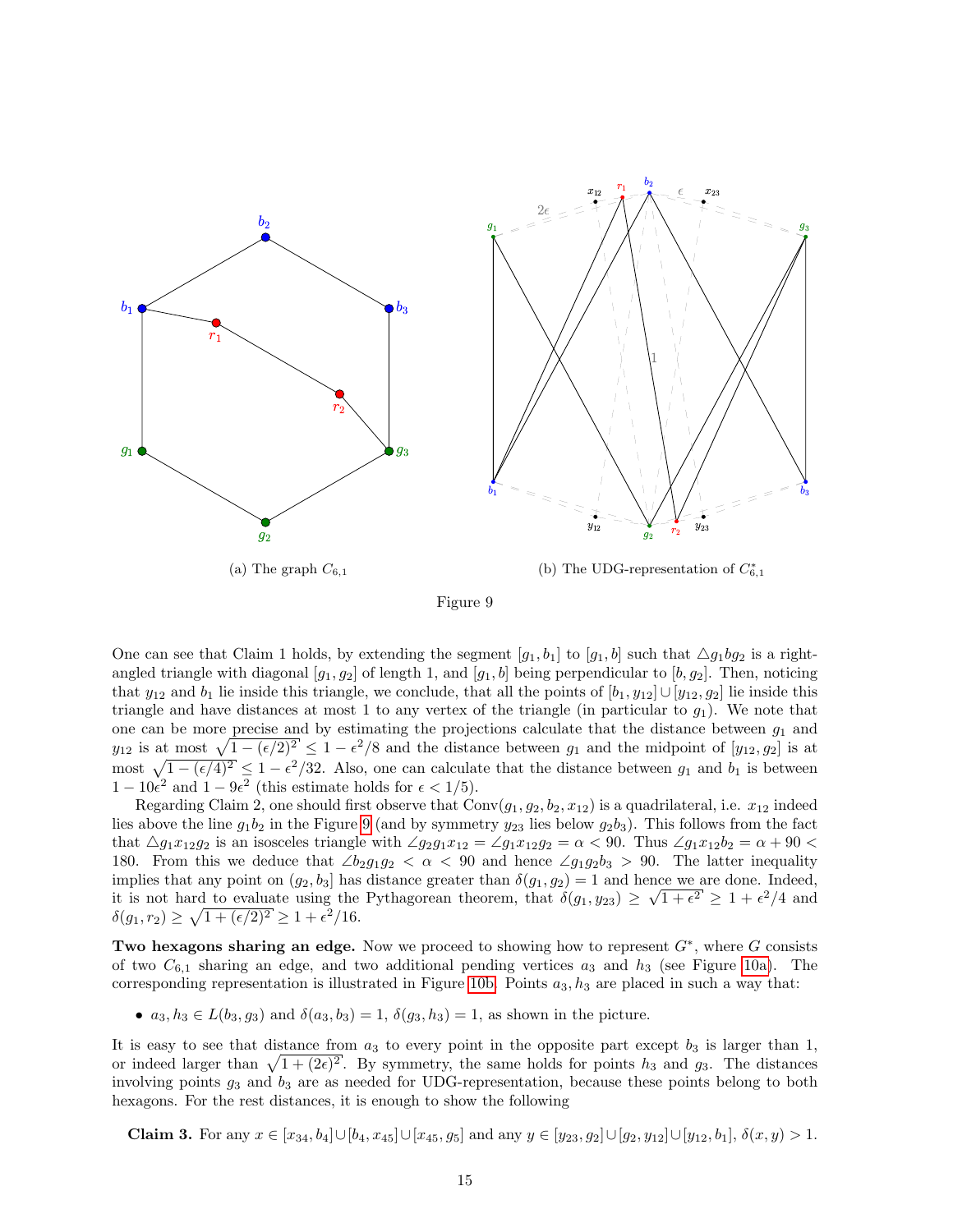<span id="page-15-0"></span>For any  $y \in [b_1, y_{12}] \cup [y_{12}, g_2)$  and any  $x \in [g_3, x_{34}] \cup [x_{34}, b_4] \cup [b_4, x_{45}] \cup [x_{45}, y_5]$  we have that  $\delta(x, y) \ge$  $\delta(g_3, y) > 1$  by argument in Claim 2. Thus, to prove Claim 3, we can restrict ourselves to  $y \in [g_2, y_{23}]$ . By symmetry, we can also restrict to  $x \in [x_{34}, b_4]$ , for which it is enough to prove that  $\delta(y_{23}, x_{34}) > 1$ . One can easily convince oneself that  $\delta(x_{12}, x_{23}) < \delta(x_{23}, x_{34})$ , hence  $\delta(y_{23}, x_{34}) = \sqrt{\delta(y_{23}, x_{23})^2 + \delta(x_{23}, x_{34})}$  $\sqrt{ }$  $^{2^{\prime}}$   $>$  $\delta(y_{23}, x_{23})^2 + \delta(x_{12}, x_{23})^2 = \delta(x_{12}, y_{23}) = \sqrt{1 + \epsilon^2}$ . Therefore Claim 3 holds and we are done with joining two hexagons by an edge. Moreover, it is not hard to see that the arguments in Claims 1-3 extend to any collection of edge-adjacent hexagons, i.e. to a basic hexagonal caterpillar with attached pendant vertices.



(a) Two hexagons joined along an edge



(b) The UDG-representation of two hexagons joined along an edge

Figure 10

Two hexagons sharing a vertex. Now we will show how to represent  $G^*$ , where G consists of two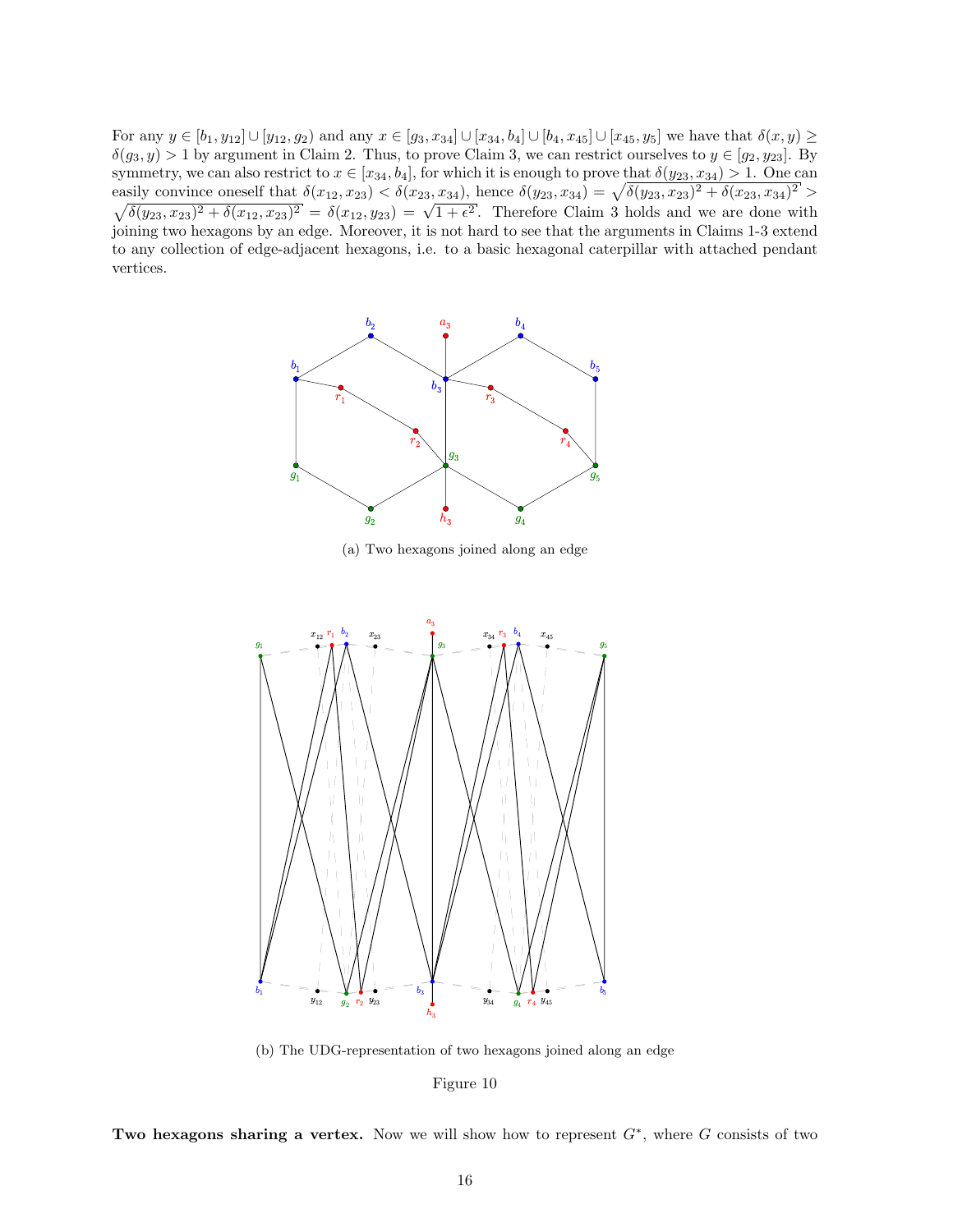<span id="page-16-0"></span>

(a) Two hexagons sharing a vertex



(b) The UDG-representation of two hexagons sharing a vertex

Figure 11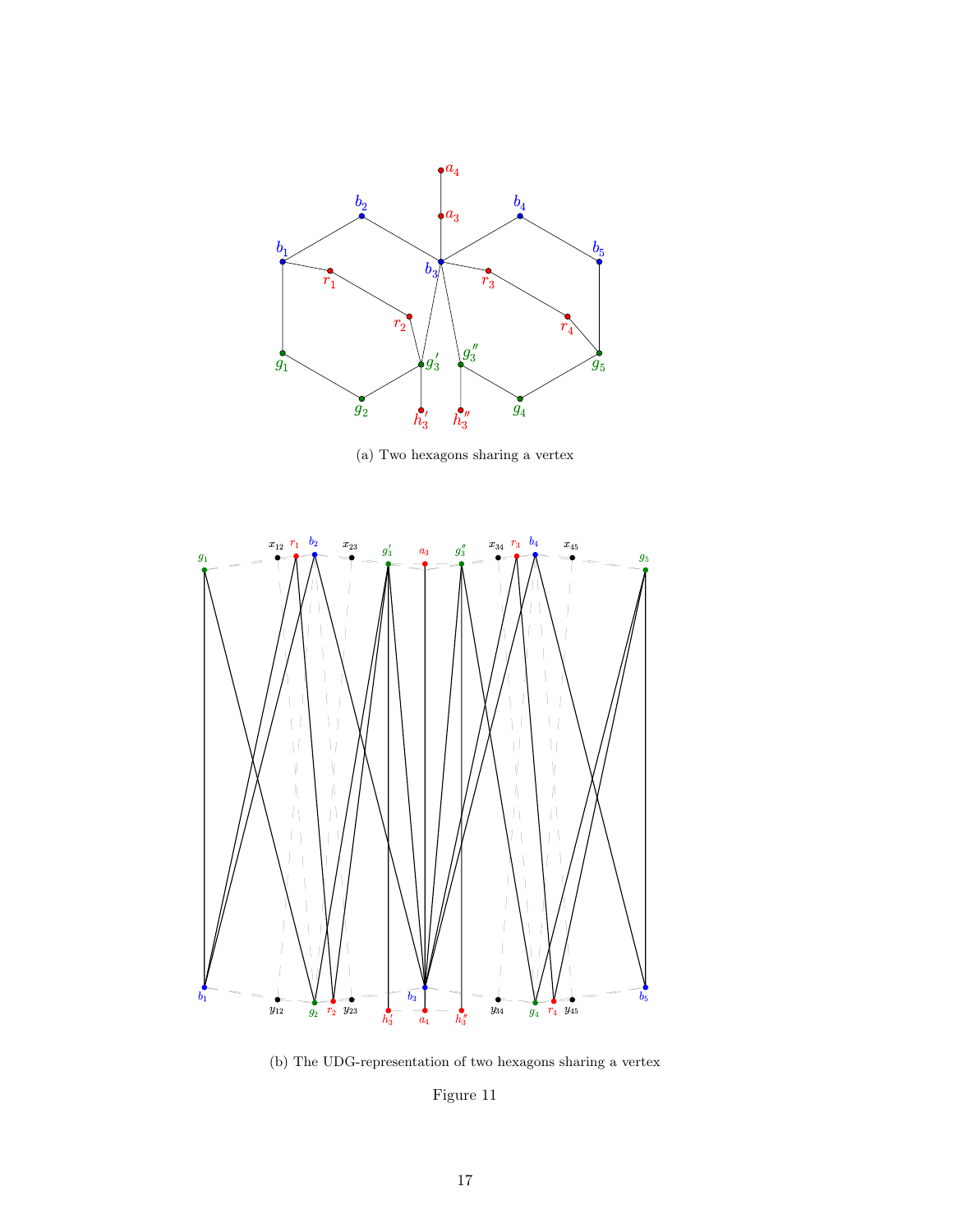$C_{6,1}$  sharing a vertex (see Figure [11a\)](#page-16-0). The representation is obtained from the above representation for two hexagons sharing an edge, but we replace the vertex  $g_3$  by two vertices  $g'_3$  and  $g''_3$  (see Figure [11b\)](#page-16-0) such that:

•  $g'_3$  is the midpoint of  $[g_3, x_{23}]$  and  $g''_3$  is the midpoint of  $[g_3, x_{34}]$ .

To prove that the points  $g'_3$  and  $g''_3$  have proper distances in the two adjacent hexagons, and in a chain of hexagons sharing a vertex or an edge, we will show the following

**Claim 4.** Denote the midpoints of  $[b_1, y_{12}], [y_{12}, g_2], [y_{34}, g_4], [y_{45}, b_5]$  by  $b''_1, R_2, R_4, b'_5$ , respectively. Then, for  $x \in \{b_1, b_1'', R_2, R_4, g_4, r_4, b_5', b_5\}$  we have  $\delta(g_3', x) > 1$  and for  $x \in \{g_2, r_2, b_3\}$  we have  $\delta(g_3', x) < 1.$ 

The proof of Claim 4 is given in Appendix [B.1.](#page-28-1) We notice that the proof for distances from  $g'_3$  to  $R_2, R_4, b_1''$  and  $b_5'$ , ensures that  $g_3'$  has correct adjacencies with respect to all possible choices of direction of diagonals in hexagons and with possibility of having further hexagons adjacent at a single vertex  $g_1$  or  $g_5$ . Finally, we place the points  $\{h'_3, h''_3, a_3, a_4\}$  in the plane as follows:

•  $a_3$  is the midpoint of  $[g'_3, g''_3]$  and  $h'_3, a_4, h''_3$  are distance 1 below the points  $g'_3, a_3$  and  $g''_3$ , respectively.

It is clear that each of  $h'_3$ ,  $a_4$ ,  $h''_3$  is distance more than 1 away from all the vertices in the upper part except  $g'_3, a_3, g''_3$ , respectively. Hence we only need to verify the distances involving  $a_3$ . Observe that for all  $y \in [b_1, y_{12}] \cup [y_{12}, g_2]$  we have  $\delta(a_3, y) > \delta(g_3, y) \ge 1$ . Also  $\delta(a_3, b_3) < \delta(g'_3, b_3) < 1$ . Hence, it is enough to show that  $\delta(a_3, r_2) > 1$ . The proof of the latter fact can be found in Appendix [B.2.](#page-29-0)

Connecting a chain of hexagons with a lobster. To finish the proof, we will show how a chain of hexagons can be attached to a lobster. An example is pictured in Figure [12.](#page-18-1) To attach hexagon to a lobster at vertex  $g_7$ , we use the representation of hexagon obtained for joining hexagons at one vertex, i.e. we use point  $b'_7$  with an attached pending vertex and point  $g_7$  with a leg of size 2 attached exactly as in construction of hexagon joined to another hexagon at a vertex. This ensures that the first leg of lobster is attached correctly. Then we use the construction of lobster obtained in Theorem [15.](#page-12-0) In Theorem [15,](#page-12-0) the lobster was uniquelly determined by a parameter  $\mu$ . The distance between two inner lines  $L_2$  and  $L_3$ was  $\sqrt{1-\mu^2}$ . Here, we choose  $\mu$  to be such that this distance is equal to  $\delta(g_1, b_1)$ . For the record, as we noted before,  $1-10\epsilon^2 \le \delta(g_1, b_1) \le 1-9\epsilon^2$  implies that  $(1-10\epsilon^2)^2 \le 1-\mu^2 \le (1-9\epsilon^2)^2$ . Expanding, one can estimate that  $1-25\epsilon^2 \le (1-10\epsilon^2)^2$  and for  $\epsilon < 1/9$ , we can obtain the estimate  $(1-9\epsilon^2)^2 \le 1-16\epsilon^2$ . Hence it follows that  $4\epsilon \leq \mu \leq 5\epsilon$ , which is roughly represented as the spacing between the lobster legs in the Figure [12b.](#page-18-1) It easily follows that the inner vertices of lobster are more than 1 away from any inner (not belonging to lobster) vertices of any hexagon. This completes the proof that for any basic graph  $G \in \mathcal{X}, G^*$  is representable as a UDG.

In the following theorem we prove several properties of representation of basic graphs that are important for representation of general graphs.

 $\Box$ 

<span id="page-17-0"></span>**Theorem 17** (Properties of basic graph representation). Let  $G = (U, W, E)_c$  be a basic  $C_4^*$ -free cobipartite UDG with  $n = |V(G)|$ . Then for every positive  $\epsilon < \min\{\frac{1}{15n}, \frac{1}{128}\}\$  there exist  $\Delta, q, r$  with  $0<\Delta<\frac{1}{3}$ ,  $0< q \leq r < 6$ , and a UDG-representation  $f: V(G) \to \mathbb{R}^2$  of G with the following properties:

- (1)  $f(U) \subseteq D_1$  and  $f(W) \subseteq D_2$ , where  $D_1 = [0, \Delta] \times [\Lambda, \Lambda], D_2 = [0, \Delta] \times [1 \Lambda, 1 + \Lambda]$  with  $\Lambda = r\epsilon^2$ ;
- (2) For any vertices  $a \in U$  and  $b \in W$  either  $\delta_f(a, b) = 1$  or  $|\delta_f(a, b) 1| \geq q\epsilon^2$ ;
- (3) For every parallel edge ab of G,  $\delta_f(a, b) = 1$ . Moreover,  $\delta_f(a, c) \neq 1$  and  $\delta_f(c, b) \neq 1$  for any vertex  $c \in V(G)$  different form a and b.

*Proof.* Let f be a representation obtained in Theorem [16.](#page-12-2) To the assumption that  $\epsilon < \frac{1}{128}$  made in the theorem, we also add  $\epsilon < \frac{1}{15n}$  to ensure that the representation lies in the strip of length  $\Delta < \frac{1}{3}$ . One can obtain such estimate by noting that the distance in x-coordinate between two consecutive points is less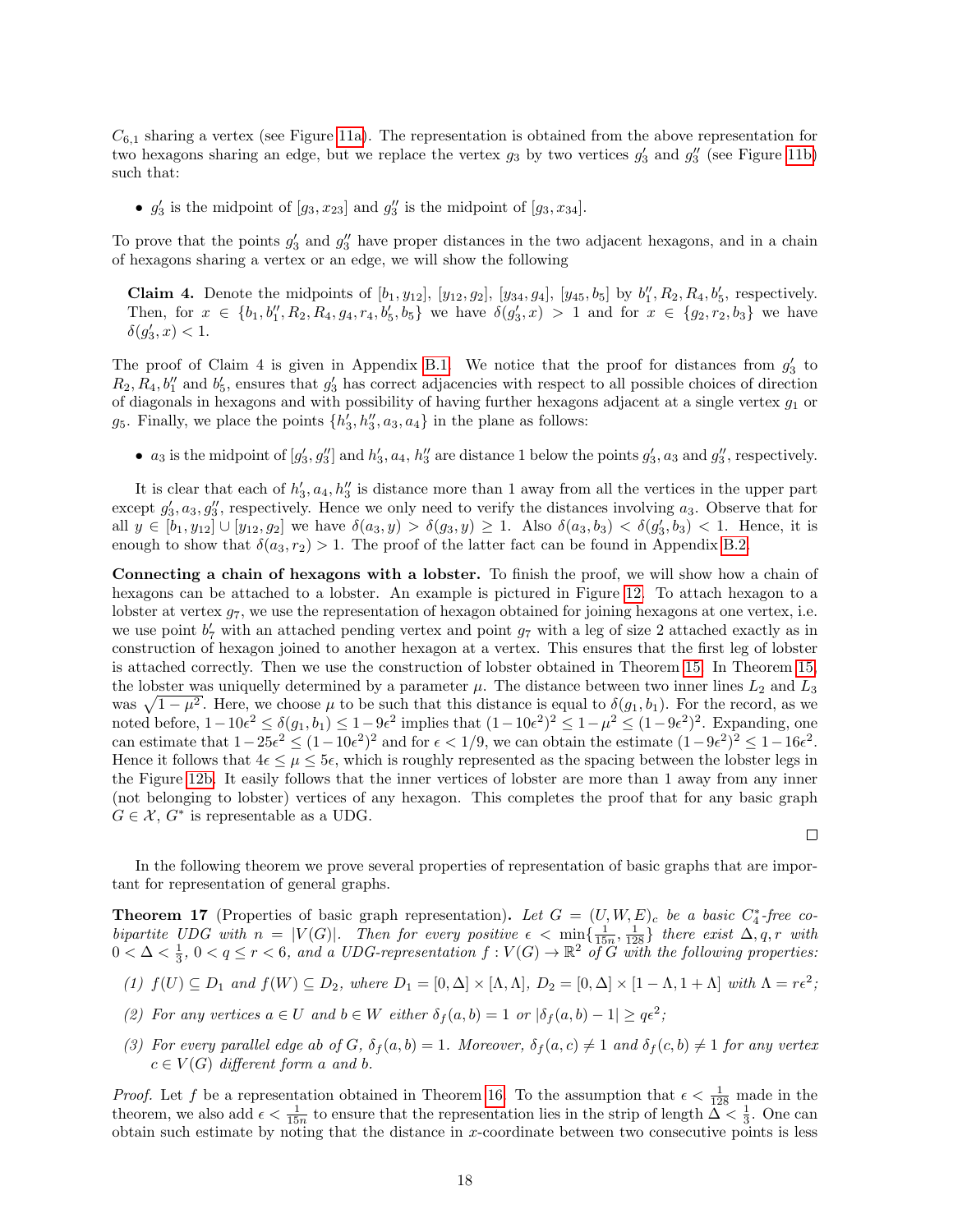<span id="page-18-1"></span>

(b) The UDG-representation of hexagonal caterpillar

#### Figure 12

than 5 $\epsilon$ , hence, the *n* points will fit in the strip of length  $5n\epsilon < \frac{1}{3}$ . Observe that the shortest distance in y-coordinate between two points from different parts is obtained by  $\delta_f(g_1, b_1)$  and it is at least  $1 - 10\epsilon^2$ . Also observe that every point has at least 1 neighbour in the other part, i.e. distance at most 1 from some point in another part. From these two observations, we can conclude that all the points lie in two strips of width  $10e^2$  which are distance  $1-10e^2$  away from each other. Hence, it follows that  $r=5$  satisfies the conditions. From the proof of the theorem it is also not hard to see that we can take  $q = \frac{1}{64}$ . Finally, notice that every parallel edge satisfies property (3), so we are done.

#### <span id="page-18-0"></span>5.2.2 Representation of general graphs

Let  $G = (U, W, E)_c$  be an arbitrary graph from  $\mathcal{X}^*$  and let H be a basic graph in  $\mathcal{X}^*$  such that G is obtained from H by duplicating some of its parallel edges. In this section we show how to extend a representation of  $H$  described in the previous section to a representation of  $G$ . We also prove that the resulting representation possesses certain properties, that will be important in Section [5.3.](#page-22-0)

Let  $e_i = a_i b_i, i = 1, \ldots, s$  be parallel edges of H that have twins in G. For  $i = 1, \ldots, s$  let  $e_i^j = a_i^j b_i^j, j = 1, \ldots, s$  $1, \ldots, k_i$ , be twin edges of  $e_i$  in G, and let  $k = k_1 + \cdots + k_s$ . We say that vertices in  $V(G) \setminus V(H)$  are new vertices. For convenience we let  $a_i^0 = a_i$  and  $b_i^0 = b_i$ . Let h be a representation of H with chosen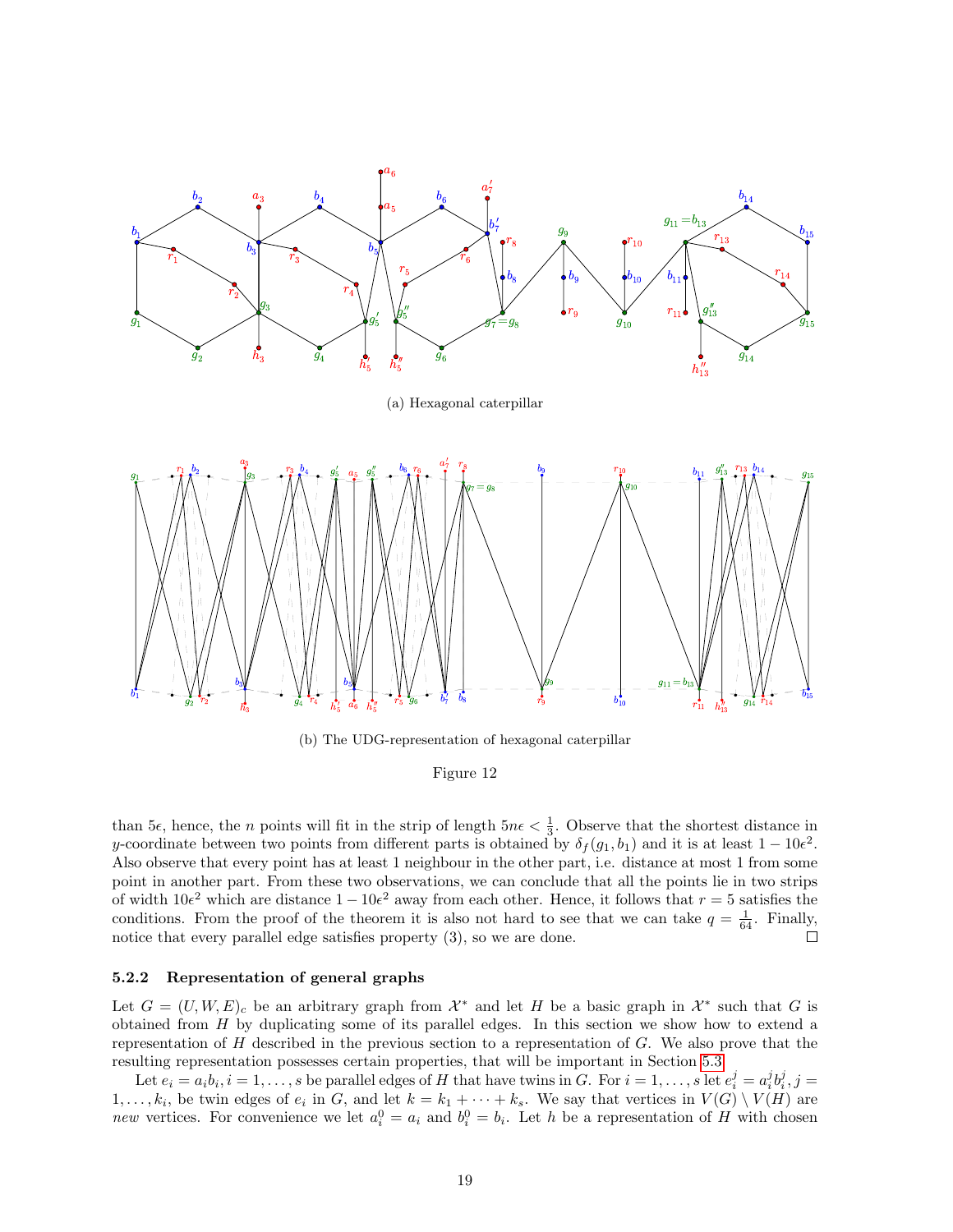positive  $\epsilon < \min\left\{\frac{1}{15|V(H)|}, \frac{1}{128}\right\}$  and parameters  $\Delta$ , q and r guaranteed by Theorem [17.](#page-17-0)

First we define an extension  $g: V(G) \to \mathbb{R}^2$  of h and then show that g is a representation of G. To define g we choose  $t = \frac{q}{64\sqrt{r}} > 0$  and let  $t_1 = \frac{t}{k}$ . Since g is an extension of h, it maps all vertices of H to the same points as h does, that is  $g(x) = h(x)$  for every  $x \in V(H)$ . Further, we define mapping of new vertices. Informally, for the edge  $e_i = a_i b_i$  we place  $a_i^j, b_i^j, j = 1, \ldots, k_i$  in the plane in such a way that  $a_i, b_i, a_i^{k_i}, b_i^{k_i}$  form a "narrow" rectangle with  $[a_i, b_i]$  and  $[a_i^{k_i}, b_i^{k_i}]$  being parallel sides, and  $[a_i^j, b_i^j], j = 1, \ldots, k_i - 1$  are segments parallel to  $[a_i, b_i]$  and evenly spaced within the rectangle. Formally, for every  $i = 1, ..., s$  and  $j = 1, ..., k_i$  we define  $g(a_i^j)$  and  $g(b_i^j)$  in such a way that:

1. the segment  $[g(a_i^j), g(b_i^j)]$  is parallel to the segment  $[g(a_i), g(b_i)]$ ;

2. 
$$
\delta_g(a_i^j, b_i^j) = 1;
$$

- 3.  $\delta_g(a_i, a_i^j) = \delta_g(b_i, b_i^j) = j \frac{t}{k} \epsilon = j t_1 \epsilon;$
- 4.  $\delta_g(a_i^j, a_i^{j+1}) = \delta_g(b_i^j, b_i^{j+1}) = \frac{t}{k}\epsilon = t_1\epsilon \text{ (for } j = 0, \ldots, k_i 1);$
- 5. each of the segments  $[g(a_i), g(a_i^j)]$  and  $[g(b_i), g(b_i^j)]$  is perpendicular to the segment  $[g(a_i), g(b_i)]$ ;
- 6. (for definiteness)  $g(a_i^j)$  and  $g(b_i^j)$  have larger x-coordinate than  $g(a_i)$  and  $g(b_i)$ , respectively.

To prove that  $g$  is a UDG-representation of  $G$  we need several auxiliary statements.

**Lemma 18.** Suppose ab is a parallel edge. Then the angle  $\alpha$  between  $[g(a), g(b)]$  and the vertical line, satisfies  $\sin(\alpha) \leq 2\sqrt{r} \epsilon$ .

*Proof.* Let  $g(a) = (x, y), g(b) = (x', y')$ . As  $\delta_g(a, b) = 1$ , we have  $\sin(\alpha) = |x - x'|$ . Notice that since a and b are in different parts, we get  $|y - y'| \geq 1 - 2r\epsilon^2$ . From this it follows that

$$
\sin(\alpha) = |x - x'| = \sqrt{1 - |y - y'|^2} \le \sqrt{1 - 1 + 4r\epsilon^2} \le 2\sqrt{r}\epsilon.
$$

<span id="page-19-0"></span>**Lemma 19.** Let  $a, a' \in V(G)$  be twins, and let  $g(a) = (x, y), g(a') = (x', y')$ . Then  $|x - x'| \leq t \epsilon$  and  $|y-y'| \leq 2t\sqrt{r}\epsilon^2$ .

*Proof.* Clearly, the first inequality holds because  $|x - x'| \leq \delta_g(a, a') \leq t\epsilon$ . Now,  $|y - y'| = \delta_g(a, a') \sin(\alpha)$ where  $\alpha$  is the angle between segment  $[a, a']$  and the horizontal line. This angle is equal to the angle of the parallel edge and vertical line, thus, by previous lemma we can deduce that  $\sin(\alpha) \leq 2\sqrt{r} \epsilon$ . Hence,

$$
|y - y'| = \delta_g(a, a') \sin(\alpha) \le 2t \sqrt{r} \epsilon^2.
$$

 $\Box$ 

The following is an important lemma which will be used for proving that the defined map  $q$  is indeed a UDG-representation of G.

<span id="page-19-2"></span>**Lemma 20.** Suppose a, b are two vertices in different parts of G with  $|\delta_g(a,b)-1| \geq q\epsilon^2$ . Let a' be either a twin of a or  $a' = a$  and let b' be either a twin of b or  $b' = b$ . Then  $\delta_g(a', b') > 1$  iff  $\delta_g(a, b) > 1$  and  $|\delta_g(a',b') - 1| \geq q\epsilon^2/2.$ 

*Proof.* Let  $a = (x, y), a' = (x', y'), b = (z, u), b' = (z', u')$ . To get the bounds of the distance  $\delta_g(a', b')$ , we will compare projections of  $[g(a'), g(b')]$  and  $[g(a), g(b)]$  onto x and y axes and then apply the Pythagorean theorem.

First of all, triangle inequalities can be used to obtain that  $|x-z| \le |x-x'| + |x'-z'| + |z-z'|$  and  $|x'-z'| \leq |x'-x|+|x-z'|+|z-z'|$ . Further, by Lemma [19,](#page-19-0) we have  $|x-x'| \leq t\epsilon$  and  $|z-z'| \leq t\epsilon$ , and hence

<span id="page-19-1"></span>
$$
|x - z| - 2t\epsilon \le |x' - z'| \le |x - z| + 2t\epsilon. \tag{6}
$$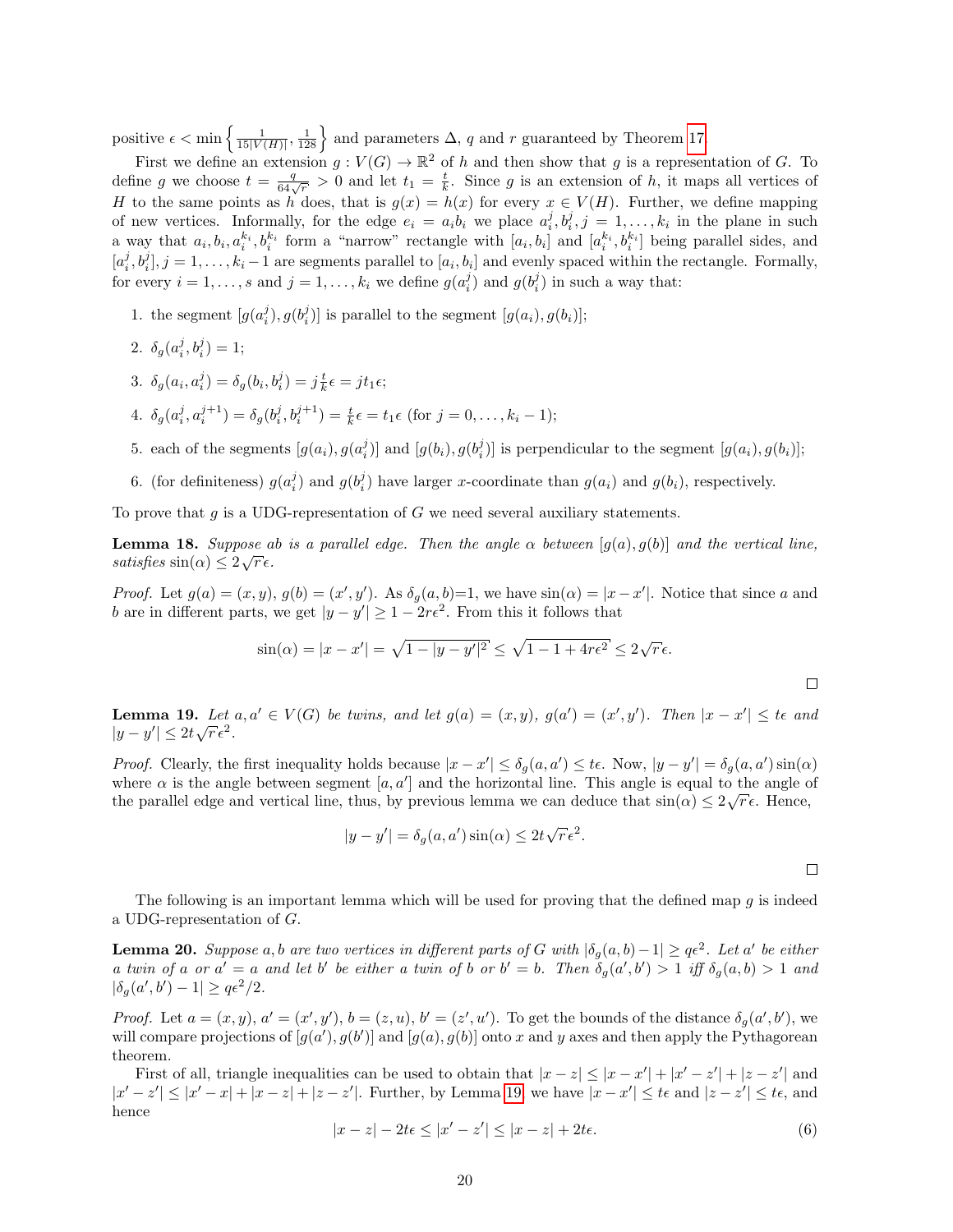Similarly, projecting onto y-axis, from triangle inequalities we obtain  $|y'-u'| \le |y'-y| + |y-u| + |u-u'|$ Similarly, projecting onto y-axis, from triangle inequanties we obtain  $|y - u| \le |y - y| + |y - u| + |u - u|$ <br>and  $|y - u| \le |y - y'| + |y' - u'| + |u' - u|$ . Also from Lemma [19](#page-19-0) we know that  $|y - y'| \le 2t\sqrt{r}\epsilon^2$  and and  $|y - u| \le |y - y| + |y - u|$ <br> $|u - u'| \le 2t\sqrt{r} \epsilon^2$ . This gives us

<span id="page-20-0"></span>
$$
|y - u| - 4t\sqrt{r}\epsilon^2 \le |y' - u'| \le |y - u| + 4t\sqrt{r}\epsilon^2. \tag{7}
$$

Now, we split our analysis into two cases.

Case 1.  $|x-z| > 4\sqrt{r}\epsilon$ . Since  $|y - u| \geq 1 - 2r\epsilon^2$ , we can easily obtain that

$$
\delta_g(a,b)^2 = |y - u|^2 + |x - z|^2 > (1 - 2r\epsilon^2)^2 + (4\sqrt{r}\epsilon)^2 = 1 + 12r\epsilon^2 + 4r^2\epsilon^4 > 1.
$$

Hence, in this case our aim is to prove that  $\delta_g(a', b') > 1$  and  $|\delta_g(a', b') - 1| \geq q\epsilon^2/2$ , i.e. we have to prove that  $\delta_g(a', b') \geq 1 + q\epsilon^2/2$ . For this, we use the estimates of the projections

$$
|x'-z'| \ge |x-z| - 2t\epsilon \ge 4\sqrt{r}\epsilon - 2t\epsilon;
$$
  

$$
|y'-u'| \ge |y-u| - 4t\sqrt{r}\epsilon^2 \ge 1 - 2r\epsilon^2 - 4t\sqrt{r}\epsilon^2.
$$

As  $q \leq r$ , we have  $t = \frac{q}{64\sqrt{r}} \leq \frac{\sqrt{r}}{2}$  $\frac{2}{2}$ , and placing this upper bound of t into the above inequalities we obtain

$$
|x'-z'| \ge 4\sqrt{r}\epsilon - \sqrt{r}\epsilon = 3\sqrt{r}\epsilon;
$$
  

$$
|y'-u'| \ge 1 - 2r\epsilon^2 - 2r\epsilon^2 = 1 - 4r\epsilon^2.
$$

Applying the Pythagorean theorem, we obtain

$$
\delta_g(a',b')^2 \ge (3\sqrt{r}\epsilon)^2 + (1-4r\epsilon^2)^2 = 9r\epsilon^2 + 1 - 8r\epsilon^2 + 16r^2\epsilon^4 \ge 1 + r\epsilon^2 + r^2\epsilon^4/4 = (1 + r\epsilon^2/2)^2.
$$

Hence,  $\delta_g(a',b') \geq 1 + r\epsilon^2/2$ , and as  $r \geq q$ , we obtain the required inequality  $\delta_g(a',b') \geq 1 + q\epsilon^2/2$ .

Case 2.  $|x-z| \leq 4\sqrt{r} \epsilon$ . First, consider

$$
||x'-z'|^2 - |x-z|^2| = ||x'-z'| - |x-z|| \times ||x'-z'| + |x-z||.
$$

By [\(6\)](#page-19-1) we have that the first term  $||x' - z'|| - |x - z||$  is upper bounded by  $2t\epsilon$ , and the second by

 $|x'-z'| + |x-z| \leq 2|x-z| + 2t\epsilon \leq 8\sqrt{r}\epsilon + 2t\epsilon \leq 10\sqrt{r}\epsilon,$ 

where the latter inequality follows from the fact that  $t = \frac{q}{64\sqrt{r}} \leq \frac{r}{64\sqrt{r}} \leq \sqrt{r}$ . This gives us an upper bound

<span id="page-20-1"></span>
$$
||x'-z'|^2 - |x-z|^2| \le 2t\epsilon \times 10\sqrt{r}\epsilon = 20t\sqrt{r}\epsilon^2.
$$
\n(8)

Similarly, consider

$$
||y'-u'|^2 - |y-u|^2| = ||y'-u'| - |y-u|| \times ||y'-u'| + |y-u||.
$$

By [\(7\)](#page-20-0), we have  $||y'-u'|-|y-u|| \le 4t\sqrt{r}\epsilon^2$  and

$$
|y'-u'| + |y-u| \le 2|y-u| + 4t\sqrt{r}\epsilon^2 \le 2(1+2r\epsilon^2) + 4t\sqrt{r}\epsilon^2 \le 3.
$$

This gives us an upper bound

<span id="page-20-2"></span>
$$
||y'-u'|^2 - |y-u|^2| \le 4t\sqrt{r}\epsilon^2 \times 3 \le 12t\sqrt{r}\epsilon^2.
$$
\n(9)

Adding  $(8)$  and  $(9)$ , we get

$$
|\delta_g(a',b')^2 - \delta_g(a,b)^2| \le 32t\sqrt{r}\epsilon^2.
$$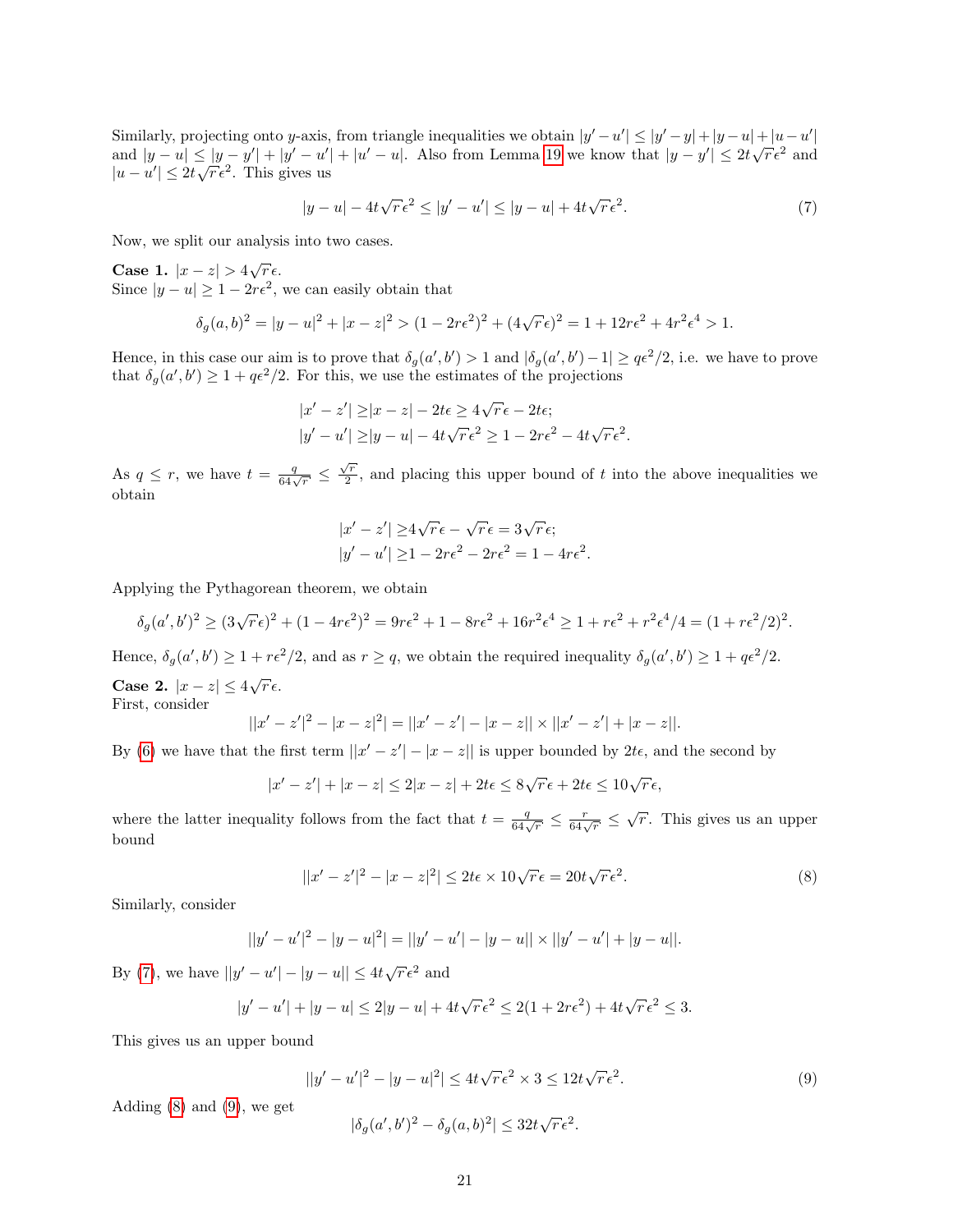One can easily check, for example by projecting to y-axis, that  $\delta_g(a, b) + \delta_g(a', b') \geq 1$ . Hence,

$$
|\delta_g(a',b') - \delta_g(a,b)| \leq 32t\sqrt{r}\epsilon^2/(\delta_g(a,b) + \delta_g(a',b)) \leq 32t\sqrt{r}\epsilon^2.
$$

Inserting  $t = \frac{q}{64\sqrt{r}}$  we have

$$
|\delta_g(a',b') - \delta_g(a,b)| \leq q\epsilon^2/2.
$$

As  $|\delta_g(a,b)-1| \geq q\epsilon^2$ , it follows that  $|\delta_g(a',b')-1| \geq q\epsilon^2/2$  and that  $\delta_g(a',b') > 1$  iff  $\delta_g(a,b) > 1$ . This completes the proof of the lemma.

We are now ready to prove the main results of this section.

<span id="page-21-0"></span>Theorem 21. Suppose h is a UDG-representation of the basic graph H which satisfies the conditions outlined in Theorem [17.](#page-17-0) Let  $\epsilon, r, q, \Delta$  be as in Theorem 17. Then g is a UDG-representation of  $G =$  $(U, W, E)$ <sub>c</sub>. Moreover, the representation g satisfies the following conditions:

- (1)  $g(U) \subseteq D_1$ ,  $g(W) \subseteq D_2$  where  $D_1 = [0, \Delta'] \times [-\Lambda, \Lambda]$ ,  $D_2 = [0, \Delta'] \times [1 \Lambda, 1 + \Lambda]$  with  $\Lambda = r' \epsilon^2$ ,  $r' = 2r$ , and  $\Delta' = \Delta + \epsilon$ .
- (2) For every  $u \in U$ , we have either  $\delta_g(u, w) = 1$  or  $|\delta_g(u, w) 1| \ge q' \epsilon^2$  for  $q' = \frac{q^2}{64^2 r \times 4k^2}$ .

*Proof.* The condition  $(2)$  is satisfied for all the vertices of H by Theorem [17.](#page-17-0) Further, by Lemma [20,](#page-19-2) the condition is satisfied between any new vertex and a vertex of  $H$ , or between two new vertices that are twins of vertices in different parallel edges. So we only need to consider pairs of new vertices  $a_i^l$ ,  $b_i^m$ ,  $l, m \in \{1, 2, \ldots, k_i\}$  that are twins to two vertices of the same parallel edge  $a_i b_i$ . In this case, clearly, the distances that are not equal to 1 are at least

$$
\sqrt{1+\left(\frac{t}{k}\epsilon\right)^2} \geq 1+\frac{t^2}{4k^2}\epsilon^2 = 1+\frac{q^2}{64^2r\times 4k^2}\epsilon^2.
$$

The condition  $(1)$  is clearly satisfied for the representation h of H, and by Lemma [19,](#page-19-0) we can get out The condition (1) is clearly satisfied for the representation *n* or *n*, and by Lemma 19, we can get out of the strip horizontally by at most  $t \in \epsilon$  and vertically by at most  $4t\sqrt{r} \epsilon^2 < r\epsilon^2$ . This completes the proof. П

As for any basic graph  $G \in \mathcal{X}^*$  we have a UDG-representation satisfying the conditions of Theo-rem [17,](#page-17-0) Theorem [21](#page-21-0) shows that every graph in  $\mathcal{X}^*$  is a UDG. Moreover, the representation has several properties, that allow us to transform these UDG-representations to UDG-representations of the bipartite complements of these graphs, which we will do in the next section. For completeness we state the result for general graphs in  $\mathcal{X}^*$ .

<span id="page-21-1"></span>**Theorem 22.** Let  $G = (U, W, E)$ <sub>c</sub> be an n-vertex graph in  $\mathcal{X}^*$ . Then for every sufficiently small  $\Lambda$  there exists  $\Delta' \in (0, 1/3)$ , and a UDG-representation g of G possessing the following properties:

- (1)  $g(U) \subseteq D_1$ ,  $g(W) \subseteq D_2$ , where  $D_1 = [0, \Delta'] \times [-\Lambda, \Lambda]$ ,  $D_2 = [0, \Delta'] \times [1 \Lambda, 1 + \Lambda]$ .
- (2) For every  $u \in U$ ,  $w \in W$ , we have either  $\delta_g(u, w) = 1$  or  $|\delta_g(u, w) 1| \ge q'' \Lambda$ , where  $q'' = \frac{1}{64^4 \times 200n^2}$ .

*Proof.* Let g be a UDG-representation of G with parameters  $\epsilon, r', q', \Delta', \Lambda$  guaranteed by Theorem [21.](#page-21-0) First we can assume that  $\Delta' \in (0, 1/3)$ , which is true for every sufficiently small  $\epsilon$ , since  $\Delta' = \Delta + \epsilon$  and  $\Delta \in (0, 1/3)$ . Now for arbitrary  $u \in U$  and  $w \in W$ , if  $\delta_g(u, w) \neq 1$ , then  $|\delta_g(u, w) - 1| \geq q' \epsilon^2$  and from  $\Lambda = r' \epsilon^2$  we derive

$$
|\delta_g(u,w)-1|\geq \frac{q'}{r'}\Lambda=\frac{q^2}{64^2r\times 4k^2\times 2r}\Lambda\geq \frac{1}{64^4\times 200n^2}\Lambda=q''\Lambda,
$$

where we take  $q = \frac{1}{64}$  and  $r = 5$ , which is eligible as shown in the proof of Theorem [17.](#page-17-0)

 $\Box$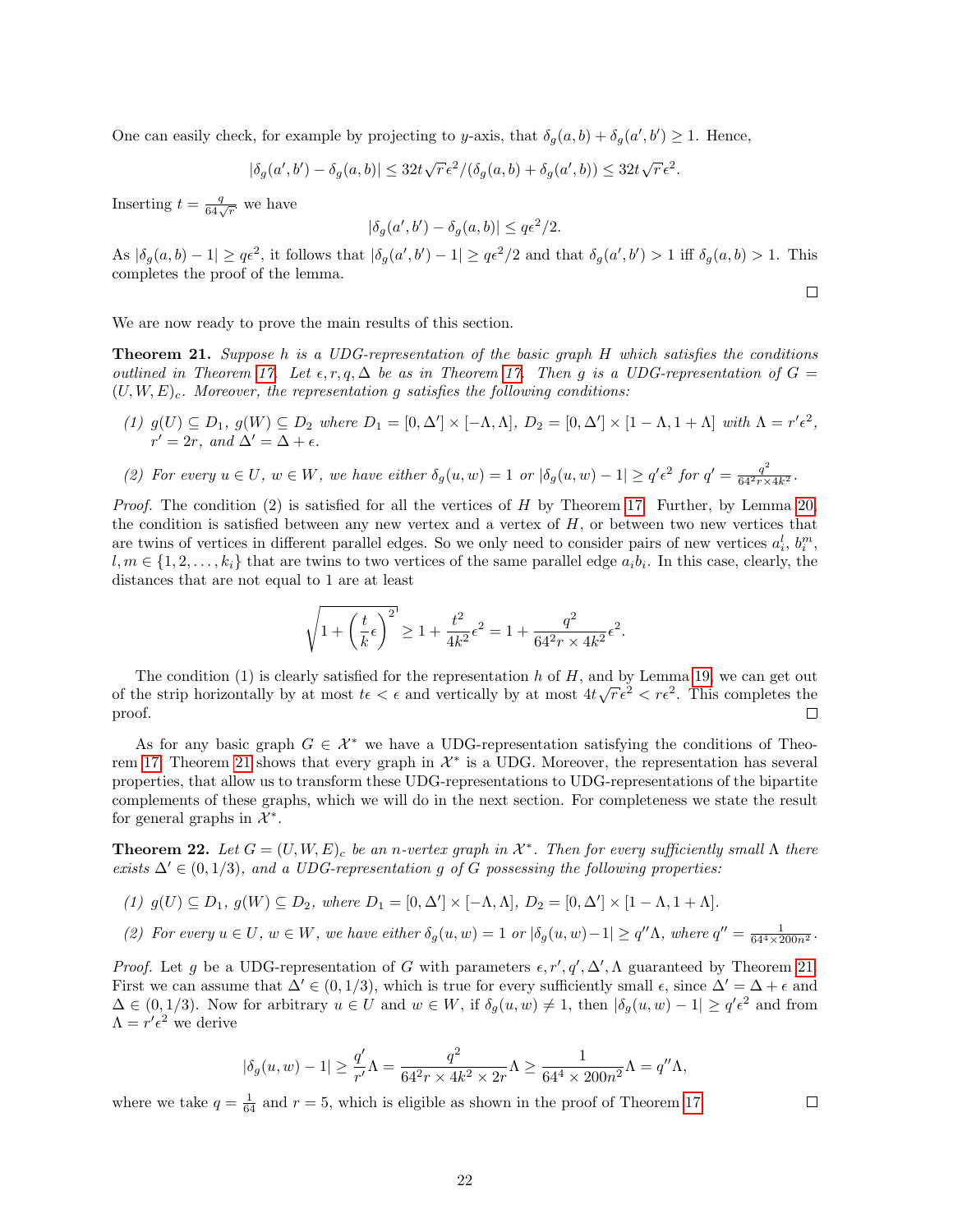#### <span id="page-22-0"></span>5.3 On bipartite self-complementarity of the class of co-bipartite UDGs

Notice that all the forbidden subgraphs (and, more generally, substructures) for co-bipartite unit disk graphs, which were revealed in Sections  $3$  and  $4$  are self-complementary in bipartite sense, i.e. if  $G$  is a bipartite graph and  $G^*$  is a forbidden subgraph, then  $\overline{G}$  is also a forbidden subgraph. This in turn motivates to explore, whether the class of co-bipartite UDGs is indeed self-complementary in bipartite sense. In this section, we show that if a UDG-representation of a co-bipartite graph  $G^*$  satisfies certain conditions, then it can be transformed into a UDG-representation of the graph  $\overline{G}$ . Loosely speaking, the conditions tells us that the parts of  $G^*$  are mapped into two narrow strips being distance approximately 1 away from each other. In the next section we will apply this result to show that the bipartite complement of a  $C_4^*$ -free co-bipartite UDG is also UDG. This will settle the fact that  $\mathcal{Z} = \overline{\mathcal{X}}$ .

In this section we will often use polar coordinates. Let us recall that a point  $(r, \alpha)_p$  in polar coordinates is a point  $(r \cos(\alpha), r \sin(\alpha))$  in standard Cartesian coordinates. We begin by describing the transformation. For this we fix  $0 < \Lambda < \frac{1}{12}$  and  $0 < \Delta < \frac{1}{3}$  and let  $D_1 = [0, \Delta] \times [-\Lambda, \Lambda] \subseteq \mathbb{R}^2$ ,  $D_2 = [0, \Delta] \times [1 - \Lambda, 1 + \Lambda] \subseteq \mathbb{R}^2$ . Let  $D = D_1^2 \cup D_2$  be the domain where the points of the representation of  $G^*$  lie. The transformation  $\tau: D \to \mathbb{R}^2$  is defined as follows (see Figure [13](#page-23-0) for illustration):

$$
\text{for all } \alpha \in [0, \Delta] \text{ and } y \in [-\Lambda, \Lambda], \text{ define } \begin{cases} \tau(\alpha, y) := \left(\frac{1}{2} + y, -\frac{\pi}{2} + 2\alpha\right)_p \\ \tau(\alpha, 1 + y) := \left(\frac{1}{2} - y, \frac{\pi}{2} + 2\alpha\right)_p \end{cases}
$$

Notice first that this transformation maps set of points on a horizontal line to a line through  $(0, 0)$ . That is for a fixed  $\alpha$  the points  $D_1(\alpha) = \{(\alpha, y_1) : y_1 \in [-\Lambda, \Lambda]\}$  and  $D_2(\alpha) = \{(\alpha, 1 + y_2) : y_2 \in [-\Lambda, \Lambda]\}$ are mapped to the line

$$
L(\alpha) = \left\{ \left( y, \frac{\pi}{2} + 2\alpha \right)_p : y \ge 0 \right\} \bigcup \left\{ \left( y, -\frac{\pi}{2} + 2\alpha \right)_p : y > 0 \right\}.
$$

To closer examine what happens on the line, take two points  $A = (\alpha, y_1) \in D_1(\alpha)$  and  $B = (\alpha, 1 + y_2) \in D_2(\alpha)$  $D_2(\alpha)$  for some  $y_1, y_2 \in [-\Lambda, \Lambda]$ . Then  $\delta(A, B) = 1 + y_2 - y_1$  and  $\delta(\tau(A), \tau(B)) = \frac{1}{2} + y_1 + \frac{1}{2} - y_2 = 1 + y_1 - y_2$ . Therefore

- if  $y_1 y_2 = 0$ , then  $\delta(A, B) = 1$  and  $\delta(\tau(A), \tau(B)) = 1$ ;
- if  $y_1 y_2 = a > 0$  then  $\delta(A, B) = 1 a < 1$  and  $\delta(\tau(A), \tau(B)) = 1 + a > 1$ ;
- if  $y_1 y_2 = -a < 0$  then  $\delta(A, B) = 1 + a > 1$  and  $\delta(\tau(A), \tau(B)) = 1 a < 1$ .

Thus, for two points  $A \in D_1(\alpha)$ ,  $B \in D_2(\alpha)$  on the same horizontal line but in different parts, transformation  $\tau$  swaps the distances that are less than 1 with the distances that are greater than 1, i.e.  $\delta(\tau(A), \tau(B)) > 1$  iff  $\delta(A, B) < 1$  and  $\delta(\tau(A), \tau(B)) < 1$  iff  $\delta(A, B) > 1$ . Further, one can easily see that both  $\tau(D_1)$  and  $\tau(D_2)$  have diameter less than 1. Thus, if we have a UDG-representation f of some co-bipartite graph  $G^*$  which lies on one horizontal line, i.e.  $f(G^*) \subseteq D_1(\alpha) \cup D_2(\alpha)$  and avoids distances equal to one, then the map  $\tau \circ f$  is a UDG-representation of  $\overline{G}$ .

We would like to extend this argument to the whole set  $D_1 \cup D_2$ . However, not all the distances, between the points in different parts  $D_1$  and  $D_2$ , which are less than 1 will be swapped with distances that are greater than 1 by map  $\tau$ . Nevertheless, in the lemma below we will show that the distances that are smaller than  $1 - 100\Lambda^2$  or greater than  $1 + 100\Lambda^2$  are mapped to distances greater than 1 or smaller than 1, respectively. Thus, if  $G^*$  has a UDG-representation g with  $g(G^*) \subseteq D_1 \cup D_2$  such that no distance lies in the interval  $[1 - 100\Lambda^2, 1 + 100\Lambda^2]$ , then  $\tau \circ g$  is a UDG-representation of  $\overline{G}$ . Furthermore, it is worth noting that the distances of size 1 can be avoided by appropriate scaling of the initial UDG-representation, as we will see later. Now we are ready to prove the main result of this section.

<span id="page-22-1"></span>**Lemma 23.** Let  $D_1$  and  $D_2$  be as described above. Suppose  $G^*$  admits a UDG-representation g, such that  $g(V(G^*)) \subseteq D_1 \cup D_2$  and for all  $x \in D_1 \cap g(V(G^*)), y \in D_2 \cap g(V(G^*)), \delta(x, y) \notin [1 - 100\Lambda^2, 1 + 100\Lambda^2]$ . Then  $\tau \circ q$  is a UDG-representation of  $\overline{G}$ .

*Proof.* We will prove the lemma by showing that for any two points  $A = (\alpha, 1 + a)$ ,  $B = (\beta, b)$ , with  $\alpha, \beta \in [0, \Delta]$  and  $a, b \in [-\Lambda, \Lambda]$  the following statement holds: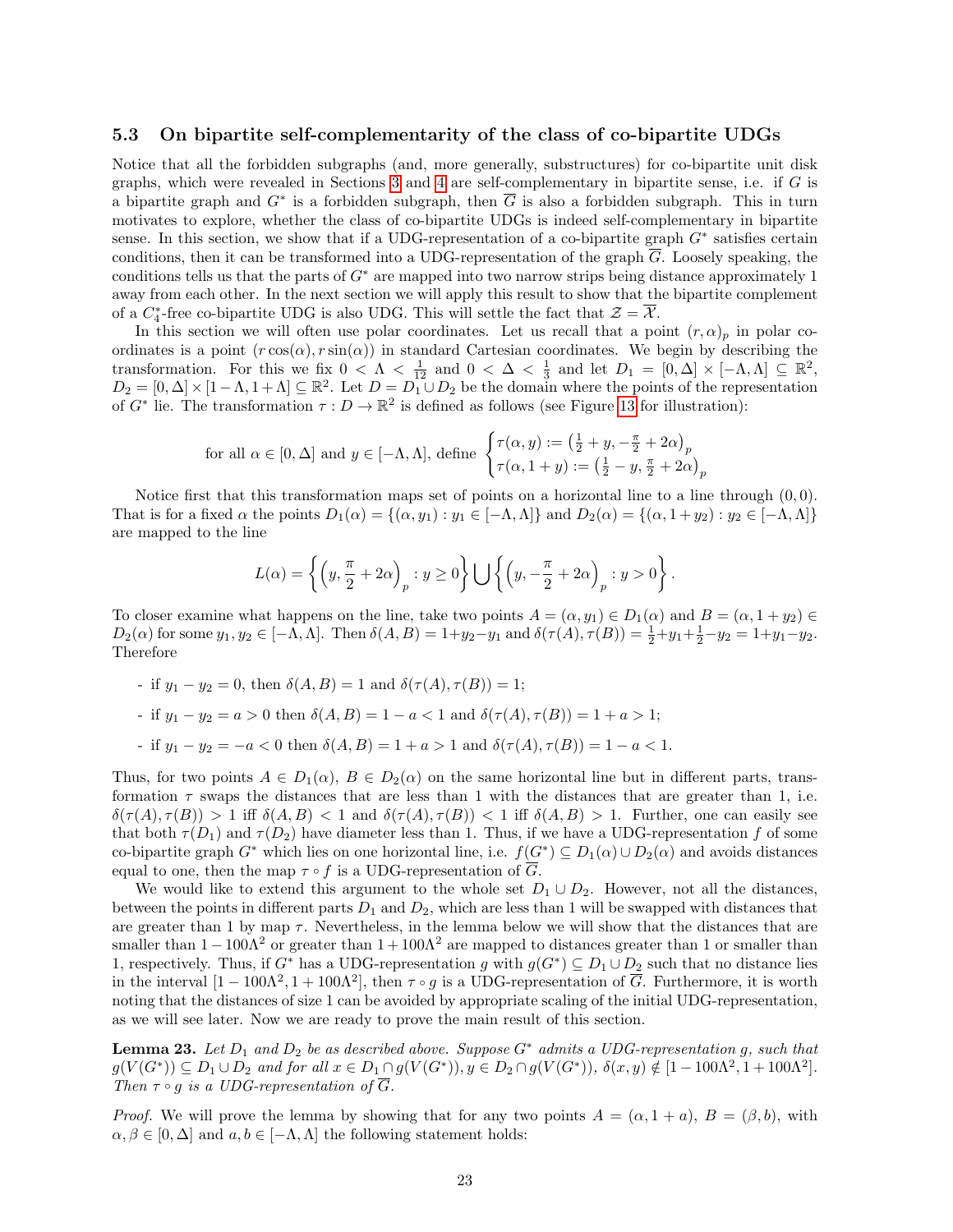<span id="page-23-0"></span>

Figure 13: Transformation  $\tau$ 

(\*) if  $\delta(A, B) < 1 - 100\Lambda^2$  or  $\delta(A, B) > 1 + 100\Lambda^2$ , then  $\delta(\tau(A), \tau(B)) > 1$  or  $\delta(\tau(A), \tau(B)) < 1$ , respectively.

First we observe that it is enough to show the statement ( $\star$ ) for all pairs A, B as above with  $\alpha = 0$ . Indeed, let  $\alpha' = \min(\alpha, \beta)$  and  $\beta' = \max(\alpha, \beta)$  and let  $A' = (\alpha', 1 + a)$ ,  $B' = (\beta', b)$ . It is not hard to see that  $\delta(A', B') = \delta(A, B)$  and  $\delta(\tau(A'), \tau(B')) = \delta(\tau(A), \tau(B))$ . Further, let  $\beta'' = \beta' - \alpha'$  and let  $A'' = (0, 1+a), B'' = (\beta'', b)$ . Again, it is not hard to see that  $\delta(A', B') = \delta(A'', B'')$  and  $\delta(\tau(A'), \tau(B')) =$  $\delta(\tau(A''), \tau(B''))$ , because horizontal shifting by distance  $\alpha''$  and rotating around the origin by angle  $2\alpha''$ are both isometries of the plane. Thus, the pair A, B satisfies ( $\star$ ) iff the pair A'', B'' satisfies ( $\star$ ). Hence from now onwards we will assume  $A = (0, 1 + a), B = (\beta, b)$ , with  $\beta \in [0, \Delta]$  and  $a, b \in [-\Lambda, \Lambda]$ .

Consider a special point  $S = (\beta, s)$  with  $s = s(\beta, a) < 1$  such that  $\delta(A, S) = 1$  (see Figure [14\)](#page-25-1). This point is an intersection of the vertical line going through  $(\beta, 0)$  and a unit circle centered at A and one can easily calculate that  $s = a + 1 - \sqrt{1 - \beta^2}$ . The importance of the point S is that the distance between A and a point  $B = (\beta, b)$  is greater or smaller than 1 depending on whether B is below (i.e.  $b < s$ ) or above (i.e.  $b > s$ ) S, respectively.

Similarly, consider a special point Q which lies on the ray  $R(\beta) = \left\{ (r, -\frac{\pi}{2} + 2\beta)_p : r \ge 0 \right\} \subseteq L(\beta)$ and is distance 1 away from  $\tau(A) = (0, \frac{1}{2} - a)$ . Such a point exists and is unique because the unit cycle centered at  $(0, \frac{1}{2} - a)$  contains the origin O - the endpoint of the half-line. We denote the distance  $q = q(\beta, a) = \delta(O, Q) - \frac{1}{2}$ . The importance of the point Q is that it divides the ray  $R(\beta)$  into two segments: the points  $\left(\frac{1}{2} + b, -\frac{\pi}{2} + 2\beta\right)_p$  have distance less or more than 1 from  $\tau(A)$  depending on whether  $b < q$ or  $b > q$ , respectively. Let  $Q' = (\beta, q)$ . As  $\left(\frac{1}{2} + b, -\frac{\pi}{2} + 2\beta\right)_p = \tau(\beta, b)$  for any  $b \in [-\Lambda, \Lambda]$ , we deduce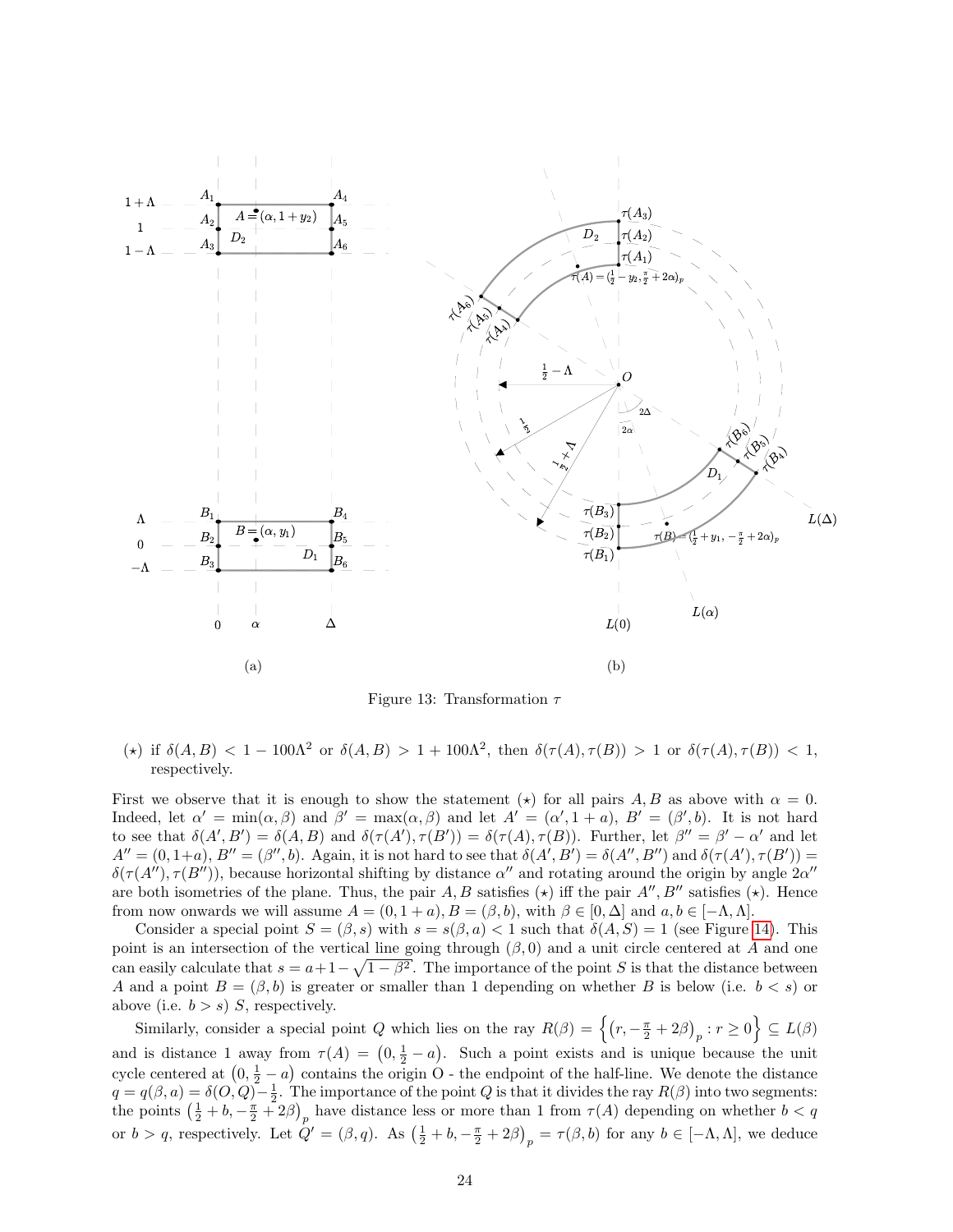that  $\delta(\tau(B), \tau(A))$  is greater or smaller than 1 depending on whether B lies above or below the point  $Q'$ , respectively.

From the above discussion we deduce the following important criterion. If  $b > \max\{q(\beta, a), s(\beta, a)\}\$ , then  $\delta(A, B) < 1$ , and  $\delta(\tau(A), \tau(B)) > 1$ . Similarly, if  $b < \min\{q(\beta, a), s(\beta, a)\}\$ , then  $\delta(A, B) > 1$ , and  $\delta(\tau(A), \tau(B)) < 1$ . So, in both cases  $B = (\beta, b)$  satisfies (\*). However, if  $b \in [\min\{q, s\}, \max\{q, s\}]$ , then the distances are not inverted by the map  $\tau$ , i.e. either  $\delta(A, B)$  and  $\delta(\tau(A), \tau(B))$  are both smaller or equal to 1 or both greater than 1. In what follows, we will show that in this case  $\delta(A, B) \in [1 - 100\Lambda^2, 1 + 100\Lambda^2]$ . In order to do so, we will estimate values of  $q$  and  $s$  more precisely.

As we observed earlier  $s = a + 1 - \sqrt{1 - \beta^2}$ . We can approximate the root part of the equation as follows:  $1 - \frac{\beta^2}{2} - \frac{\beta^4}{2} \le \sqrt{1 - \beta^2} \le 1 - \frac{\beta^2}{2}$  $\frac{5}{2}$ . Hence,

$$
a + \frac{\beta^2}{2} \le s \le a + \frac{\beta^2}{2} + \frac{\beta^4}{2}.
$$

For finding reasonable bounds of function  $q$  the arguments are more involved, and we moved them to Appendix [C,](#page-30-0) where we show

$$
a + \frac{\beta^2}{2} - \frac{7\beta^4}{6} - 2a^2\beta^2 \le q \le a + \frac{\beta^2}{2} + \frac{\beta^4}{2}.
$$

Having obtained these estimates, we are now ready to say something about non-invertible points, that is the points  $B = (\beta, b) \in D_1$  such that  $\delta(A, B)$  and  $\delta(\tau(A), \tau(B))$  are both greater or both smaller than 1. As we observed above, such B must lie between Q' and S, i.e. must have  $b \in [\min\{q, s\}, \max\{q, s\}].$ Further we consider two cases with respect to the value of  $\beta$ .

1.  $\beta > \sqrt{6\Lambda}$ . The obtained bounds on the functions q and s imply that

$$
\min\{q(\beta, a), s(\beta, a)\} \ge a + \frac{\beta^2}{2} - \frac{7\beta^4}{6} - 2a^2\beta^2 \ge -\Lambda + \beta^2 \left(\frac{1}{2} - \frac{7\beta^2}{6} - 2\Lambda^2\right) \\
\ge -\Lambda + \beta^2 \left(\frac{1}{2} - \frac{7}{6} \times \frac{1}{9} - \frac{2}{12^2}\right) \ge -\Lambda + \frac{\beta^2}{3} \\
> -\Lambda + \frac{\left(\sqrt{6\Lambda}\right)^2}{3} = -\Lambda + 2\Lambda = \Lambda.
$$

Hence there is no point in  $[\min\{q, s\}, \max\{q, s\}] \cap [-\Lambda, \Lambda]$ , which means that every point  $B \in$  $\beta \times [-\Lambda, \Lambda]$  satisfies  $(\star)$ :  $\delta(A, B) > 1$  but  $\delta(\tau(A), \tau(B)) < 1$ .

2.  $\beta \leq$ √ 6Λ. In this region, we have:

$$
|q(\beta, a) - s(\beta, a)| \le a + \frac{\beta^2}{2} + \frac{\beta^4}{2} - \left(a + \frac{\beta^2}{2} - \frac{7\beta^4}{6} - 2a^2\beta^2\right)
$$

$$
= \frac{5\beta^4}{3} + 2a^2\beta^2 \le \frac{5\left(\sqrt{6\Lambda}\right)^4}{3} + \frac{2\Lambda^2}{9}
$$

$$
= \left(60 + \frac{2}{9}\right)\Lambda^2 \le 100\Lambda^2
$$

If B is non-invertible, then it satisfies  $\min\{q, s\} \le b \le \max\{q, s\}$  and we have  $\delta(B, S) \le |q - s| \le$ 100Λ<sup>2</sup>. The triangle inequalities  $\delta(B, S) + \delta(A, B) \geq \delta(A, S)$  and  $\delta(B, S) + \delta(A, S) \geq \delta(A, B)$  imply

$$
\delta(A, S) - \delta(B, S) \le \delta(A, B) \le \delta(A, S) + \delta(B, S),
$$

and as  $\delta(A, S) = 1$ , we deduce  $1 - 100\Lambda^2 \leq \delta(A, B) \leq 1 + 100\Lambda^2$ . This finishes the proof that any  $A = (0, 1 + a) \in D_2$  and any  $B = (\beta, b) \in D_1$  satisfies  $(\star)$  and hence the proof of the lemma.

 $\Box$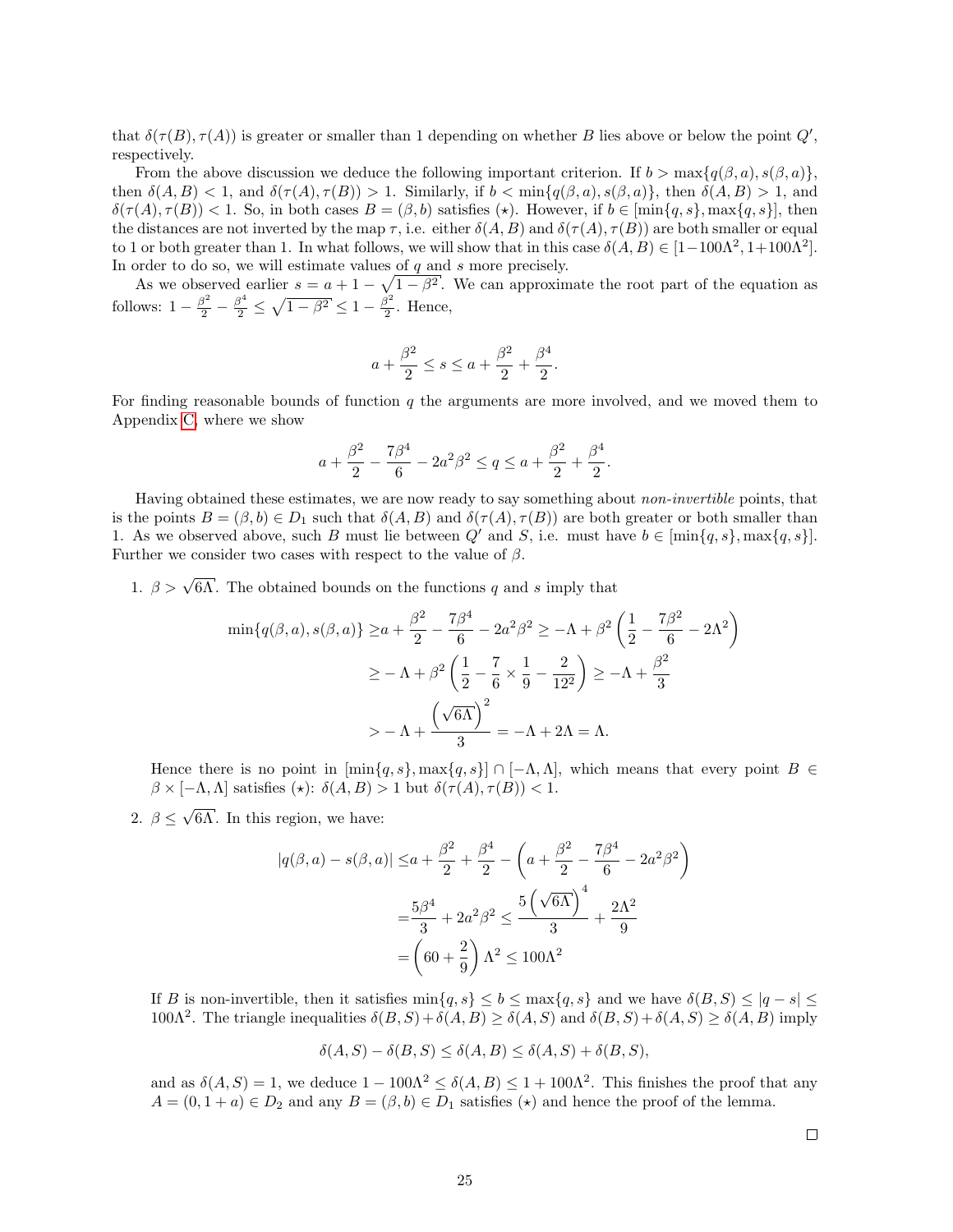<span id="page-25-1"></span>

Figure 14: Special points S and Q (here  $a < 0$ )

### <span id="page-25-0"></span>5.4  $2K_2$ -free co-bipartite unit disk graphs

Now we are ready to use the results of the above section to transform the representation of a  $C_4^*$ -free cobipartite unit disk graph into a representation of its bipartite complement, which is a  $2K_2$ -free co-bipartite graph.

**Theorem 24.** Let  $G = (U, W, E)$  be a graph in X. Then  $\overline{G}$  is a UDG.

*Proof.* First let us choose some  $\Lambda < \frac{q''}{1600}$  satisfying the conditions of Theorem [22](#page-21-1) with  $q''$  as in the theorem. By Theorem [22](#page-21-1) we know that  $G^*$  has a UDG-representation g such that:

- 1)  $g(U) \subseteq D_1$ ,  $g(W) \subseteq D_2$ , where  $D_1 = [0, \Delta] \times [-\Lambda, \Lambda]$ ,  $D_2 = [0, \Delta] \times [1 \Lambda, 1 + \Lambda]$ , for some  $\Delta \in (0, 1/3);$
- 2) for any two vertices  $u \in U$  and  $w \in W$ , we have either  $\delta_g(u, w) = 1$  or  $|\delta_g(u, w) 1| \ge q'' \Lambda$ .

To employ Lemma [23](#page-22-1) for transforming the UDG-representation g to a UDG-representation of  $\overline{G}$ , we must get rid of unit distances. To this end we first apply scaling transformation

$$
h:(x,y)\to \left(\left(1-\frac{q''}{2}\Lambda\right)x,\left(1-\frac{q''}{2}\Lambda\right)y\right),\,
$$

which scales the whole map by a factor of  $1 - \frac{q''}{2}\Lambda$ . One can observe that distance between images of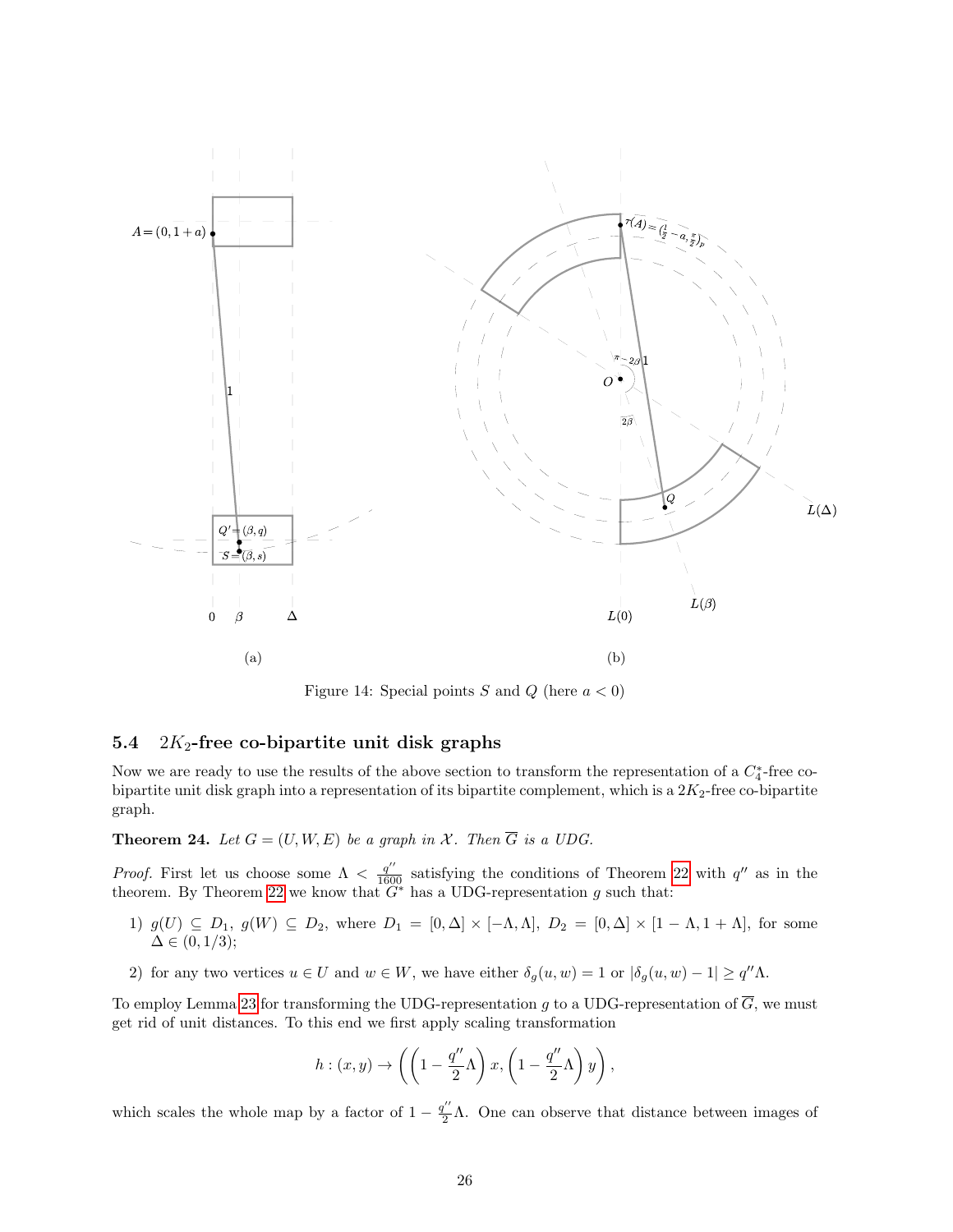any two vertices in different parts of  $G^*$  under the map  $h \circ g$  is either at most  $1 - \frac{q'' \Lambda}{2}$  or at least

$$
(1+q''\Lambda)\times\left(1-\frac{q''}{2}\Lambda\right)=1+\frac{q''}{2}\Lambda-\frac{q''^2}{2}\Lambda^2>1+\frac{q''}{2}\Lambda-\frac{q''}{4}\Lambda=1+\frac{q''}{4}\Lambda,
$$

where the latter inequality is valid because  $q'' < 1$  and  $\Lambda < 1/2$ . Therefore, for any vertices  $u, w$  in different parts of  $G^*$ , we have  $|\delta_{h \circ g}(u, w) - 1| \ge \frac{q''}{4} \Lambda$ . Also note that  $\delta_{h \circ g}(u, w) > 1$  iff  $\delta_g(u, w) > 1$ , hence  $h \circ g$  is a UDG-representation of  $G^*$ . We must also note that the scaling affected the strips  $D_1$  and  $D_2$ as well. Though, it is not hard to check that the images of  $D_1$  and  $D_2$  under the map  $h \circ g$  fall into the strips  $[0, \Delta] \times [-2\Lambda, 2\Lambda]$  and  $[0, \Delta] \times [1 - 2\Lambda, 1 + 2\Lambda]$ , respectively.

Finally, the choice of  $\Lambda$  guarantees that  $2\Lambda < \frac{1}{12}$  and  $|\delta_{h \circ g}(u, w) - 1| \geq \frac{q''}{4}\Lambda > 100(2\Lambda)^2$ . Hence Lemma [23](#page-22-1) applies to the UDG-representation  $h \circ g$  of  $G^*$  and gives us a transformation map  $\tau$ , such that  $\tau \circ h \circ g$  is a UDG-representation of  $\overline{G}$ . This finishes the proof of the theorem.  $\Box$ 

### <span id="page-26-0"></span>6 Concluding remarks and open problems

In this work we identified infinitely many new minimal forbidden induced subgraphs for the class of unit disk graphs. Using these results we provided structural characterization of some subclasses of co-bipartite UDGs. Obtaining structural characterization of the whole class of co-bipartite UDGs is a challenging research problem. An open problem for which such a characterization may be useful is the problem of implicit representation of UDGs. A hereditary class  $\mathcal G$  admits an implicit representation if there exists a positive integer k and a polynomial algorithm A such that the vertices of every n-vertex graph  $G \in \mathcal{G}$ can be assigned labels (binary strings) of length at most  $k \log n$  such that given two vertex labels of G algorithm A correctly decides adjacency of the corresponding vertices in  $G$  [\[12\]](#page-27-9). Notice that a class  $\mathcal G$ admitting an implicit representation has  $2^{O(n \log n)}$  n-vertex graphs as only  $O(n \log n)$  bits is used for encoding each of these graphs. In [\[12\]](#page-27-9) Kannan et al. asked whether converse is true, i.e. is it true that every hereditary class having  $2^{O(n \log n)}$  n-vertex graphs admits an implicit representation? In [\[17\]](#page-27-10) Spinrad restated this question as a conjecture, which nowadays is known as the implicit graph conjecture. The class of UDGs satisfies the conditions of the conjecture, i.e. it is hereditary and contains  $2^{\Theta(n \log n)}$  n-vertex graphs (see [\[17\]](#page-27-10) and [\[15\]](#page-27-11)). Though, no adjacency labeling scheme for the class is known [\[17\]](#page-27-10). A natural approach for such labeling would be to associate with every vertex the coordinates of its image under an  $\overline{UBG}$ -representation in  $\mathbb{Q}^2$ . For this idea to work the integers (numerators and denominators) involved in coordinates of points in the UDG-representation should be bounded by a polynomial of n. However, as shown in  $[14]$  this can not be guaranteed as there are *n*-vertex UDGs for which every UDG-representation necessarily uses at least one integer of order  $2^{2^{\Omega(n)}}$ . Therefore some further ideas required for tackling the problem. For example one may try to combine geometrical and structural properties of UDGs maybe together with some additional tools (see e.g. [\[1\]](#page-27-13)) to attack the problem of implicit representation of UDGs. In particular, from our structural results one can derive an implicit representation for  $C_4^*$ -free cobipartite UDGs and for  $2K_2$ -free co-bipartite UDGs. However, it remains unclear how to get an implicit representation for the whole class of co-bipartite UDGs, and it would be very interesting to see such results.

Interestingly, for every discovered co-bipartite forbidden subgraph and substructure its bipartite complementary counterpart is also forbidden. This suggests that the class of co-bipartite UDGs may be closed under bipartite complementation. This intuition is further supported by the result that the bipartite complement of a  $C_4^*$ -free co-bipartite UDG is also (co-bipartite) UDG. These facts lead us to pose the following

#### Conjecture. For every co-bipartite UDG its bipartite complement is also co-bipartite UDG.

One of the possible approaches to prove this conjecture is, similarly to the proof of Lemma [23,](#page-22-1) to show that a representation of a co-bipartite UDG can be transformed into a representation of its bipartite complementation.

Another interesting research direction is to investigate systematically properties of edge asteroid triple free graphs as it was done for asteroidal triple free graphs [\[6\]](#page-27-14). Similarly to co-bipartite UDGs edge asteroid triples arose in forbidden subgraph characterizations of several other graph classes such as co-bipartite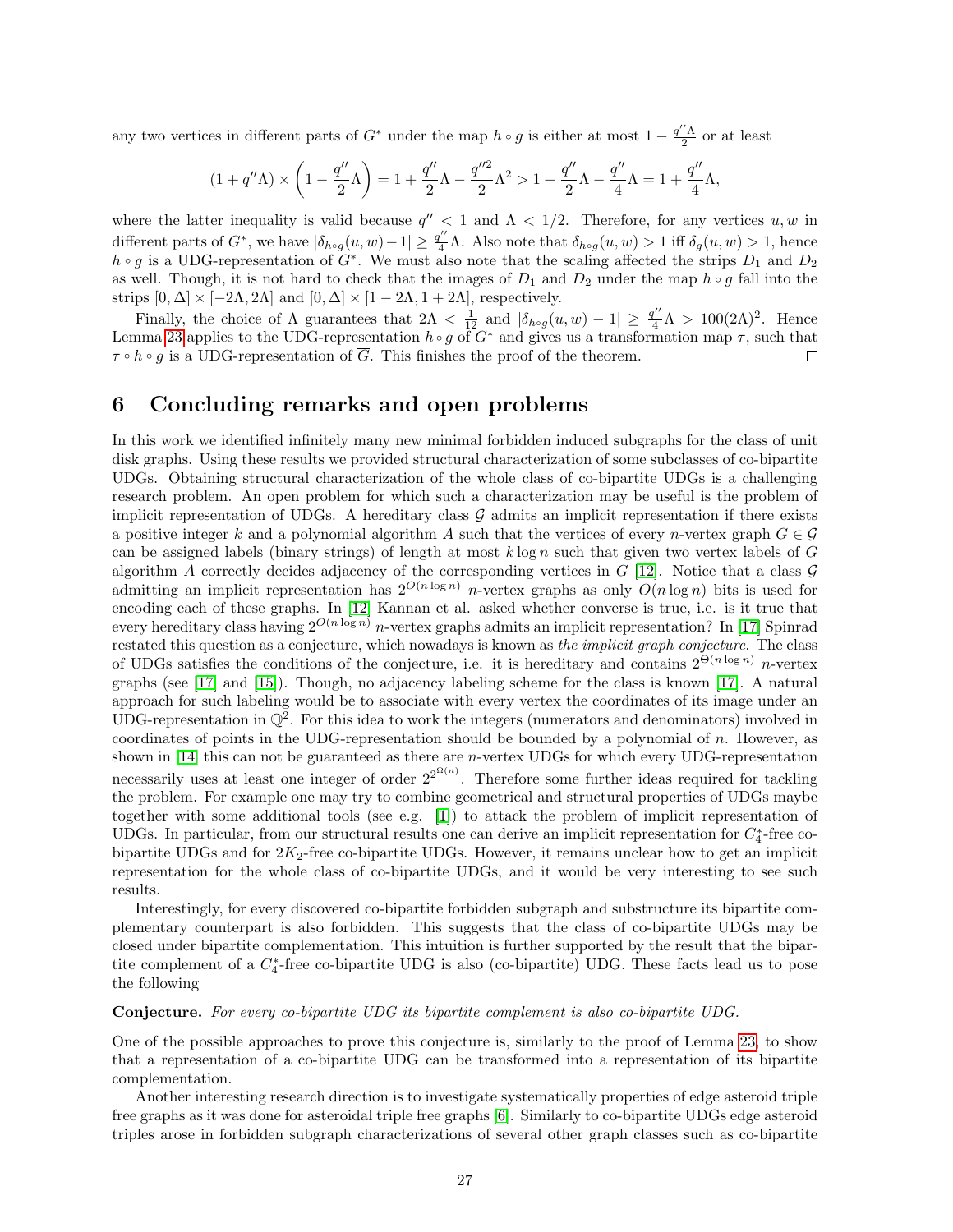circular arc graphs [\[9\]](#page-27-15) and bipartite 2-directional orthogonal ray graphs [\[16\]](#page-27-16). However, knowledge about edge asteroid triple free graphs is sporadic, and it would be interesting to study in a consistent manner properties of these graphs, especially, of those graphs which are bipartite.

### References

- <span id="page-27-13"></span>[1] Atminas, A., Collins, A., Lozin, V., Zamaraev, V. Implicit representations and factorial properties of graphs. Discrete Mathematics, (2015), 338(2), 164-179.
- <span id="page-27-0"></span>[2] Balasundaram, B., Butenko, S. Optimization problems in unit-disk graphs Optimization Problems in Unit-Disk Graphs. (2009) In Encyclopedia of Optimization (pp. 2832-2844). Springer US.
- <span id="page-27-1"></span>[3] Breu, H. Algorithmic aspects of constrained unit disk graphs (1996) (Doctoral dissertation, University of British Columbia).
- <span id="page-27-5"></span>[4] Breu, H., Kirkpatrick, D. G. Unit disk graph recognition is NP-hard. Computational Geometry,  $(1998), 9(1), 3-24.$
- <span id="page-27-2"></span>[5] Chudnovsky, M., Robertson, N., Seymour, P., Thomas, R. The strong perfect graph theorem. Annals of mathematics, (2006), 51-229.
- <span id="page-27-14"></span>[6] Corneil, D. G., Olariu, S., Stewart, L. Asteroidal triple-free graphs. SIAM Journal on Discrete Mathematics, (1997), 10(3), 399-430.
- <span id="page-27-7"></span>[7] da Fonseca, G. D., de Figueiredo, C. M. H., de S´a, V. G. P., Machado, R. C. S. Efficient sub-5 approximations for minimum dominating sets in unit disk graphs. Theoretical Computer Science, (2014), 540, 70-81.
- <span id="page-27-8"></span>[8] da Fonseca, G. D., de Sá, V. G. P., Machado, R. C. S., de Figueiredo, C. M. H. On the recognition of unit disk graphs and the Distance Geometry Problem with Ranges. Discrete Applied Mathematics, (2014), 197, 3-19
- <span id="page-27-15"></span>[9] Feder, T., Hell, P., Huang, J. List homomorphisms and circular arc graphs. Combinatorica, (1999), 19(4), 487-505.
- <span id="page-27-3"></span>[10] Hale, W. K. Frequency assignment: Theory and applications. Proceedings of the IEEE, (1980), 68(12), 1497-1514.
- <span id="page-27-4"></span>[11] Huson, M. L., Sen, A. Broadcast scheduling algorithms for radio networks. In Military Communications Conference, 1995. MILCOM'95, Conference Record, IEEE (Vol. 2, pp. 647-651).
- <span id="page-27-9"></span>[12] Kannan, S., Naor, M., Rudich, S. Implicit representation of graphs. SIAM Journal on Discrete Mathematics, (1992), 5(4), 596-603.
- <span id="page-27-6"></span>[13] Marathe, M. V., Breu, H., Hunt, H. B., Ravi, S. S., Rosenkrantz, D. J. Simple heuristics for unit disk graphs. Networks, (1995), 25(2), 59-68.
- <span id="page-27-12"></span>[14] McDiarmid, C., Müller, T. Integer realizations of disk and segment graphs. Journal of Combinatorial Theory, Series B, (2013), 103(1), 114-143.
- <span id="page-27-11"></span>[15] McDiarmid, C., Müller, T. The number of disk graphs. European Journal of Combinatorics, (2014), 35, 413-431.
- <span id="page-27-16"></span>[16] Shrestha, A. M. S., Tayu, S., Ueno, S. On orthogonal ray graphs. Discrete Applied Mathematics,  $(2010), 158(15), 1650-1659.$
- <span id="page-27-10"></span>[17] Spinrad, J. P. Efficient graph representations. American mathematical society, (2003).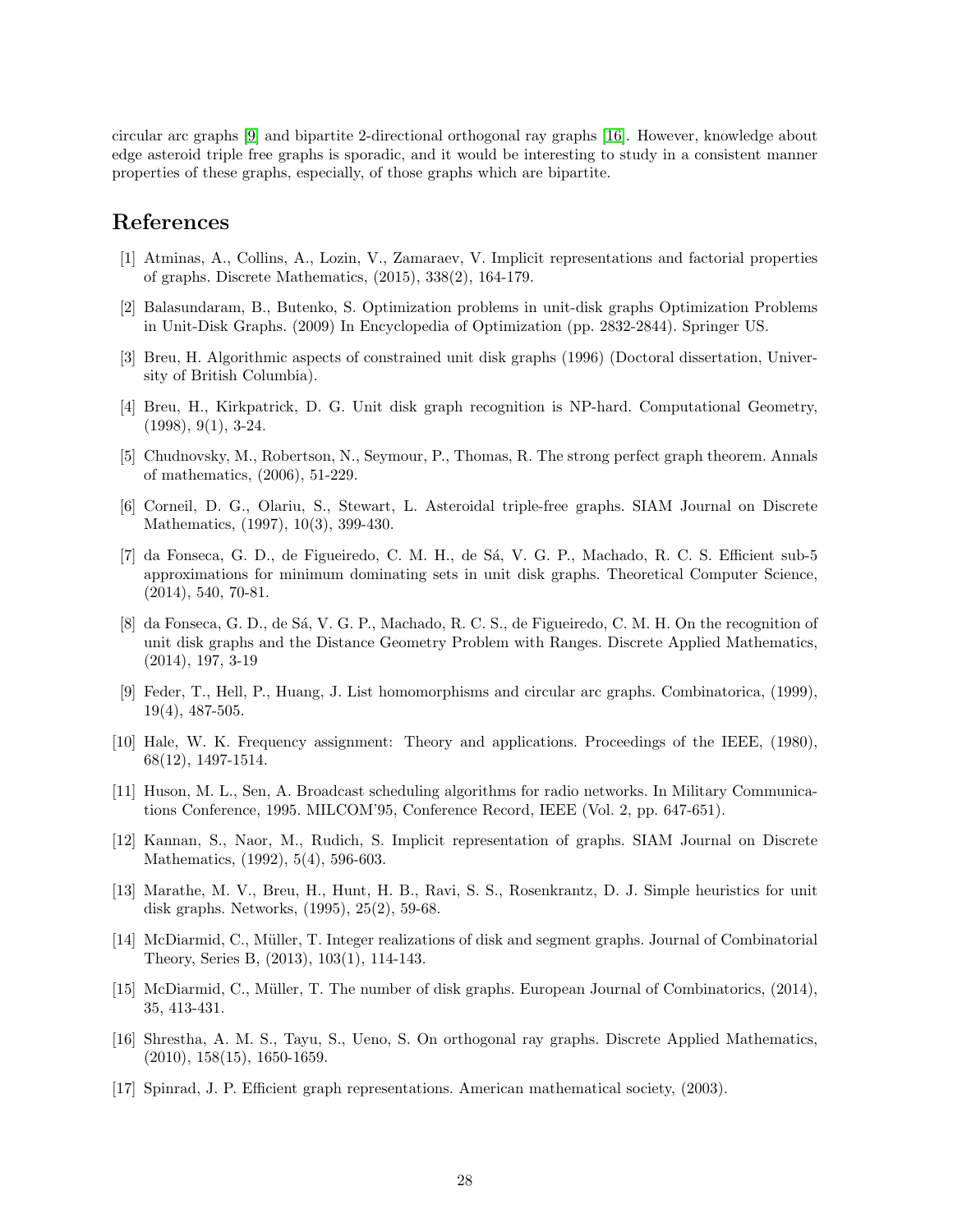### Appendices

#### <span id="page-28-0"></span>A Addendum to the proof of Theorem [15](#page-12-0)

#### Distances between points in  $f(C_1)$  and  $f(C_2)$

We split the arguments into cases where we argue about pairs of vertices in  $S_1 \times S_2$  for different subsets  $S_1 \subseteq C_1, S_2 \subseteq C_2$ . For each pair of vertices we show that the distance between their images is at most 1 if and only if the vertices are adjacent in  $G^*$  (see Figure [8\)](#page-13-0).

- 1.  $S_1 = \mathcal{G}_1, S_2 = \mathcal{G}_2$ 
	- (a) Edges of  $G^*$  between the vertices in  $S_1$  and  $S_2$ :  $\{g_ig_j : j = i \pm 1\}$ .

i. For 
$$
j = i \pm 1
$$
,  $\delta_f(g_i, g_j) = \sqrt{1 - \mu^2 + \mu^2} = 1$ .  
ii. For  $j \neq i \pm 1$ ,  $\delta_f(g_i, g_j) \ge \delta_f(g_i, g_{i+3}) = \sqrt{1 - \mu^2 + (3\mu)^2} = \sqrt{1 + 8\mu^2} \ge 1 + 2\mu^2$ .

2.  $S_1 = \mathcal{G}_1$ ,  $S_2 = \mathcal{B}_2 \cup \mathcal{R}_2$  or  $S_1 = \mathcal{B}_1 \cup \mathcal{R}_1$ ,  $S_2 = \mathcal{G}_2$ 

(a) Edges of  $G^*$  between the vertices in  $S_1$  and  $S_2$ :  $\{g_ib_i : i = 1, ..., n\}$ . √ √

i. 
$$
\delta_f(g_i, b_i) = 1 - \frac{1 - \sqrt{1 - \mu^2}}{2} = \frac{1}{2} + \frac{\sqrt{1 - \mu^2}}{2} \le \frac{1}{2} + \frac{1 - \mu^2/2}{2} = 1 - \frac{\mu^2}{4}.
$$
  
ii. The distances between  $f(a)$  and  $f(b_1)$  with  $i \neq i$  or between  $f(a)$ .

ii. The distances between  $f(g_i)$  and  $f(b_j)$  with  $j \neq i$  or between  $f(g_i)$  and  $f(r_k)$  are at least

$$
\delta_f(g_i, r_{i+1}) = \sqrt{\delta_f(g_i, b_i)^2 + \delta_f(b_i, r_{i+1})^2} \ge \sqrt{\left(1 - \frac{\mu^2}{4} - \frac{\mu^4}{4}\right)^2 + \mu^2}
$$
  
 
$$
\ge \sqrt{\left(1 - \frac{\mu^2}{4} - \frac{\mu^2}{8}\right)^2 + \mu^2} \ge \sqrt{1 - \frac{3}{4}\mu^2 + \mu^2} = \sqrt{1 + \frac{1}{4}\mu^2} \ge 1 + \frac{1}{16}\mu^2.
$$

Note that the first inequality uses our basic inequality (1) and for the second we used the fact that  $\mu \leq \sqrt{\frac{1}{2}}$ .

- 3.  $S_1 = \mathcal{R}_1 \cup \mathcal{B}_1, S_2 = \mathcal{R}_2 \cup \mathcal{B}_2$ 
	- (a) Edges of  $G^*$  between the vertices in  $S_1$  and  $S_2$ :  $\{r_i b_i : i = 1, ..., n\}$ .
		- i.  $\delta_f(r_i, b_i) = 1$ .
		- ii. The distances between any other two points one on  $\sqrt{ }$  $L_1$  and another on  $L_4$  are at least  $\overline{1+\mu^2} \geq 1 + \frac{1}{4}\mu^2$ .

Observe that we have proved that for any two vertices  $v \in S_1$  and  $w \in S_2$ , either  $\delta_f(v, w) = 1$  or  $|\delta_f(v, w) - 1| \ge \frac{1}{16}\mu^2$ .

#### B Addendum to the proof of Theorem [16](#page-12-2)

#### <span id="page-28-1"></span>B.1 Proof of Claim 4

Here we verify the following claim from the proof of Theorem [16](#page-12-2) (see Figure [11b](#page-16-0) for illustration)

**Claim 4.** Denote the midpoints of  $[b_1, y_{12}], [y_{12}, g_2], [y_{34}, g_4], [y_{45}, b_5]$  by  $b''_1, R_2, R_4, b'_5$ , respectively. Then, for  $x \in \{b_1, b_1'', R_2, R_4, g_4, r_4, b_5', b_5\}$  we have  $\delta(g_3', x) > 1$  and for  $x \in \{g_2, r_2, b_3\}$  we have  $\delta(g_3', x) < 1$ .

**Proof.** We prove the claim by direct estimation of distances for different pairs  $(x, y)$  of points:

- 1.  $(g'_3, b_1)$ :  $\delta(g'_3, b_1) > \delta(x_{23}, b_1) = \delta(g_1, y_{23})$ √  $\overline{1+\epsilon^2} \geq 1+\epsilon^2/4$  by Claim 2.
- 2.  $(g'_3, b''_1)$ : as  $Conv(x_{23}, b_1, b''_1, g'_3)$  is a parallelogram,  $\delta(g'_3, b''_1) = \delta(x_{23}, b_1) = \delta(g_1, y_{23}) \ge$ √  $1+\epsilon^2 \geq$  $1 + \epsilon^2/4$  by Claim 2.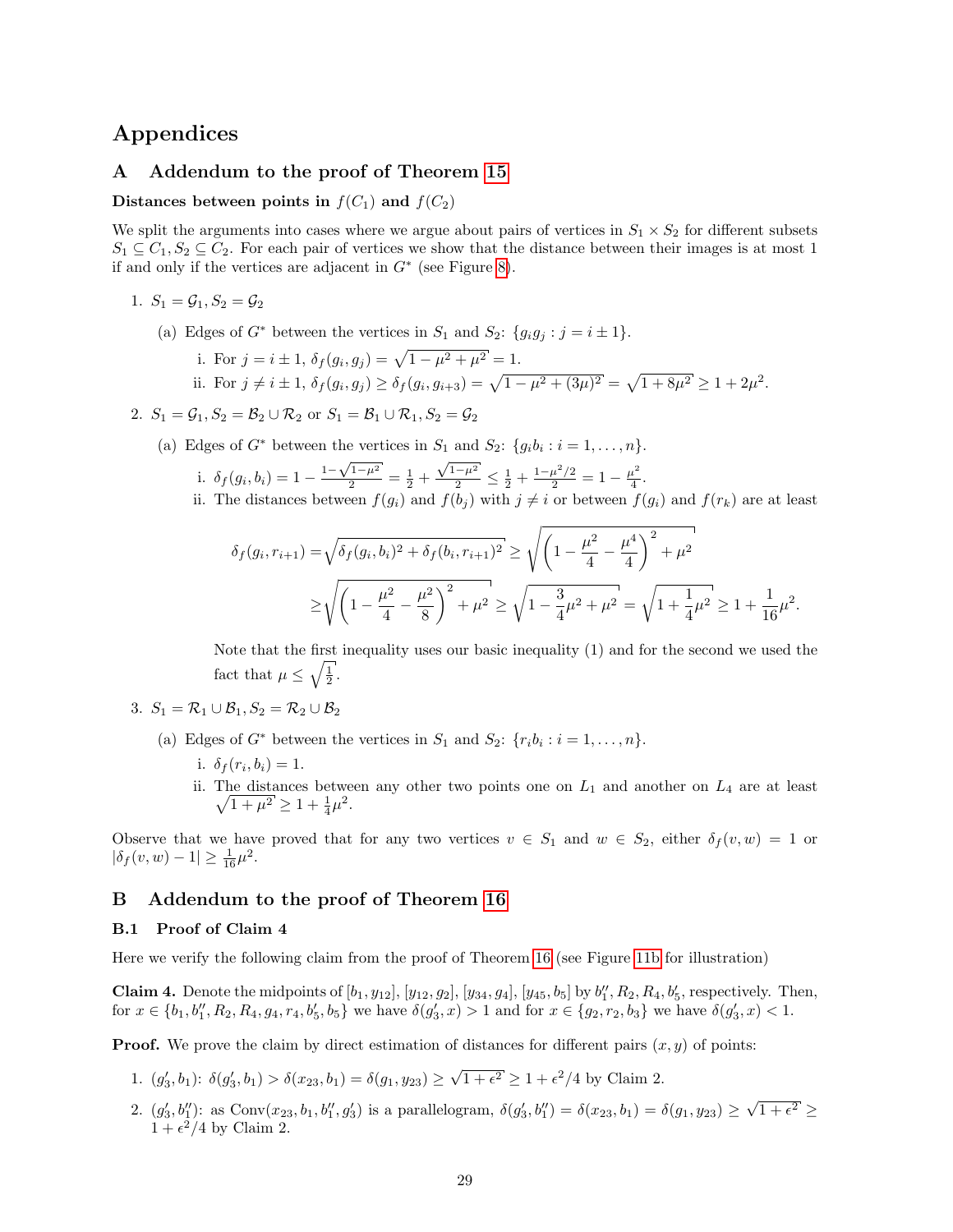- 3.  $(g'_3, g_2)$ :  $\delta(g'_3, g_2) = \sqrt{1 \epsilon^2} \le 1 \epsilon^2/2$ .
- 4.  $(g'_3, b_3)$ :  $\delta(g'_3, b_3) < \delta(x_{23}, b_3) = \delta(g_1, y_{12}) \leq \sqrt{1 (\epsilon/2)^2} \leq 1 \epsilon^2/8$  by Claim 1.
- 5.  $(g'_3, y)$ , where  $y \in \{g_4, r_4, b'_5, b_5\}$ :  $\delta(g'_3, y) > \delta(g'_3, g_4) \geq$ √  $\overline{1+\epsilon^2} \geq 1+\epsilon^2/4$ , follows by applying the Law of cosines to triangle  $\triangle g'_{3}g_{3}g_{4}$  as  $\delta(g_{4}, g_{3}) = 1$ ,  $\delta(g_{3}, g'_{3}) = \epsilon$  and  $90 < \angle g'_{3}g_{3}g_{4} < 180$ .
- 6.  $(g'_3, R_2)$ : denote  $\angle x_{23}g_2g'_3 = \alpha$ , and notice that  $\sin(\alpha) = \epsilon$ ,  $\delta(g_2, g'_3) = \sqrt{1 \epsilon^2}$ , and  $\angle g'_3g_2R_2 =$  $\alpha + 90$ , then

$$
\delta(g'_3, R_2)^2 = (\epsilon/2)^2 + 1 - \epsilon^2 - 2\cos(\alpha + 90)(\epsilon/2)\sqrt{1 - \epsilon^2}
$$
  
=  $1 - 3\epsilon^2/4 + \sin(\alpha)\epsilon\sqrt{1 - \epsilon^2}$   
=  $1 - 3\epsilon^2/4 + \epsilon^2\sqrt{1 - \epsilon^2}$   
>  $1 + \epsilon^2/8$ 

whenever  $\sqrt{1-\epsilon^2} > 7/8$ , which holds for  $\epsilon < \sqrt{15}/8$ . Hence,  $\delta(g'_3, R_2) > \sqrt{1+\epsilon^2/8} \ge 1+\epsilon^2/32$ .

7.  $(g'_3, r_2)$ : notice that  $\angle g'_3 g_2 r_2 = \gamma < 90$ , thus

$$
\delta(g'_3, r_2)^2 = \delta(g_2, g'_3)^2 + \delta(g_2, r_2)^2 - 2\cos(\gamma)\delta(g_2, g'_3)\delta(g_2, r_2)
$$
  

$$
< \delta(g_2, g'_3)^2 + \delta(g_2, r_2)^2
$$
  

$$
= 1 - \epsilon^2 + (\epsilon/2)^2
$$
  

$$
= 1 - 3\epsilon^2/4,
$$

that is  $\delta(g'_3, r_2) < \sqrt{1 - 3\epsilon^2/4} \le 1 - 3\epsilon^2/8$ .

8.  $(g'_3, R_4)$ : by comparing the slope of  $[y_{34}, g_4]$  and  $[g_3, g'_3]$  and denoting the point x to be the middle point of  $[g_3, g'_3]$ , one can easily see that

$$
\delta(g_3', R_4) \ge \delta(x, g_4) > \delta(g_3, g_4) = 1.
$$

Indeed, one can obtain  $\delta(g'_3, R_4) \ge \delta(x, g_4) > \sqrt{1 + (\epsilon/2)^2} \ge 1 + \epsilon^2/16$ .

Notice, in particular, that for x as in the statement of Claim 4, we have proved  $|\delta(g'_3, x) - 1| > \epsilon^2/32$ .  $\Box$ 

#### <span id="page-29-0"></span>**B.2** Proof that  $\delta(a_3, r_2) > 1$

First, we observe that  $[g'_3, a_3]$  is parallel to  $[r_2, R_2]$ . Intuitively, both of the intervals have length close to  $\epsilon$ , and we also know that  $\delta(g'_3, R_2) \geq \sqrt{1 + \epsilon^2/8}$ . By the triangle inequality, we can deduce that

$$
\delta(a_3, r_2) \ge \delta(g'_3, R_2) - |\delta(g'_3, a_3) - \delta(r_2, R_2)|.
$$

We would like to show that  $|\delta(g'_3, a_3) - \delta(r_2, R_2)|$  is small. To calculate these distances let us denote  $\beta = \angle b_2 g_2 x_{23}$  and  $\alpha = \angle x_{23} g_2 g_3'$ . Then,  $\angle g_2 g_3 x_{23} = 90 - \alpha$  and  $\angle g_2 g_3 b_3 = \angle g_3 g_2 b_2 = 2\alpha + \beta$ . Thus,  $\angle b_3g_3g_3' = 90 - \alpha + 2\alpha + \beta = 90 + \alpha + \beta$ . Hence,  $\angle g_3'g_3a_3 = 90 - \alpha - \beta$  and we can calculate

$$
\delta(g_3',a_3)=\sin(90-\alpha-\beta)\epsilon=\cos(\alpha+\beta)\epsilon.
$$

Further, by noticing that  $\angle b_2 g_2 r_2 = 90 - \beta$  we calculate

$$
\delta(r_2, R_2) = 2\sin(90 - \beta)(\epsilon/2) = \cos(\beta)\epsilon.
$$

Now,  $\cos(\beta) = \frac{1}{\sqrt{1+\beta}}$  $\frac{1}{1+\epsilon^2}$ ,  $\sin(\beta) = \frac{\epsilon}{\sqrt{1+\epsilon^2}}$ ,  $\cos(\alpha) = \sqrt{1-\epsilon^2}$ ,  $\sin(\alpha) = \epsilon$ , and therefore √

$$
\cos(\alpha + \beta) = \cos(\alpha)\cos(\beta) - \sin(\alpha)\sin(\beta) = \frac{\sqrt{1 - \epsilon^2}}{\sqrt{1 + \epsilon^2}} - \frac{\epsilon^2}{\sqrt{1 + \epsilon^2}}.
$$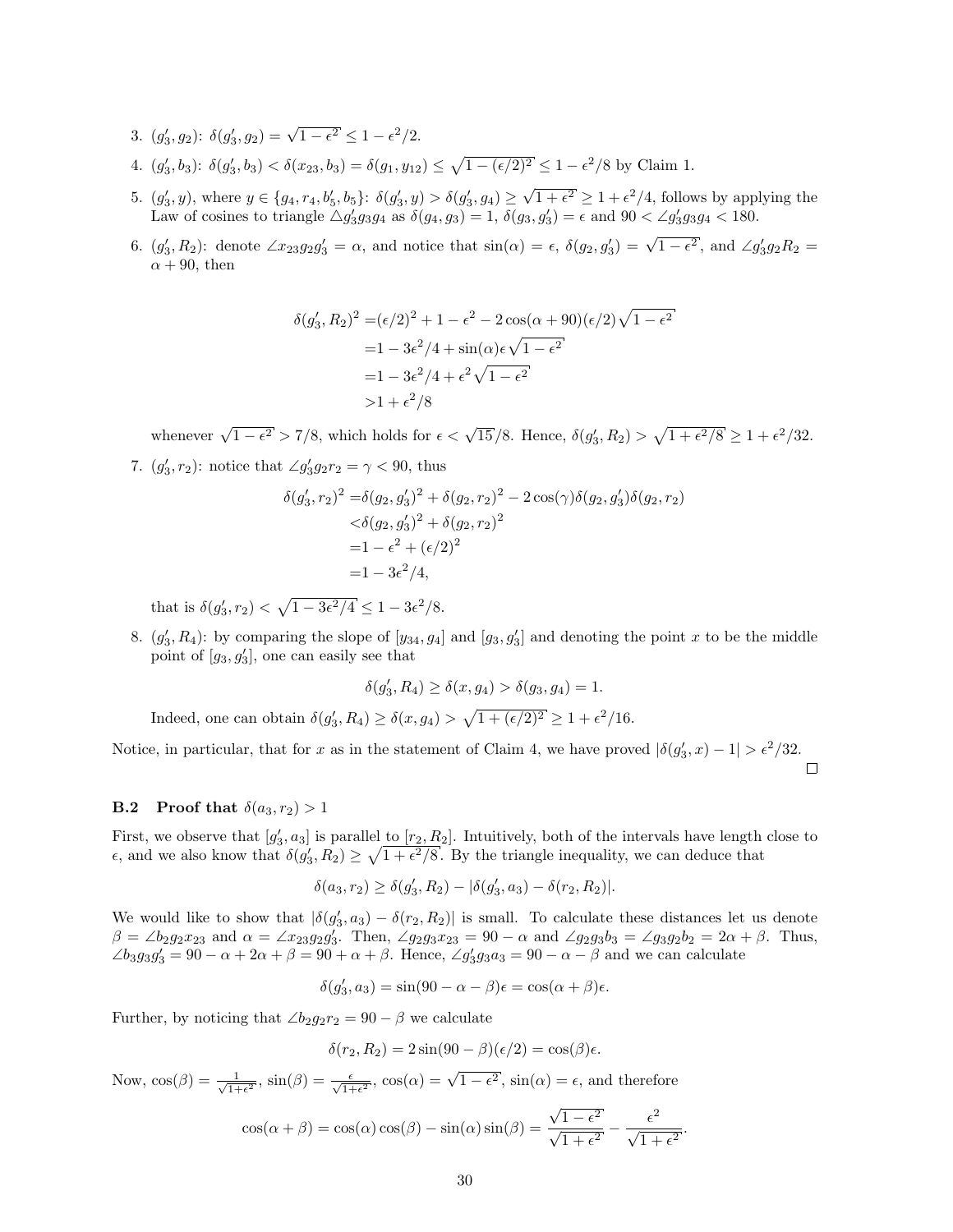Thus

$$
|\delta(g'_3, a_3) - \delta(r_2, R_2)| = \epsilon \cos(\beta) - \epsilon \cos(\alpha + \beta)
$$
  

$$
= \epsilon \left( \frac{1}{\sqrt{1 + \epsilon^2}} - \frac{\sqrt{1 - \epsilon^2}}{\sqrt{1 + \epsilon^2}} + \frac{\epsilon^2}{\sqrt{1 + \epsilon^2}} \right)
$$
  

$$
\leq \epsilon \left( \frac{1 - (1 - \epsilon^2) + \epsilon^2}{\sqrt{1 + \epsilon^2}} \right)
$$
  

$$
= \frac{2\epsilon^3}{\sqrt{1 + \epsilon^2}} \leq 2\epsilon^3.
$$

Finally, we conclude that

$$
\delta(a_3, r_2) \ge \sqrt{1 + \epsilon^2/8} - 2\epsilon^3 \ge 1 + \epsilon^2/32 - 2\epsilon^3 \ge 1 + \epsilon^2/64,
$$

whenever  $\epsilon < 1/128$ .

### <span id="page-30-0"></span>C Addendum to the proof of Lemma [23](#page-22-1)

#### Lower and upper bounds on  $q$

Below we derive the following bounds on  $q$ 

$$
a + \frac{\beta^2}{2} - \frac{7\beta^4}{6} - 2a^2\beta^2 \le q \le a + \frac{\beta^2}{2} + \frac{\beta^4}{2}
$$

.

**Proof.** One can apply the law of cosines to the triangle  $\Delta \tau(A)QO$  and obtain the equation

$$
\delta(\tau(A), O)^2 + \delta(O, Q)^2 - 2\cos(\angle \tau(A)OQ)\delta(\tau(A), O)\delta(O, Q) = \delta(\tau(A), Q)^2.
$$

Inserting the values  $\delta(\tau(A), O) = \frac{1}{2} - a$ ,  $\delta(\tau(A), Q) = 1$  and  $\cos(\angle \tau(A)O\tau(B)) = \cos(\pi - 2\beta) = -\cos(2\beta)$ , we get the equation

$$
\left(\frac{1}{2} - a\right)^2 + \delta(O, Q)^2 + 2\cos(2\beta)\left(\frac{1}{2} - a\right)\delta(O, Q) = 1.
$$

Solving the quadratic equation yields

$$
\delta(O,Q) = -\cos(2\beta)\left(\frac{1}{2}-a\right) \pm \sqrt{1-\left(\frac{1}{2}-a\right)^2+\left(\cos(2\beta)\left(\frac{1}{2}-a\right)\right)^2}.
$$

This equation has one positive and one negative root, and therefore we must choose the positive sign. Hence,

$$
q = \delta(O, Q) - \frac{1}{2}
$$
  
=  $-\frac{1}{2} - \frac{\cos(2\beta)}{2} + a\cos(2\beta) + \sqrt{1 + (\frac{1}{2} - a)^2 (\cos(2\beta)^2 - 1)}$   
=  $a - \cos^2(\beta) - 2a\sin^2(\beta) + \sqrt{1 - (\frac{1}{2} - a)^2 \sin^2(2\beta)}$ .

Consider now

$$
K = \left(\frac{1}{2} - a\right)^2 \sin^2(2\beta) = \left(\frac{1}{2} - a\right)^2 4 \sin^2(\beta) \cos^2(\beta) = (1 - 2a)^2 \sin^2(\beta)(1 - \sin^2(\beta)).
$$

 $\Box$